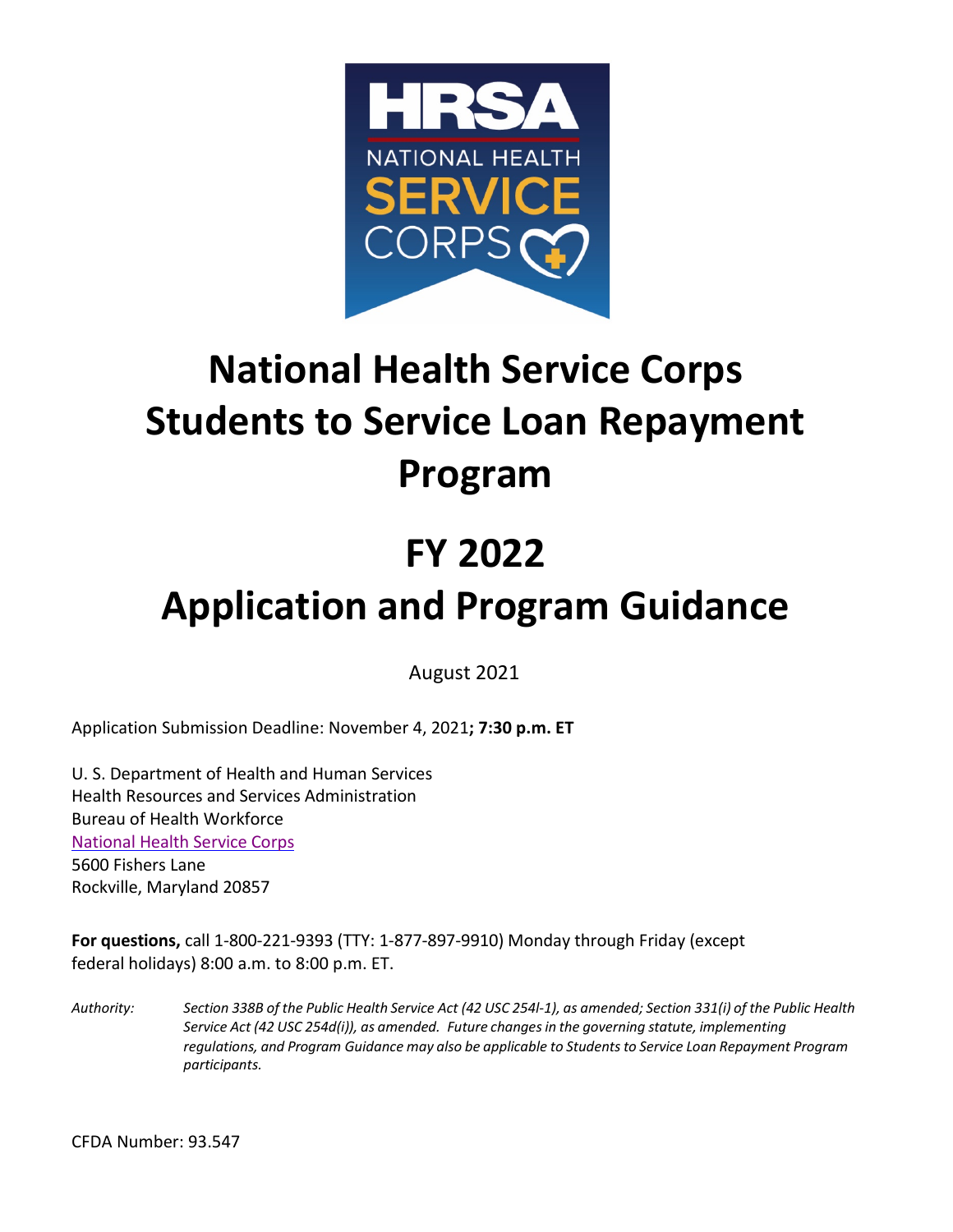# **TABLE OF CONTENTS**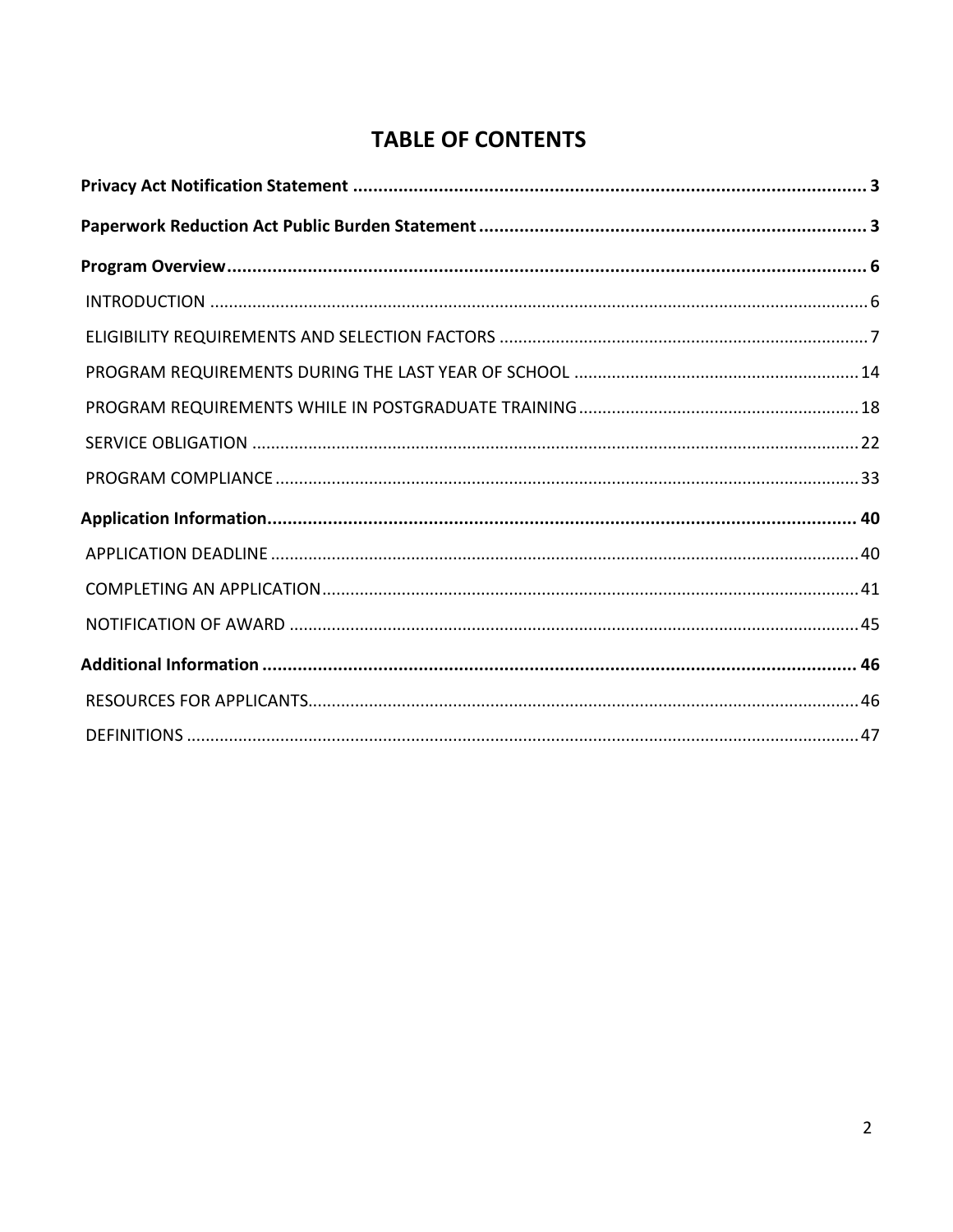#### **PRIVACY ACT NOTIFICATION STATEMENT**

#### <span id="page-2-0"></span>**General**

This information is provided pursuant to the Privacy Act of 1974 (Public Law 93-579), as amended, for individuals supplying information for inclusion in a system of records.

#### **Statutory Authority**

Section 338B of the Public Health Service (PHS) Act (42 United States Code Section 254l-1), as amended; Section 331(i) of the PHS Act (42 United States Code Section 254d(i)), as amended.

#### **Purposes and Uses**

The purpose of the National Health Service Corps (NHSC) Students to Service Loan Repayment Program (S2S LRP) is to recruit students, in their last year of medical, dental, physician assistant, or nursing school, to provide primary health services to eligible communities of need designated as Health Professional Shortage Areas (HPSAs). The information applicants' supply will be used to evaluate their eligibility, qualifications, and suitability for participating in the NHSC S2S LRP. In addition, information from other sources will be considered (e.g., credit bureau reports).

. [System of Record Notice 09-15-0037](http://www.hrsa.gov/about/privacyact/09150037.html) An individual's contract, application, supporting documentation, related correspondence, and data are maintained in a system of records used within the U.S. Department of Health and Human Services to monitor NHSC S2S LRP-related activities during school, postgraduate training, the service obligation, and program performance. The information may also be disclosed outside the Department, as permitted by the Privacy Act and Freedom of Information Act (FOIA), to the Congress, the National Archives, the Government Accountability Office, and pursuant to court order and various routine uses described in the

The name of an NHSC S2S LRP participant, discipline, specialty, business address, business telephone number, and service obligation completion date may be provided to professional placement firms in response to requests made under FOIA.

#### **Effects of Nondisclosure**

Disclosure of the information sought is voluntary; however, if not submitted, except for the replies to questions related to race/ethnicity, an application may be considered incomplete and therefore may not be considered for an award under this announcement.

#### **PAPERWORK REDUCTION ACT PUBLIC BURDEN STATEMENT**

<span id="page-2-1"></span>The purpose of the NHSC SP, NHSC S2S LRP, and the NHHSP is to provide scholarships or loan repayment to qualified students who are pursuing primary care health professions education and training. In return, students agree to provide primary health care services at approved facilities located in designated Health Professional Shortage Areas (HPSAs) once they are fully trained and licensed health professionals. An agency may not conduct or sponsor, and a person is not required to respond to, a collection of information unless it displays a currently valid OMB control number. The OMB control number for this information collection is 0915-0146 and it is valid until 07/31/2023. This information collection is required to obtain or retain a benefit (NHSC SP: Section 338A of the PHS Act and Section 338C-H of PHS Act; NHSC S2S LRP: Section 338B of the PHS Act and Section 331(i) of the PHS Act; NHHSP: The Native Hawaiian Health Care Improvement Act of 1992, as amended [42 U.S.C. 11709]. Public reporting burden for this collection of information is estimated to average 1 hour per response, including the time for reviewing instructions, searching existing data sources, and completing and reviewing the collection of information. Send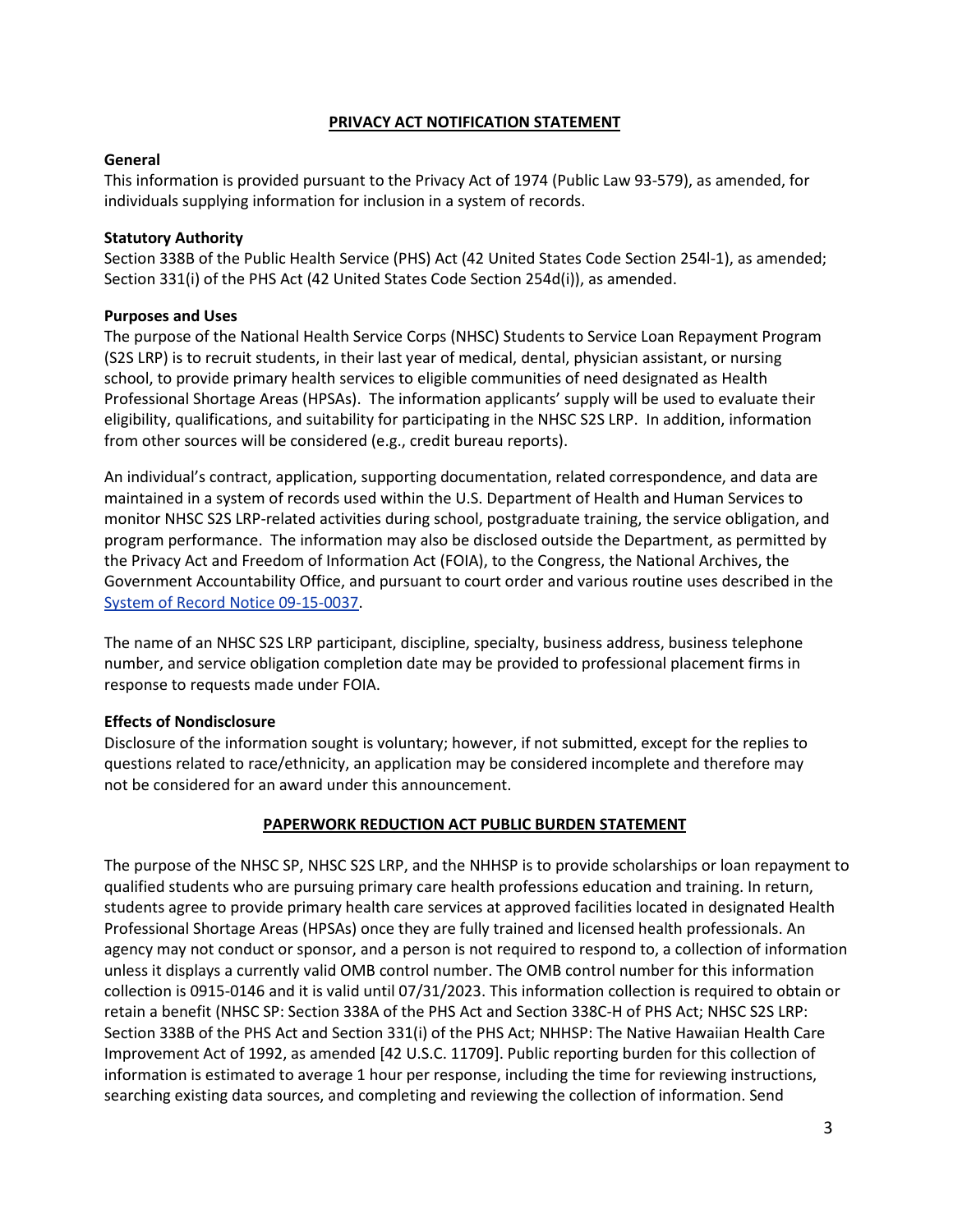comments regarding this burden estimate or any other aspect of this collection of information, including suggestions for reducing this burden, to HRSA Reports Clearance Officer, 5600 Fishers Lane, Room 14N136B, Rockville, Maryland, 20857 or [paperwork@hrsa.gov](mailto:paperwork@hrsa.gov)

#### **Non-Discrimination Policy Statement**

In accordance with applicable federal laws and U.S. Department of Health and Human Services policy, the Department does not discriminate on the basis of any non-merit factor, including race, color, national origin, religion, sex, sexual orientation, gender identity, disability (physical or mental), age, status as a parent, or genetic information.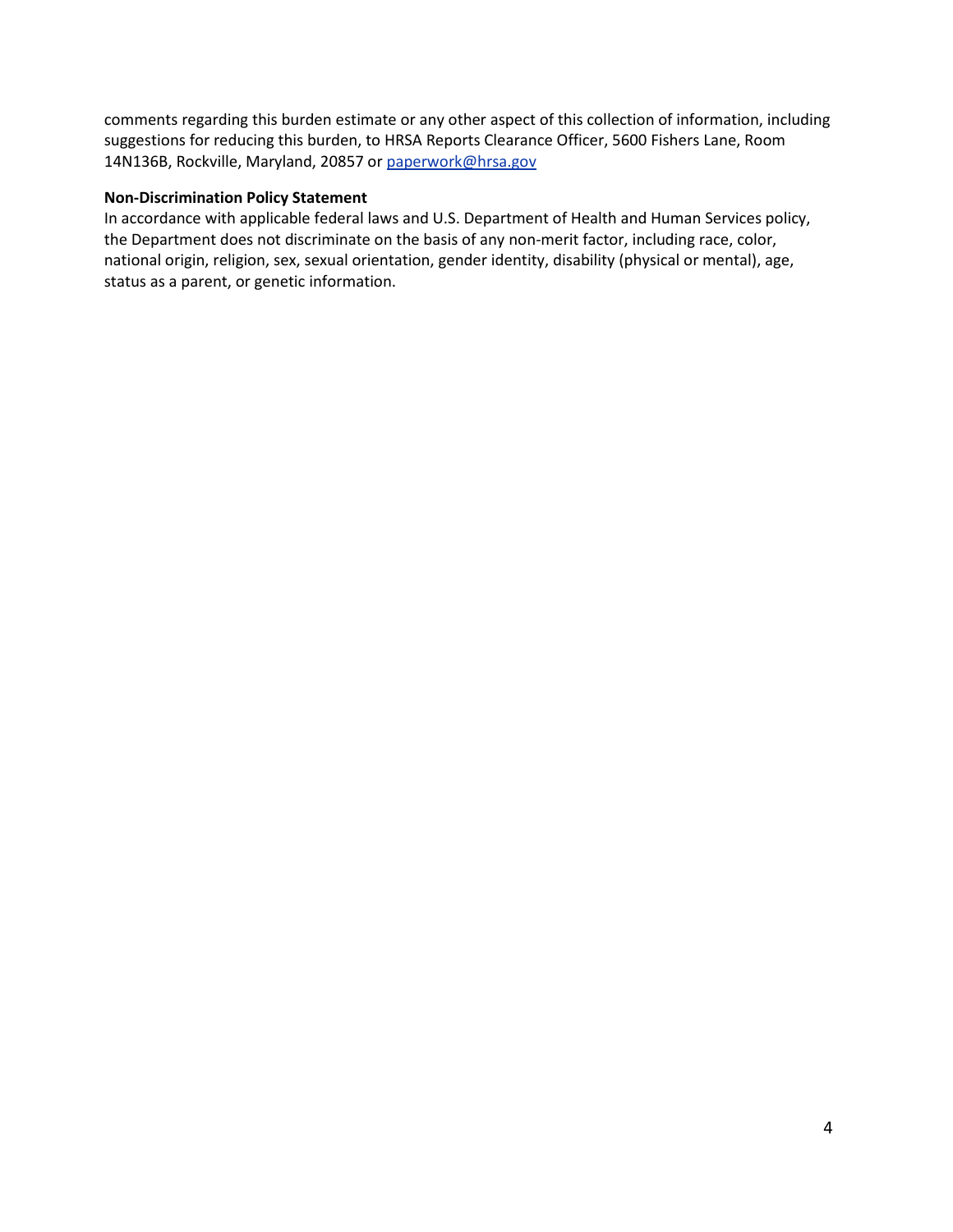*Read the Application and Program Guidance (Guidance) in its entirety before proceeding with an application. The Guidance explains in detail the rights and commitments of individuals selected to participate in the National Health Service Corps (NHSC) Students to Service Loan Repayment Program (S2S LRP). Be sure you have a complete understanding of the commitment to serve at an NHSC-approved service site and the financial consequences of failing to perform that commitment.*

#### **Important Dates**

NHSC S2S LRP participants should be aware of the following key dates:

- Submission Deadline: Thursday, November 4, 2021 at 7:30 p.m. ET
- Notification of Award: No later than April 15, 2022
- Contract Termination Deadline: Within 60 days following the execution of the contract (i.e., signature of both parties) or, at any time if the individual who has been awarded such contract has not received funds due under the contract.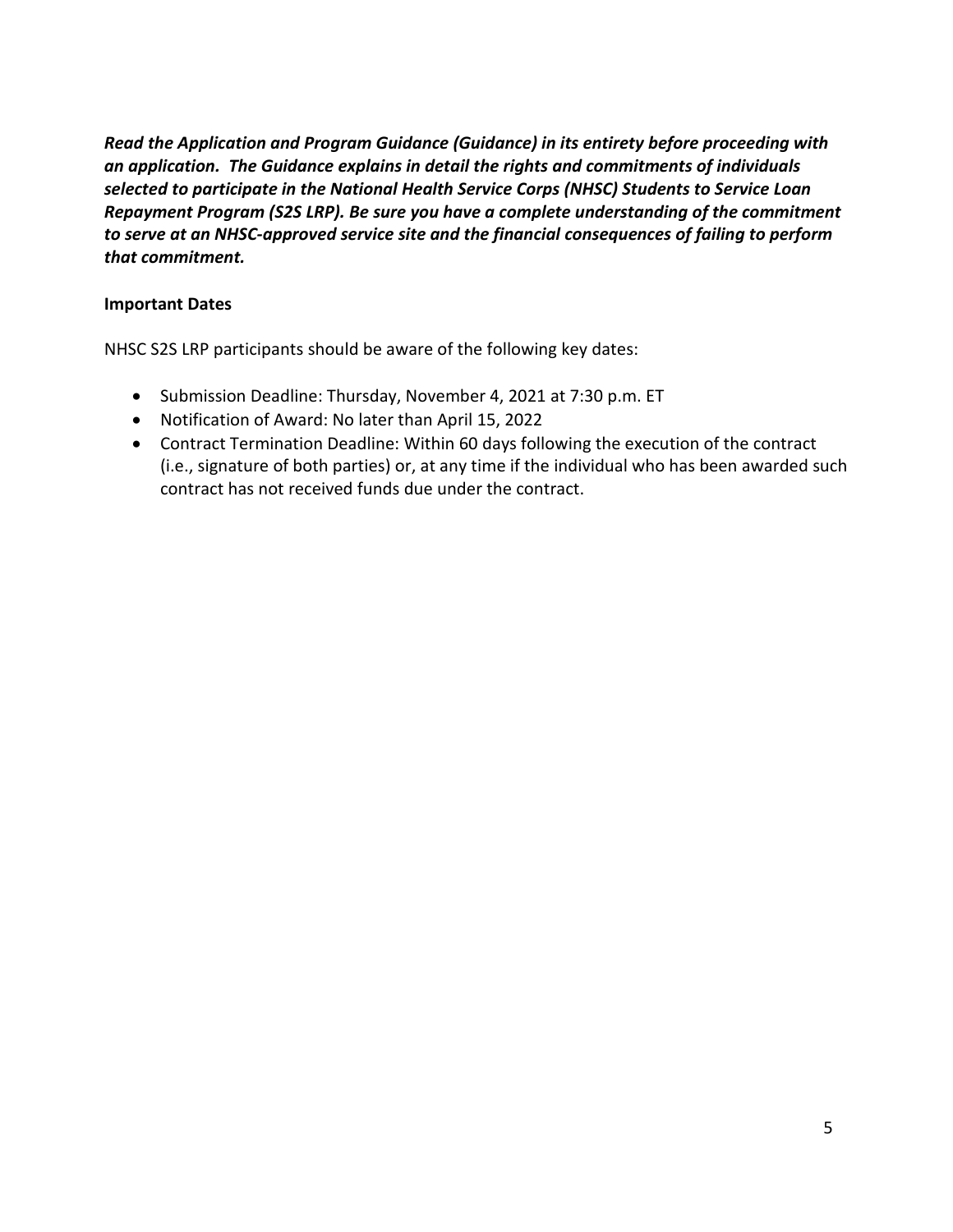#### **PROGRAM OVERVIEW**

#### <span id="page-5-1"></span><span id="page-5-0"></span>INTRODUCTION

The National Health Service Corps (NHSC) Students to Service Loan Repayment Program (S2S LRP) is administered by the Bureau of Health Workforce (BHW) in the Health Resources and Services Administration (HRSA) of the U.S. Department of Health and Human Services (HHS). The NHSC S2S LRP provides loan repayment awards to students pursuing a degree in allopathic medicine, osteopathic medicine, physician assistant studies, nursing, or dentistry. In exchange for loan repayment, individuals agree to provide primary health services in Health Professional Shortage Areas (HPSAs) of greatest need. HPSAs can be found in rural and urban communities across the nation, and are prioritized, based on a score; the higher the score, the greater the need in the community.

The NHSC seeks applicants who demonstrate the characteristics of a health professional student who has an interest in serving the nation's medically underserved populations and remaining in a HPSA beyond their service commitment. Service in communities with limited access to health care, not the repayment of educational loans, is the primary purpose of the NHSC S2S LRP. Students with a commitment to primary health care practice in HPSAs throughout the U.S. and who are willing to relocate based on the needs of the NHSC are the best candidates for this program.

#### **Benefits of the NHSC S2S LRP**

- (1) **Service.** By joining thousands of NHSC participants across the country, you have an opportunity to provide primary health services to communities in need.
- (2) **Loan Repayment.** The NHSC S2S LRP will provide funds to participants to repay their outstanding, qualifying, educational loans. NHSC S2S LRP funds are exempt from federal income and employment taxes. These funds are not included as wages when determining benefits under the Social Security Act. Participants will receive up to \$120,000 in loan repayment funds payable in four annual installments (of up to \$30,000 per year) subject to meeting program requirements. (If a participant's outstanding balance of qualifying educational loans is less than \$120,000, the NHSC S2S LRP will pay the total qualifying educational loans divided into four equal installments.) In return, participants agree to provide three years of full-time clinical practice at an NHSCapproved site in a HPSA upon completion of training. "Full-time clinical practice" is defined as no less than 40 hours per week, for a minimum of 45 weeks per service year.
- (3) **Complete Repayment of Qualifying Loans.** Once an NHSC S2S LRP participant has completed the initial three-year service contract, they may be eligible to apply for additional loan repayment funds to pay any remaining educational loans through one-year continuation service contracts. Note that there is no guarantee that a participant will receive a continuation contract for continued participation in the program beyond the initial contract. Continuation contracts will be made at the government's discretion and are subject to the availability of appropriated funds. Participants who wish to continue in the program after their initial three-year commitment must also demonstrate that they: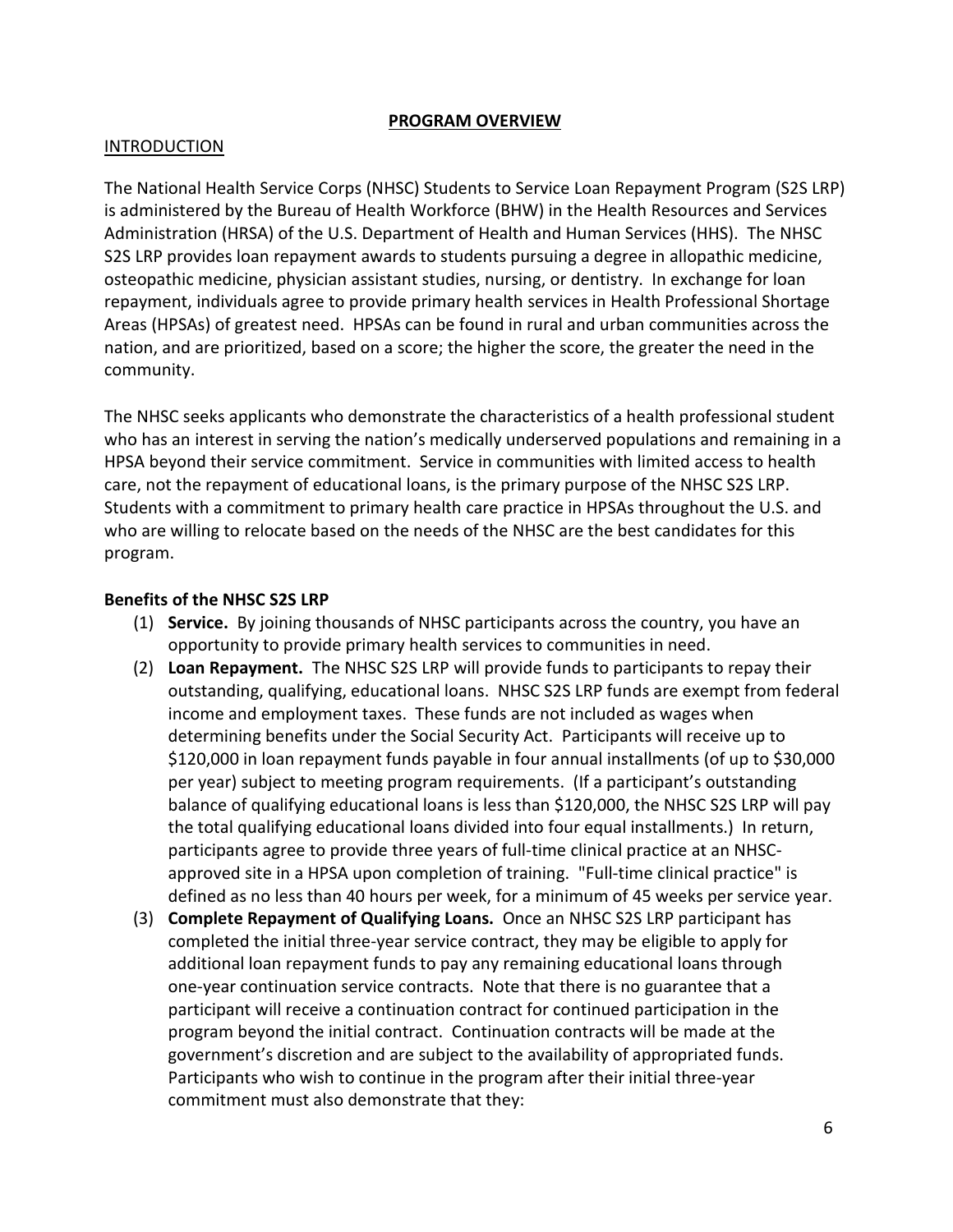- Still have unpaid qualifying educational loans;
- Applied all previously received NHSC S2S LRP payments, during the contract period, to reduce their qualifying educational loans;
- Continue to serve at an NHSC-approved site; and
- Meet all other program requirements in effect at the time they are being considered for a continuation contract.

#### <span id="page-6-0"></span>ELIGIBILITY REQUIREMENTS AND SELECTION FACTORS

# <span id="page-6-1"></span>**Eligibility Requirements**

To be eligible for an NHSC S2S LRP award, an applicant **must**:

- (1) Be a U.S. citizen or U.S. National.
- (2) Be pursuing one of the following:
	- a. An M.D., or D.O. degree at one of the following accredited schools located in a state, the District of Columbia, or a U.S. territory:
		- A school of allopathic medicine accredited by the Liaison Committee on Medical Education (sponsored by the American Medical Association and the Association of American Medical Colleges);
		- A school of osteopathic medicine accredited by the American Osteopathic Association Commission on Osteopathic College or Accreditation; or
	- b. A D.D.S., or D.M.D. degree at one of the following accredited schools located in a state, the District of Columbia, or a U.S. territory:
		- A school of dentistry accredited by the American Dental Association Commission on Dental Accreditation.
	- c. A Nurse Practitioner (NP) degree:
		- At a school or program of nurse practitioner education, pursuing a postgraduate degree or post graduate certificate
		- Accredited by the Accreditation Commission for Education in Nursing or the Commission on Collegiate Nursing Education; and.
		- Leading to national certification as a nurse practitioner specializing in adult medicine, family medicine, geriatrics, primary care pediatrics, psychiatric-mental health, or women's health by the American Nurses Credentialing Center, the American Academy of Nurse Practitioners, or the Pediatric Nursing Certification Board.
	- d. A Certified Nurse Midwife (CNM) degree:
		- At a school or program of nurse-midwifery education, pursuing a postgraduate degree or postgraduate certificate;
		- Accredited by the American College of Nurse-Midwives, Division of Accreditation; and
		- Leading to national certification by the American Midwifery Certification Board.
	- e. A Certified Physician Assistant (PA) degree: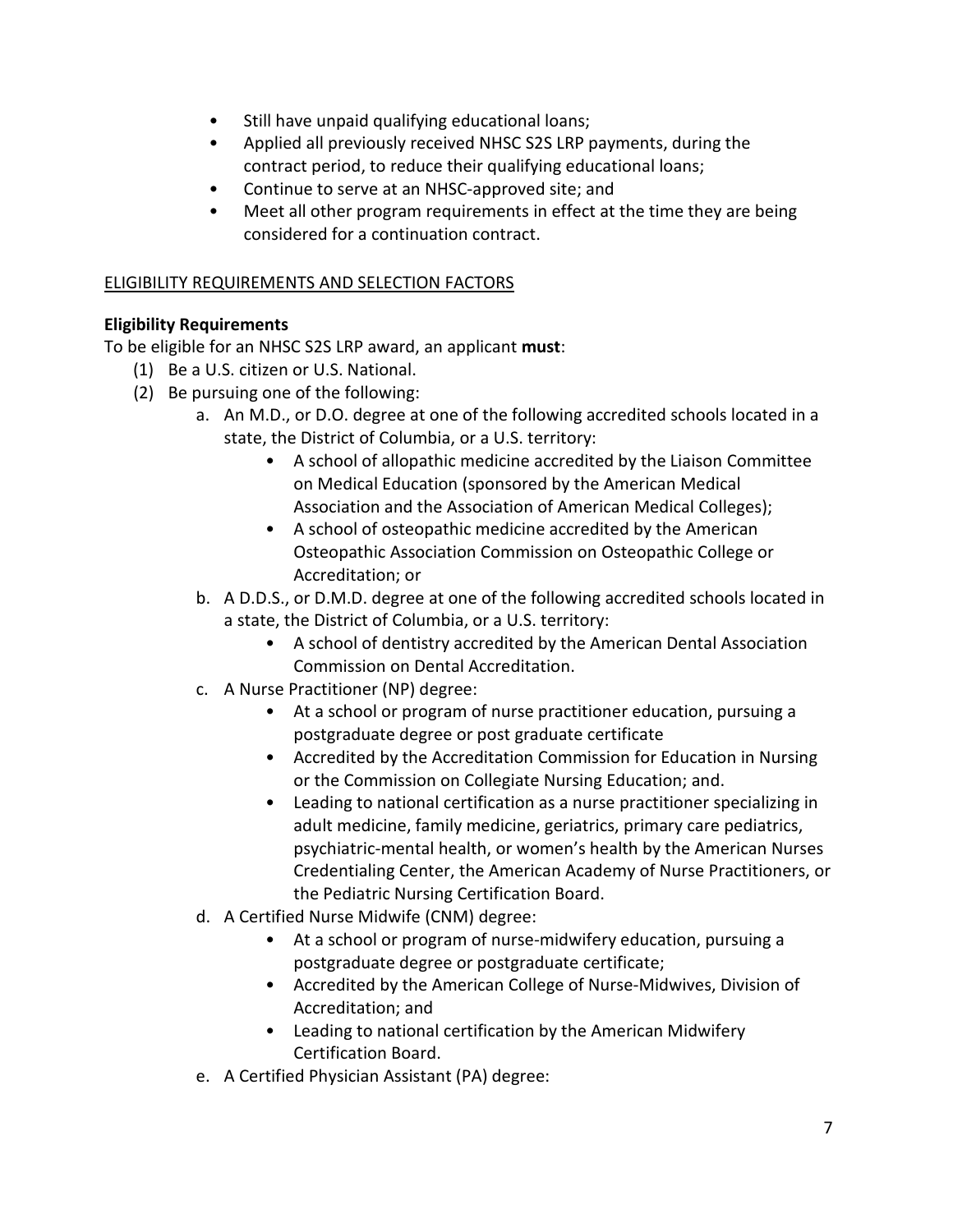- At a school or program of primary care physician assistant education, pursuing a postgraduate degree or postgraduate certificate;
- Accredited by the Accreditation Review Commission on Education for the Physician Assistant AND the affiliated school must be accredited by a U.S. Department of Education nationally recognized regional or state institutional accrediting agency; and
- Leading to national certification by the National Commission on Certification of Physician Assistants.
- (3) Be enrolled as a full-time student in the last year of medical or dental school with a graduation date before July 1, 2022 or be enrolled as a full-time student in the last year of a health professional school for nurse practitioners, certified nurse midwives, or physician assistants with a graduation date before August 31, 2022. A full-time student is defined as a student enrolled for a sufficient number of credit hours in any academic term to complete the course of study within the number of academic terms normally required at the school. Be advised that any courses that are not required or are unrelated to the qualifying degree program will not count towards the hours required for full-time status.
- (4) Be eligible for federal employment. Most NHSC S2S LRP participants should expect to serve their commitments as salaried, non-federal employees of a public or private entity approved by the NHSC. However, there may be vacancies that require federal employment, including a security clearance. In light of the potential for federal employment, an applicant must be eligible to hold an appointment as a Commissioned Officer of the Public Health Service or as a federal civil servant. For more information, visit Commissioned [Corps of the U.S. Public Health Service.](https://www.usphs.gov/about-us)
- (5) **Submit a complete application,** as set forth in the ["Completing an Application"](#page-39-2) section of this Guidance. Completed applications must be received on or before **Thursday, November 4, 2021 at 7:30 p.m. ET**.

# **Eligible Disciplines and Specialties**

Full-time students in the last year of medical, dental, physician assistant, or nursing school who plan to train and become licensed to provide patient care under the following disciplines and specialties are eligible to apply to the NHSC S2S LRP:

| <b>Disciplines</b> | <b>Specialties</b>                      |  |
|--------------------|-----------------------------------------|--|
| Physicians         | <b>Family Medicine</b>                  |  |
| Allopathic (MD)    | <b>General Internal Medicine</b>        |  |
| Osteopathic (DO)   | <b>General Pediatrics</b>               |  |
|                    | Geriatrics                              |  |
|                    | Obstetrics/Gynecology                   |  |
|                    | Psychiatry (including Child and         |  |
|                    | Adolescent Psychiatrists; Substance Use |  |
|                    | Disorder Psychiatrists)                 |  |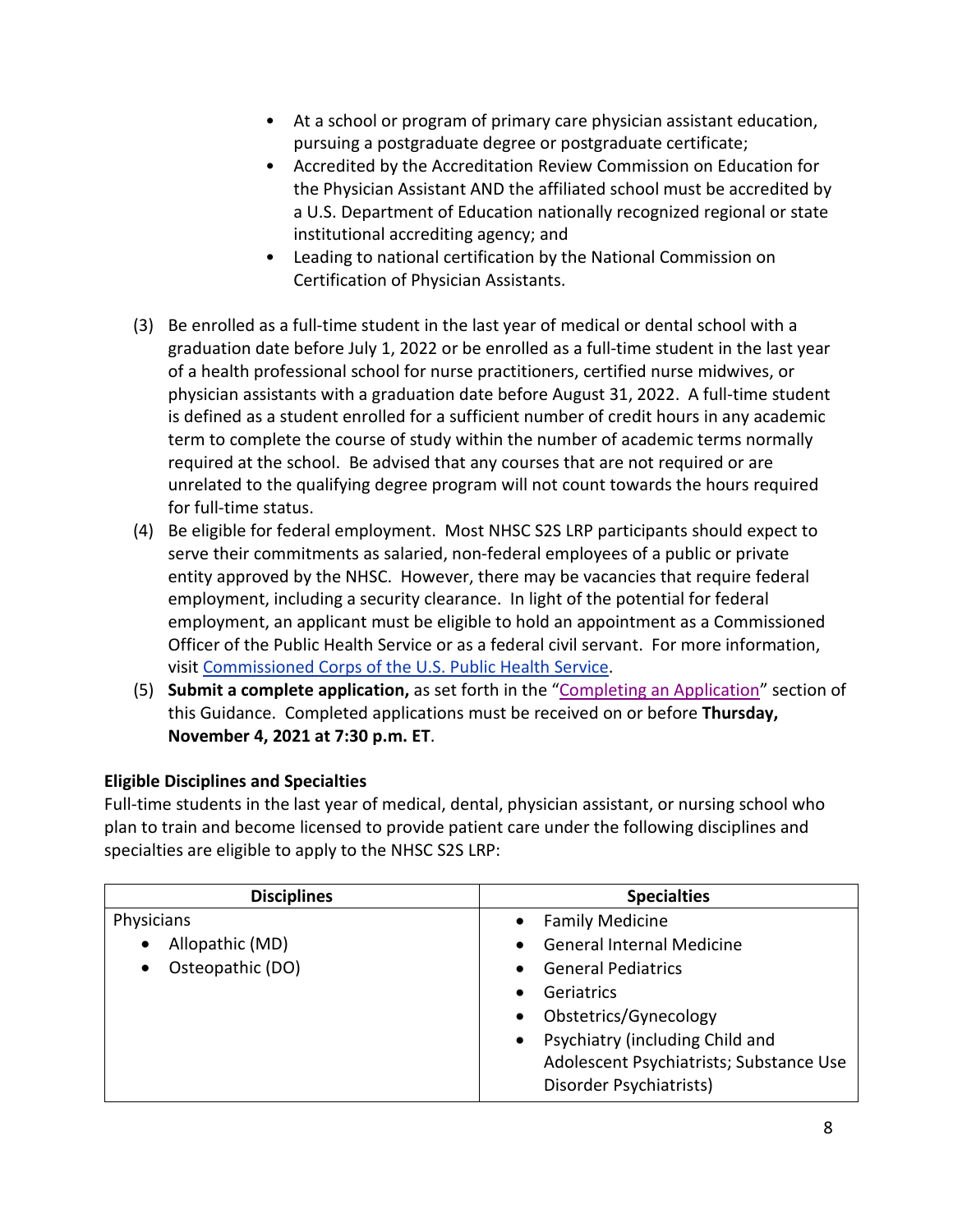| <b>Disciplines</b>               | <b>Specialties</b>                      |  |  |
|----------------------------------|-----------------------------------------|--|--|
| Dentists                         |                                         |  |  |
| <b>DDS</b>                       | <b>General Dentistry</b>                |  |  |
| <b>DMD</b><br>٠                  | <b>Pediatric Dentistry</b><br>$\bullet$ |  |  |
| <b>Nurse Practitioners (NPs)</b> | Adult<br>$\bullet$                      |  |  |
| Physician Assistants (PAs)       | Family<br>$\bullet$                     |  |  |
|                                  | Pediatric<br>$\bullet$                  |  |  |
|                                  | Women's Health                          |  |  |
|                                  | Geriatrics                              |  |  |
|                                  | Psychiatry & Mental Health<br>$\bullet$ |  |  |
| Certified Nurse-Midwives (CNMs)  | N/A<br>$\bullet$                        |  |  |
|                                  |                                         |  |  |
|                                  |                                         |  |  |

# *Requirements for Medical Students Only:*

Medical students are **required** to complete accredited primary medical care postgraduate training in an NHSC-approved specialty (e.g., family practice, internal medicine, pediatrics, geriatrics, obstetrics/gynecology, or psychiatry) for at least three years before commencing service. See the ["Program Requirements While in Postgraduate Training"](#page-17-0) section for the approved postgraduate training programs and associated time period.

# *Recommendations for Dental Students Only:*

Dental students are **highly encouraged,** but not required, to complete **one** of the postgraduate clinical training programs approved by the NHSC prior to starting their service obligation; see the ["Program Requirements While in Postgraduate Training"](#page-17-0) section for approved postgraduate training programs and associated time period. Dental students who start the service obligation before doing a postgraduate training program will not be eligible for postgraduate training deferment during the service obligation.

# *Recommendations for Nurse Practitioners and Certified Nurse Midwives Only:*

Students are **highly encouraged,** but not required, to complete a postgraduate clinical training program approved by the NHSC prior to starting their service obligation; see the ["Program](#page-17-0)  [Requirements While in Postgraduate Training"](#page-17-0) section. Nursing students who start the service obligation before doing a postgraduate training program will not be eligible for postgraduate training deferment during the service obligation.

# *Recommendations for Physician Assistant Students Only:*

Students are **highly encouraged,** but not required, to complete **a** postgraduate clinical training program approved by the NHSC prior to starting their service obligation; see the ["Program Requirements While in Postgraduate Training" s](#page-17-0)ection. Physician assistant students who start the service obligation before doing a postgraduate training program will not be eligible for postgraduate training deferment during the service obligation.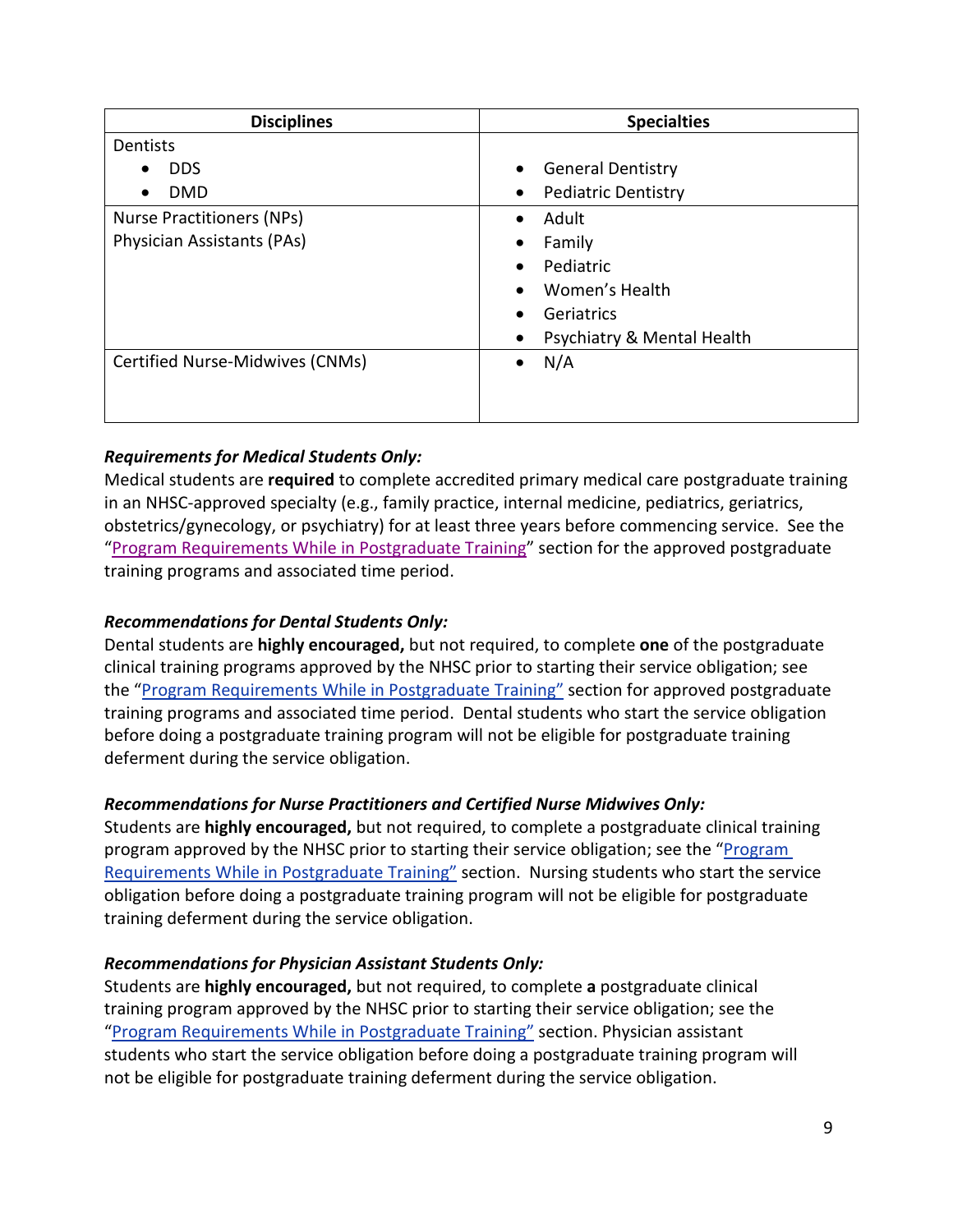# **Selection Factors and Funding Priorities**

The NHSC utilizes the selection factors and funding priorities detailed below while reviewing eligible NHSC S2S LRP applications to determine who will be offered an award.

#### *Selection Factors*

Applicants who meet the eligibility criteria outlined above must also demonstrate that they:

- (1) **Have passed the first component of required licensing examinations.**
	- a. Medical students will be required to submit documentation verifying that they have passed Step 1/Level 1 of the United States Medical Licensing Examination (USMLE) or the Comprehensive Osteopathic Medical Licensing Examination (COMLEX).
	- b. Dental students will be required to submit documentation verifying that they have passed Part I of the National Board Dental Examination.
	- c. Nurse practitioners, certified nurse midwives, and physician assistants who meet the [education, training, and licensure requirements](#page-13-0) may serve at an NHSC-approved service site, and provide specialized services, if they have completed disciplinespecific advanced training and received a certification. Documentation of appropriate specialized training and certification is required when completing the online application, and will be reviewed by the NHSC to determine whether the training or certification qualifies.
- (2) **Have a history of honoring prior legal obligations.** The NHSC will review credit bureau reports to verify that applicants have a history of honoring prior legal obligations. Applicants are encouraged to unlock any frozen credit reports.NHSC S2S LRP applicants who do not have a history of honoring prior legal obligations, as evidenced by one or more of the following factors, will not be selected:
	- a. Default on any federal payment obligations, e.g., Department of Education student loans, Health Education Assistance Loans, Nursing Student Loans, Federal Housing Administration (FHA) Loans, federal income tax liabilities, federallyguaranteed/insured loans (e.g., student or home mortgage loans) or any nonfederal payment obligations (e.g., court- ordered child support payments or state tax liabilities), even if the applicant is currently considered to be in good standing by that creditor.
	- b. Write off of any federal or non-federal debt as uncollectible or waiver of any federal service or payment obligation.
	- c. Default on a prior service obligation, e.g., applicants who have defaulted on a prior service obligation to the federal government, a state or local government, or other entity, even if the applicant subsequently satisfied that obligation through service, monetary payment or other means.
	- d. Any judgment liens arising from federal debt.
- (3) **Are not in breach of any service obligation.** Applicants who are in breach of a health professional service obligation to a federal, state, or other entity will not be selected to participate in the NHSC S2S LRP.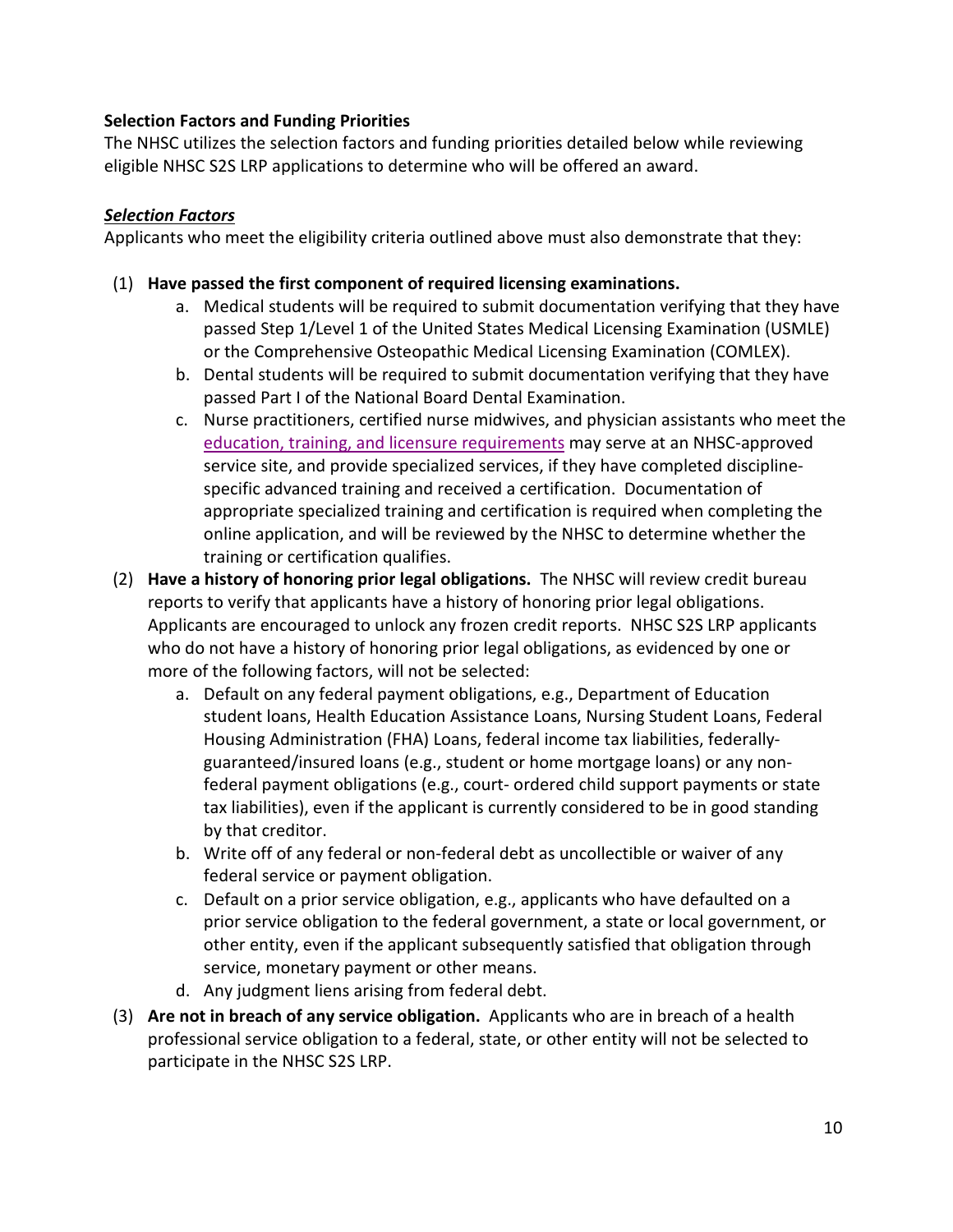(4) **Do not have an existing service obligation and will not incur a service obligation that would be performed concurrently or overlap with their NHSC S2S LRP service obligation.**  Applicants who are already obligated to a federal, state, or other entity for professional practice or service (e.g., active military duty, the NHSC Scholarship Program, the Nurse Corps Scholarship Program) will not be selected for an award unless that obligation will be completely satisfied prior to commencement of the NHSC S2S LRP service (see ["Start of](#page-23-0)  [Service Commitment"](#page-23-0) section). Further, participants who subsequently enter into other service commitments (e.g., State Loan Repayment Program) and are not immediately available after completion of their approved postgraduate training to fulfill their NHSC service commitment will be subject to the breach of contract provision (see ["Breaching the](#page-36-0)  [NHSC S2S LRP Contract"](#page-36-0) section). An exception exists for individuals of a Reserve component of the Armed Forces (including the National Guard), as described below.

**EXCEPTION**: Individuals in a Reserve component of the Armed Forces, including the National Guard, are **eligible** to participate in the NHSC S2S LRP. Reservists should understand the following:

- Military training or service performed by reservists will not satisfy the NHSC S2S LRP service commitment. If a participant's military training and/or service, in combination with the participant's other absences from their NHSC-approved site, will exceed seven weeks per service year, the participant should request a suspension. The NHSC S2S LRP service commitment end date will be extended to compensate for the break in NHSC service.
- If the reservist is deployed, they are expected to return to the NHSC-approved site where they were serving prior to deployment. If unable to do so, the reservist must request a transfer to another NHSC-approved site. If the reservist fails to seek a transfer and subsequently refuses to accept an NHSC assignment to another approved site, they will be placed in default of their service obligation.
- participant's status through the U.S. Treasury Department's [Do Not Pay tool](https://donotpay.treas.gov/). (5) **Are not currently excluded, debarred, suspended, or disqualified by a federal agency.** Applicants are required to report certain information, which is described in the "Certification Regarding Debarment, Suspension, Disqualification and Related Matters" located in the online application. The applicant should sign the certification that is applicable to their situation. As a condition of participating in the NHSC S2S LRP, a participant must agree to provide immediate written notice to the NHSC S2S LRP if the participant learns that they failed to make a required disclosure or that a disclosure is now required due to changed circumstances. BHW will verify each
- (6) **Are committed to providing primary care service in a HPSA.** The NHSC S2S LRP seeks to recruit clinicians with a strong commitment to providing primary care in communities most in need of these services. Applicants will be evaluated based on their degree of commitment to a career in primary care and interest/motivation in providing care to underserved communities based on a review of the following:
	- a. **Essay Question.** Applicants must respond to the essay question. The essay response is limited to 500-words or less and should include a description of relevant work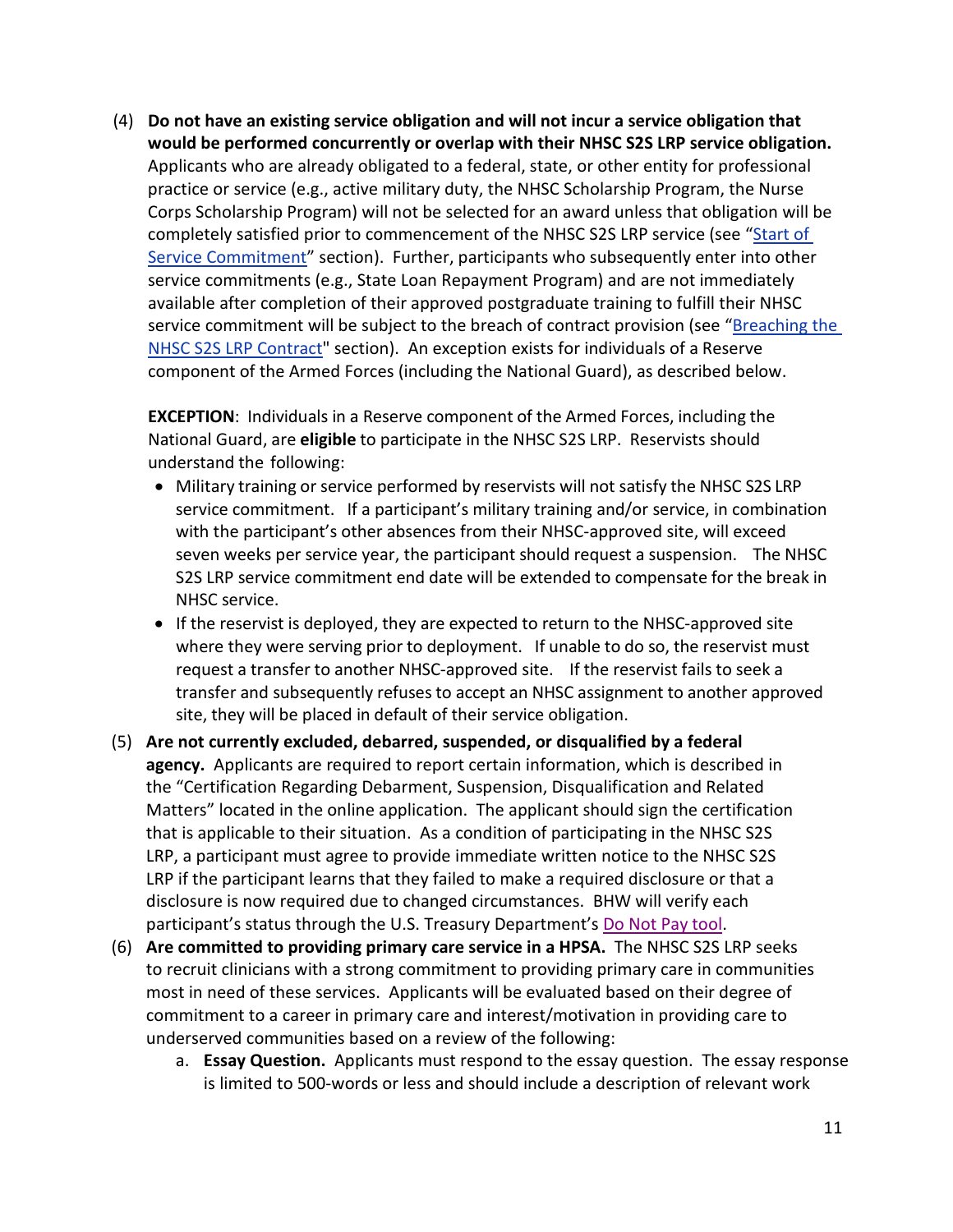experiences and/or activities (e.g., community service, research, and internships) that have prepared the applicant to work with underserved populations.

- b. **Recommendation Letters.** Applicants must provide two (2) letters of recommendation that provide a detailed description of the applicant's performance in school; education/work achievements; community/civic or other non-academic achievements; ability to work and communicate constructively with others from diverse backgrounds; and interest and commitment to a career in primary care and service to underserved populations and communities.
- c. **Resume/CV.** Applicants must submit a resume with relevant work experience; academic/professional achievements; and community/civic or other non- academic achievements.
- d. **Transcript.** Applicants must submit a transcript with information for at least the two most recent terms on the courses taken and rotations completed, as well as academic performance.

# *Funding Priorities*

Based on statutory requirements (42 U.S.C. 254l-1(d)(2)), priority will be given to qualified applicants who demonstrate the following:

- (1) **Likelihood of Remaining in a HPSA and Disadvantaged Background** (see the ["Definitions"](#page-46-0) section)**.** The NHSC S2S LRP will give priority to applicants who have (and whose spouse, if any, has) characteristics that indicate a higher likelihood of continuing to practice in a HPSA once the service commitment is completed **and** who come from a disadvantaged background. Applicants must submit certification from their school that they were identified as having a "disadvantaged background" based on environmental and/or economic factors.
- (2) **Likelihood of Remaining in a HPSA.** The NHSC S2S LRP will next give priority to applicants who have (and whose spouse, if any, has) characteristics that indicate a higher likelihood of continuing to practice in a HPSA once the service commitment is completed. Generally, the program will assess the applicant's experience in working with underserved populations, which can be demonstrated through past work and volunteer experiences, as well as an applicant's background. The NHSC will base its assessment on an applicant's responses to the essay question, and information gathered in the recommendation letters and resume/CV.

# **Qualifying and Non-Qualifying Educational Loans**

An NHSC S2S LRP participant will receive loan repayment funding to be applied to the principal, interest, and related expenses of outstanding government (federal, state, or local) and commercial (i.e., private) student loans for undergraduate or graduate education obtained by the participant for school tuition, other reasonable educational expenses, and reasonable living expenses. The educational loans must be obtained prior to the date the participant submits their online application to the NHSC S2S LRP.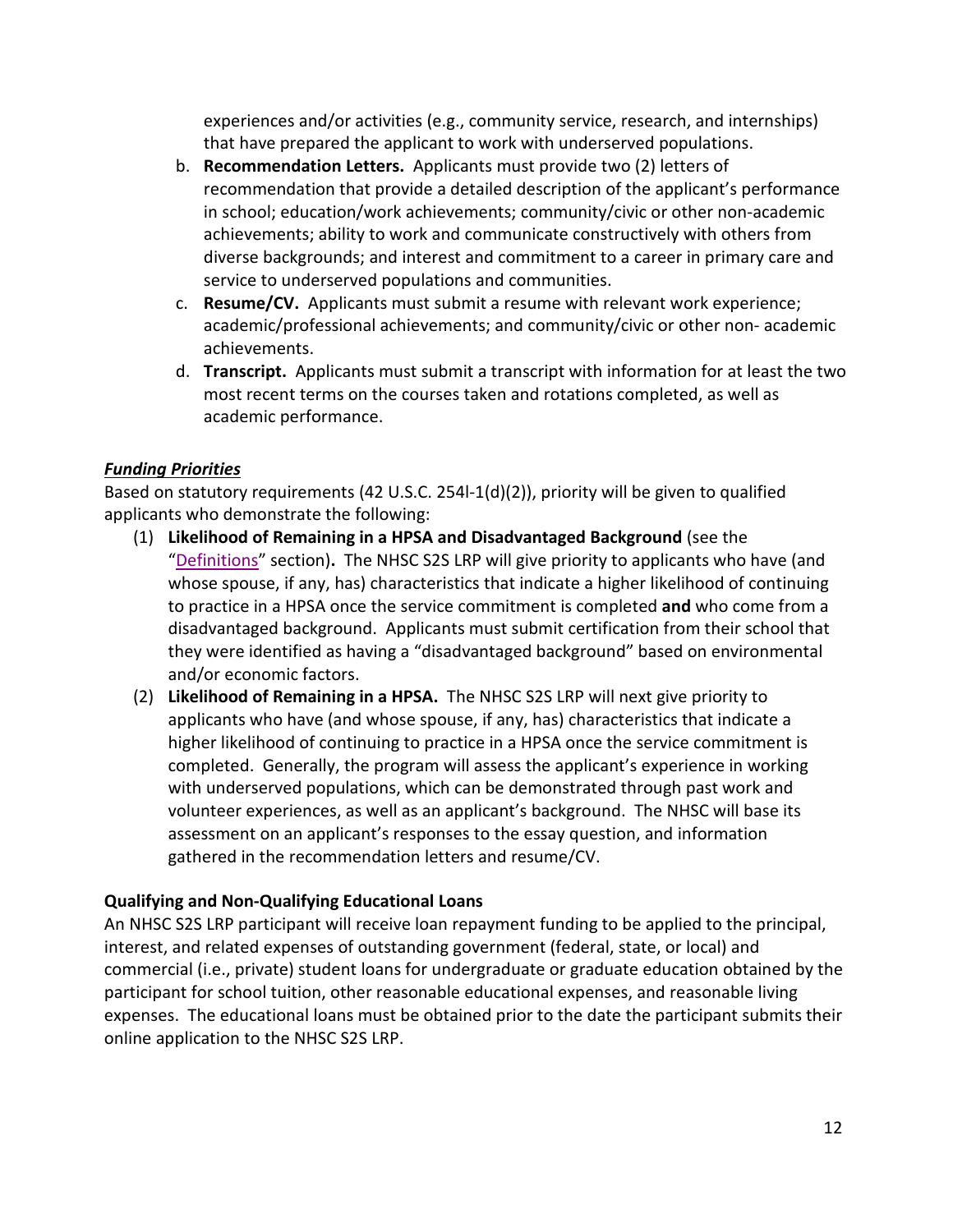- (1) **Consolidated/Refinanced Loans** may be considered for repayment in the following circumstances:
	- a. A consolidated/refinanced loan must be from a government (federal, state, or local) or commercial lender and must include only qualifying educational loans of the applicant.
	- b. If an otherwise eligible educational loan is consolidated/refinanced with ineligible (non-qualifying) debt of the applicant, **no** portion of the consolidated/refinanced loan will be eligible for loan repayment.
	- c. For loans to remain eligible, applicants/participants must keep their eligible educational loans apart from all other debts.
	- d. Eligible educational loans consolidated with loans owed by any other person, such as a spouse or child, are ineligible for repayment.

# **(2) Non-Qualifying Educational Loans**

- a. Loans for which the associated documentation does not identify the loan was solely applicable to the undergraduate or graduate education of the applicants.
- b. Loans not obtained from a government entity or private commercial student lending institution. Most loans made by private foundations to individuals are not eligible for repayment.
- c. Loans that have been repaid in full.
- d. [Primary Care Loans](https://bhw.hrsa.gov/loansscholarships/schoolbasedloans)
- e. Parent PLUS Loans (made to parents).
- f. Personal lines of credit.
- g. Loans subject to cancellation.
- h. Residency loans.
- i. Credit card debt.

# **Award Process**

Once an applicant has been selected for an award, the applicant will be provided with information for logging into the [BHW Customer Service Portal.](https://programportal.hrsa.gov/) This web-based system will allow them to communicate with the NHSC and to manage customer service-related inquiries, such as contact information changes.

Applicants selected as finalists will receive a Confirmation of Interest email with instructions to sign and return the NHSC S2S LRP contract and provide banking information to facilitate the electronic transfer of the award funds (assuming that the contract is approved by a representative of the Secretary of HHS).

An applicant's signature alone on the NHSC S2S LRP contract document does not constitute a contractual agreement. The NHSC S2S LRP contract becomes effective on the date it is countersigned by the Secretary of HHS or their designee, which is anticipated to be on or before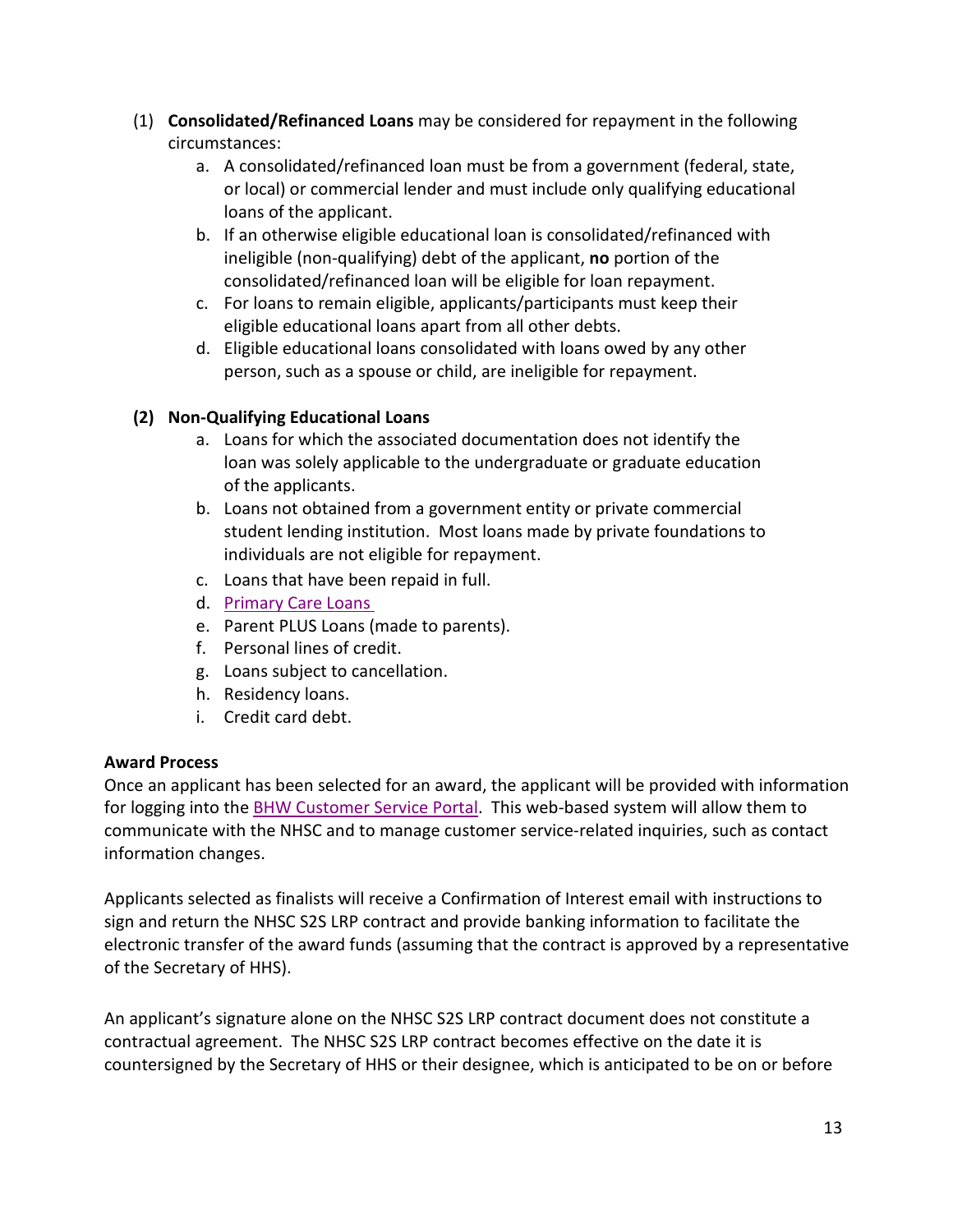April 15, 2022. Awards are made at the government's discretion and are subject to the availability of appropriated funds

terminate the contract only under certain circumstances (see ["Contract Termination](#page-16-0)" section). An applicant may withdraw their application any time **before** a contract is countersigned by the Secretary or their designee. After a contract has taken effect, the Secretary or their designee may

# <span id="page-13-0"></span>PROGRAM REQUIREMENTS DURING THE LAST YEAR OF SCHOOL

# **Medical Students**

While in school, an NHSC S2S LRP participant pursuing an M.D. or a D.O. degree must meet the following requirements and provide documentation to the NHSC no later than **May 1, 2022**:

- (1) **Maintain enrollment in and graduate from medical school.** The awardee must:
	- a. Maintain full-time enrollment and remain in good academic standing through their graduation from medical school;
	- b. Provide verification that the last day of classes will be no later than May 31, 2022; and
	- c. Graduate before July 1, 2022. Awardees must submit a letter from an appropriate school official on official letterhead confirming that the student is expected to graduate prior to July 1, 2022. An awardee should notify the NHSC S2S LRP if they experience any changes in enrollment status that would result in the student not graduating before July 1, 2022. Participants who do not graduate by July 1, 2022 will be advised to request that the Secretary of HHS terminate their contracts if the period for termination has not yet expired.
- (2) **Pass Step 2/Level 2 of the Licensing Examination.** An awardee must take and provide documentation from the testing organization showing proof that they have passed:
	- a. Step 2 (both the clinical skills and clinical knowledge components) of the USMLE; OR
	- b. Level 2 (both the cognitive evaluation and performance evaluation components) of the COMLEX.
- (3) **Letter of Acceptance to an NHSC-approved Primary Care Postgraduate Program.**  NHSC S2S LRP participants pursuing M.D. or D.O. degrees are required to complete primary care postgraduate training prior to commencing their service obligation. Awardees must submit a letter of acceptance to an approved primary care postgraduate training program (see the "Program Requirements While in [Postgraduate Training"](#page-17-0) section), which must:
	- a. Be on official letterhead;
	- b. Be signed by the postgraduate training program director; and
	- c. Include the start and anticipated end dates of the postgraduate training in mm/dd/yyyy format. Participants are expected to commence postgraduate training directly after graduation from medical school.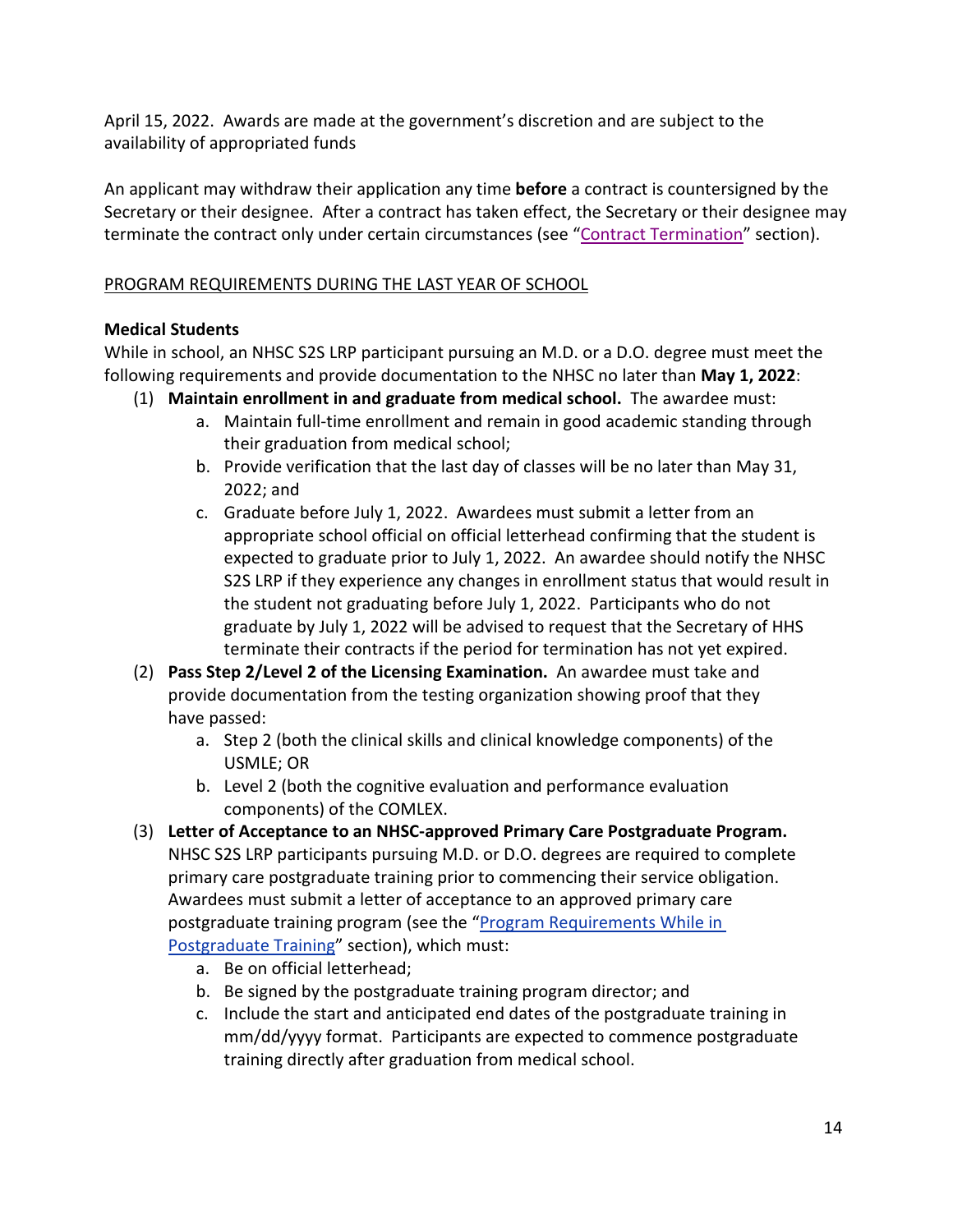# **Dental Students**

While in school, an NHSC S2S LRP participant pursuing a D.D.S. or D.M.D. degree must meet the following requirements and provide documentation to the NHSC no later than **May 1, 2022**:

- (1) **Maintain enrollment in and graduate from dental school.** The awardee must:
	- a. Maintain full-time enrollment and remain in good academic standing through their graduation from dental school;
	- b. Provide verification that the last day of classes will be no later than May 31, 2022; and
	- c. Graduate before July 1, 2022. Awardees must submit a letter from an appropriate school official on official letterhead indicating that the student is expected to graduate prior to July 1, 2022. An awardee should notify the NHSC S2S LRP if they experience any changes in enrollment status that would result in the student not graduating before July 1, 2022. Participants who do not graduate by July 1, 2022, will be advised to request that the Secretary of HHS terminate their contracts if the period for termination has not yet expired.
- (2) **Pass the National Board Dental Examination Part II.** Awardees must take and provide an official document from the testing organization showing proof that they have passed Part II of the National Board Dental Examination.
- (3) *If applicable***, Letter of Acceptance to an NHSC-approved Dental Postgraduate Program.** S2S LRP participants pursuing D.D.S. or D.M.D. degrees may, but are not required to, pursue approved postgraduate training in general practice dentistry, advanced education in general dentistry, pediatric dentistry, public health dentistry, or geriatric dentistry. NHSC will **not** approve any other postgraduate training programs. If an awardee intends to delay the commencement of service for approved postgraduate training, they must submit a letter of acceptance to an approved primary care postgraduate training program, which must:
	- a. Be on official letterhead;
	- b. Be signed by the postgraduate training program director; and
	- c. Include the start and anticipated end dates of the postgraduate training in mm/dd/yyyy format. Dental students who intend to do a postgraduate training are expected to commence postgraduate training directly after graduation from dental school. Dental students who do not pursue approved postgraduate training will be expected to begin their NHSC service obligation no later than 6 months after graduation. They will be offered site search assistance by the Division of Regional Operations (DRO).

# **Nurse Practitioners and Certified Nurse-Midwives**

While in school, an NHSC S2S LRP participant pursuing an NP or a CNM degree must meet the following requirements and provide documentation to the NHSC no later than **May 1, 2022**:

- (1) **Maintain enrollment in and graduate from nursing school.** The awardee must:
	- a. Maintain full-time enrollment and remain in good academic standing through their graduation from nursing school;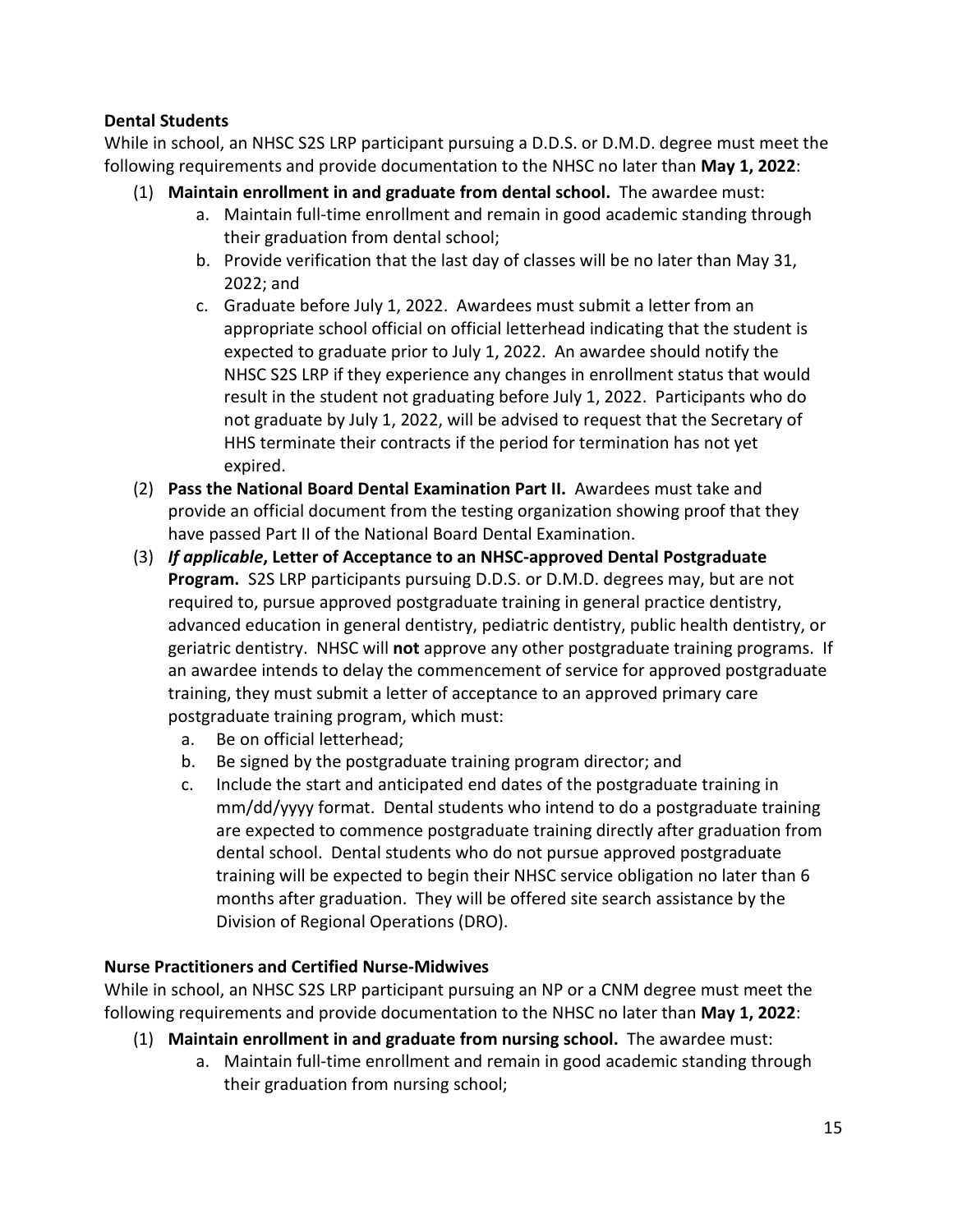- b. Provide verification that the last day of classes will be no later than August, 30, 2022; and
- c. Graduate before August 31, 2022. Awardees must submit a letter from an appropriate school official on official letterhead indicating that the student is expected to graduate prior to August 31, 2022. An awardee should notify the NHSC S2S LRP if they experience any changes in enrollment status that would result in the student not graduating on or before August 31, 2022. Participants who do not graduate by August 31, 2022, will be advised to request that the Secretary of HHS terminate their contracts if the period for termination has not yet expired.

# (2) *If applicable***, Letter of Acceptance to an NHSC-approved Nursing Postgraduate Program.** S2S LRP participants pursuing advanced nursing degrees may, but are not required to, pursue [approved postgraduate training..](#page-19-0) If an awardee intends to delay the commencement of service for approved postgraduate training, they must submit a letter of acceptance to an approved primary care postgraduate training program, which must:

- a. Be on official letterhead;
- b. Be signed by the postgraduate training program director; and
- c. Include the start and anticipated end dates of the postgraduate training in mm/dd/yyyy format. Nursing students who intend to do a postgraduate training are expected to commence postgraduate training directly after graduation from nursing school. Nursing students who do not pursue approved postgraduate training will be expected to begin their NHSC service obligation no later than 6 months after graduation; they will be offered site search assistance by BHW's Division of Regional Operations (DRO).

# **Physician Assistant Students**

While in school, an NHSC S2S LRP participant pursuing a PA degree must meet the following requirements and provide documentation to the NHSC no later than **May 1, 2022**:

- (1) **Maintain enrollment in and graduate from a physician assistant school.** The awardee must:
	- a. Maintain full-time enrollment and remain in good academic standing through their graduation from physician assistant school;
	- b. Provide verification that the last day of classes will be no later than August, 30, 2022; and
	- c. Graduate before August 31, 2022. Awardees must submit a letter from an appropriate school official on official letterhead indicating that the student is expected to graduate prior to August 31, 2022. An awardee should notify the NHSC S2S LRP if they experience any changes in enrollment status that would result in the student not graduating on or before August 31, 2022. Participants who do not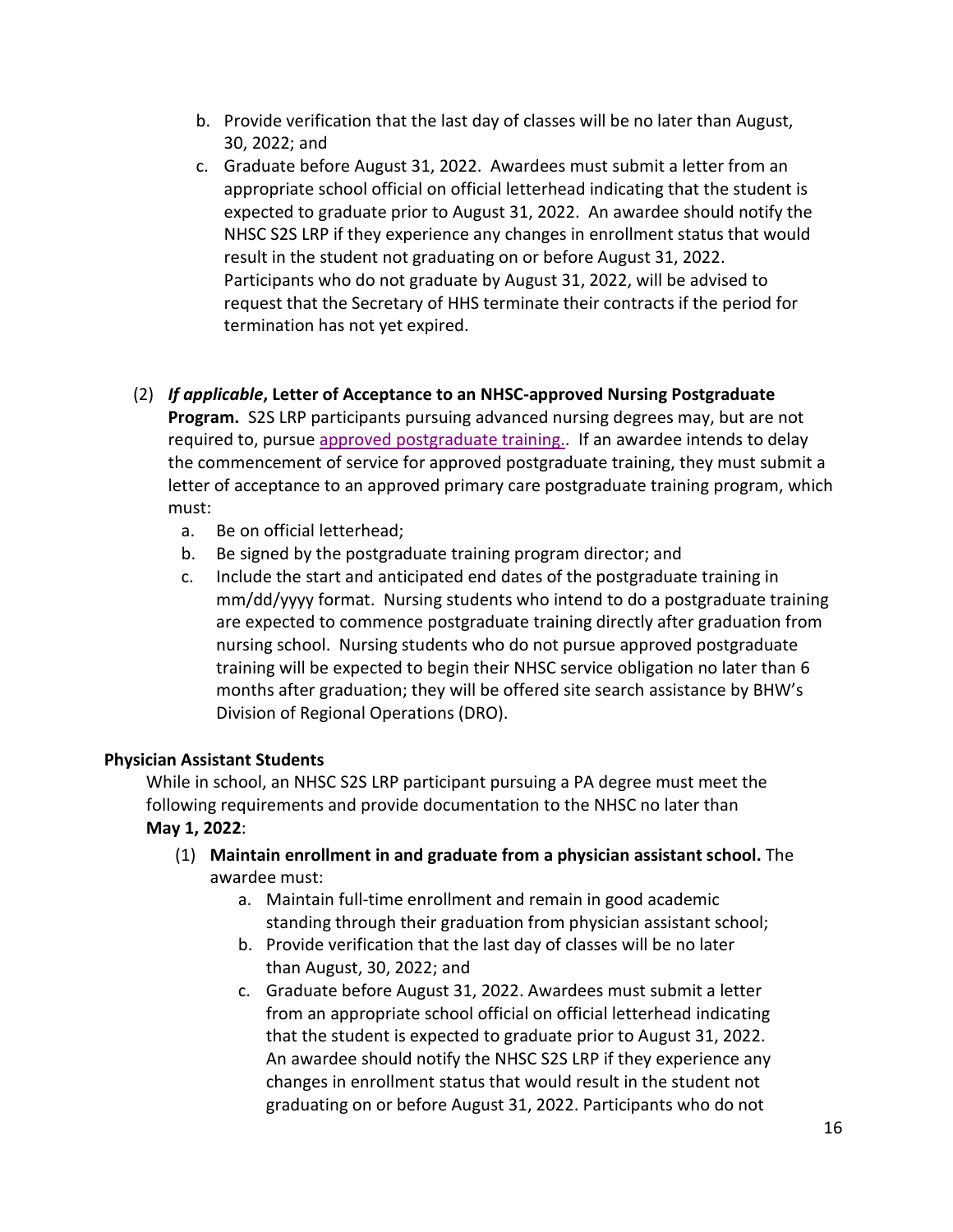graduate by August 31, 2022, will be advised to request that the Secretary of HHS terminate their contracts if the period for termination has not yet expired.

- (2) *If applicable***, Letter of Acceptance to an NHSC-approved Physician Assistant Program:** S2S LRP participants pursuing PA degrees may, but are not required to, pursue approved postgraduate training in physician assistant advanced education. If an awardee intends to delay the commencement of service for approved postgraduate training, they must submit a letter of acceptance to an approved primary care postgraduate training program, which must:
	- a. Be on official letterhead;
	- b. Be signed by the postgraduate training program director; and
	- c. Include the start and anticipated end dates of the postgraduate training in mm/dd/yyyy format. Physician Assistant students who intend to do a postgraduate training are expected to commence postgraduate training directly after graduation from physician assistant school. Physician assistant students who do not pursue approved postgraduate training will be expected to begin their NHSC service obligation no later than 6 months after graduation; they will be offered site search assistance by BHW's DRO.

#### **Submitting the Required Documents**

Medical, dental, physician assistant, and nursing students must submit the applicable documentation referenced above by **May 1, 2022**, by uploading it through the [BHW Customer](https://programportal.hrsa.gov/)  [Service Portal.](https://programportal.hrsa.gov/) Participants who are unable to submit the applicable documentation by May 1, 2022, will be advised to request that the Secretary of HHS terminate their contracts if the period for termination has not yet expired, see the ["Contract Termination"](#page-17-1) section. If the participant does not meet the conditions for contract termination, they are required to fulfill the terms and conditions in the contract and the program will withhold payment of the S2S award funds until the above documentation requirements are met.

#### <span id="page-16-0"></span>**Contract Termination**

The Secretary may terminate an NHSC S2S LRP contract if, within 60 days following the execution of the contract (i.e., signature of both parties), the participant:

- (1) Submits a signed written request to terminate the contract; and
- (2) Repays all S2S funds paid to, or on behalf of, the participant under that contract
- (3) Or, at any time if the individual who has been awarded such contract has not received funds due under the contract.

The check should be made payable to the "DHHS Collections Officer." A written request to terminate the contract can be submitted through the [BHW Customer Service Portal.](https://programportal.hrsa.gov/) Please note the check must be submitted by mail to: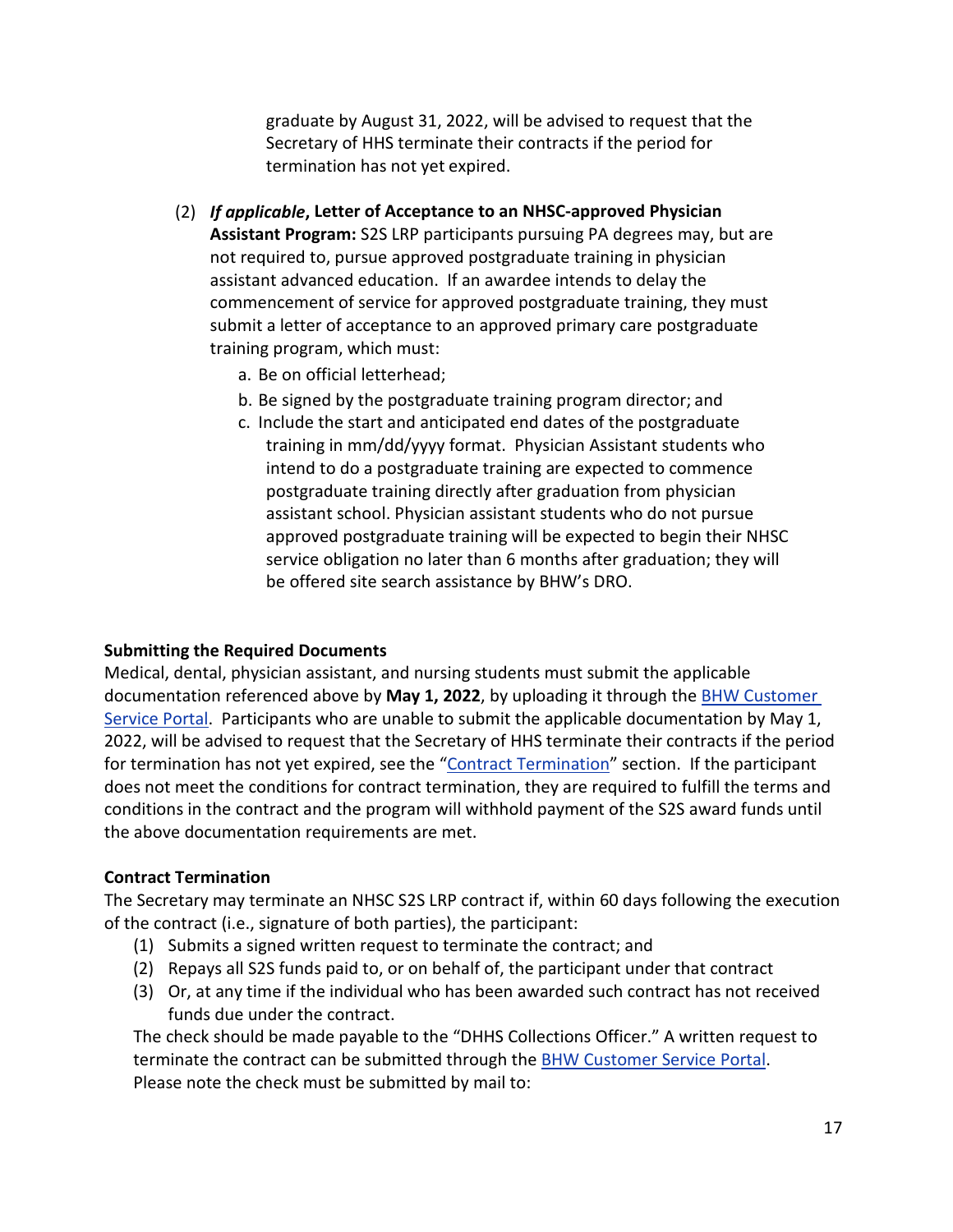# NHSC S2S LRP Contract Termination 5600 Fishers Lane, Room 14N29 Rockville, Maryland 20857

contract (see the ["Breaching the NHSC S2S LRP Contract](#page-36-0)" section). The Secretary of HHS cannot grant a participant's request to terminate their FY 2022 NHSC S2S LRP contract after the 60-day timeframe regardless of whether the participant is completing an approved postgraduate training program. **Requests to terminate the contract more than 60 days after its execution will not be considered**. Participants who do not meet the conditions for contract termination in a timely manner will be expected to perform their service obligations under the contract. Failure to fulfill the terms of the contract may be considered a breach of

#### <span id="page-17-1"></span><span id="page-17-0"></span>PROGRAM REQUIREMENTS WHILE IN POSTGRADUATE TRAINING

#### **Postgraduate Training Eligibility**

To defer the service commitment for completion of postgraduate training, a participant must:

- (1) Pursue a medical, dental, physician assistant, or nursing specialty that is approved under the NHSC S2S LRP;
- (2) Not incur a conflicting service commitment;
- (3) Complete and return the electronic Postgraduate Training Verification (PGTV) by **May 1** of each year;
- (4) Make no change to the type or period of training without prior written approval of the NHSC S2S LRP;
- **[BHW Customer Service Portal](https://programportal.hrsa.gov/); and** (5) Notify the NHSC S2S LRP of any changes to personal information (e.g., name, address, phone, or email) or financial information for deposit of S2S LRP funds, through the
- (6) Notify the NHSC S2S LRP immediately of any changes that affect training status (e.g., maternity or paternity leave of absence or other delay in completion date, transfer to another postgraduate training program, dropping out or being terminated from the postgraduate training program).

**Note**: Time spent in postgraduate training, even if at an NHSC-approved site, will not count toward a participant's service commitment.

*Medical Students:* Medical students are **required** to complete accredited primary medical care postgraduate training in an NHSC-approved specialty (e.g., family practice, internal medicine, pediatrics, obstetrics/gynecology, or psychiatry) for at least three years before commencing service.The approved postgraduate training programs and associated time periods are:

| <b>Approved Postgraduate Training for Medical Students</b> | <b>Time Period</b> |
|------------------------------------------------------------|--------------------|
| <b>Family Practice</b>                                     | $3-4$ years        |
| General Internal Medicine                                  | 3 years            |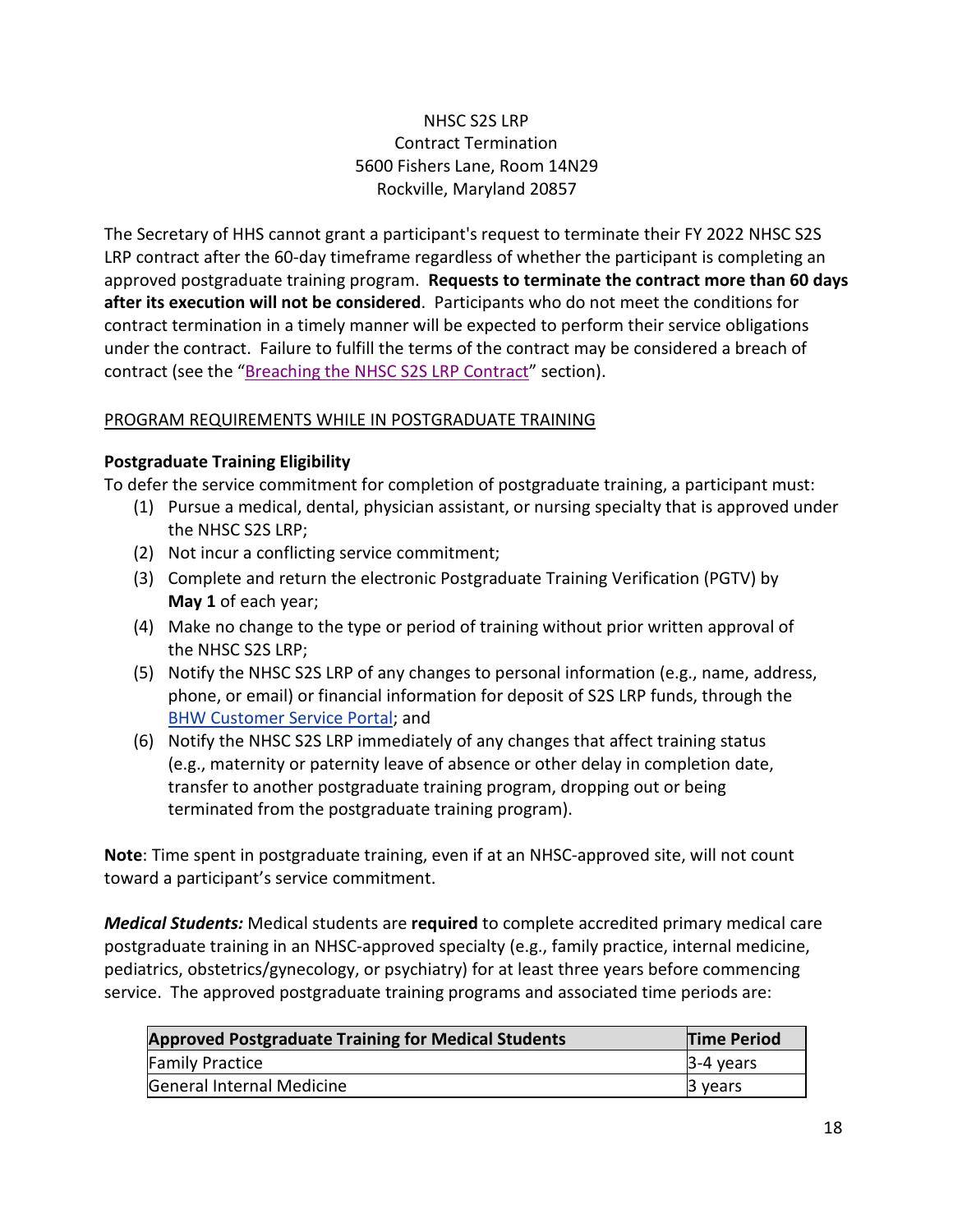| <b>Approved Postgraduate Training for Medical Students</b> | <b>Time Period</b> |
|------------------------------------------------------------|--------------------|
| <b>General Pediatrics</b>                                  | 3 years            |
| General Psychiatry                                         | 4 years            |
| Obstetrics-Gynecology                                      | 4 years            |
| Internal Medicine/Family Practice                          | 4 years            |
| Internal Medicine/Pediatrics                               | 4 years            |
| Family Medicine/Psychiatry                                 | 5 years            |
| Internal Medicine/Psychiatry                               | 5 years            |

The NHSC S2S LRP may approve, on a case-by-case basis, and consistent with the needs of the NHSC, requests by physician participants in their last year of postgraduate training for a 1-year chief residency or fellowship. The following fellowships are currently approved by the NHSC:

• A two-year child psychiatry fellowship following the completion of postgraduate training in general psychiatry;

• A one to two-year addiction medicine or substance use disorder fellowship following the completion of postgraduate training in one of the following three areas: Family Practice, General Internal Medicine, or a dual residency in Internal Medicine/Family Practice;

• A one-year obstetrics/gynecology fellowship following the completion of postgraduate training in family practice; and

• A one-year geriatrics fellowship following the completion of postgraduate training in one of the following three areas: Family Practice, General Internal Medicine, or a dual residency in Internal Medicine/Family Practice.

The total period of deferment for postgraduate training is limited to five years, including a chief residency and/or fellowship program that is **not** a two-year fellowship such as child psychiatry and/or addiction medicine as indicated above.

Participants in the final year of an approved residency program who intend to pursue additional advanced training in one of the above-listed fellowships or a chief residency must submit a request for additional deferment of the service obligation by February 1 of the final year of the residency program. Participants who wish to pursue a type of training not listed above **must** submit a request to the NHSC for approval before starting the fellowship.

[Receiving Loan Repayments during Postgraduate Training](#page-19-1)" section. Annual verification of participation in an NHSC-approved postgraduate training program will be required before any installments for loan repayment are disbursed. See ["Requirements for](#page-19-1) 

*Dental Students:* Dental students are **highly encouraged,** but not required, to complete **one** of the following postgraduate clinical training programs approved by the NHSC prior to starting their service obligation. Dental students who start the service obligation before doing a postgraduate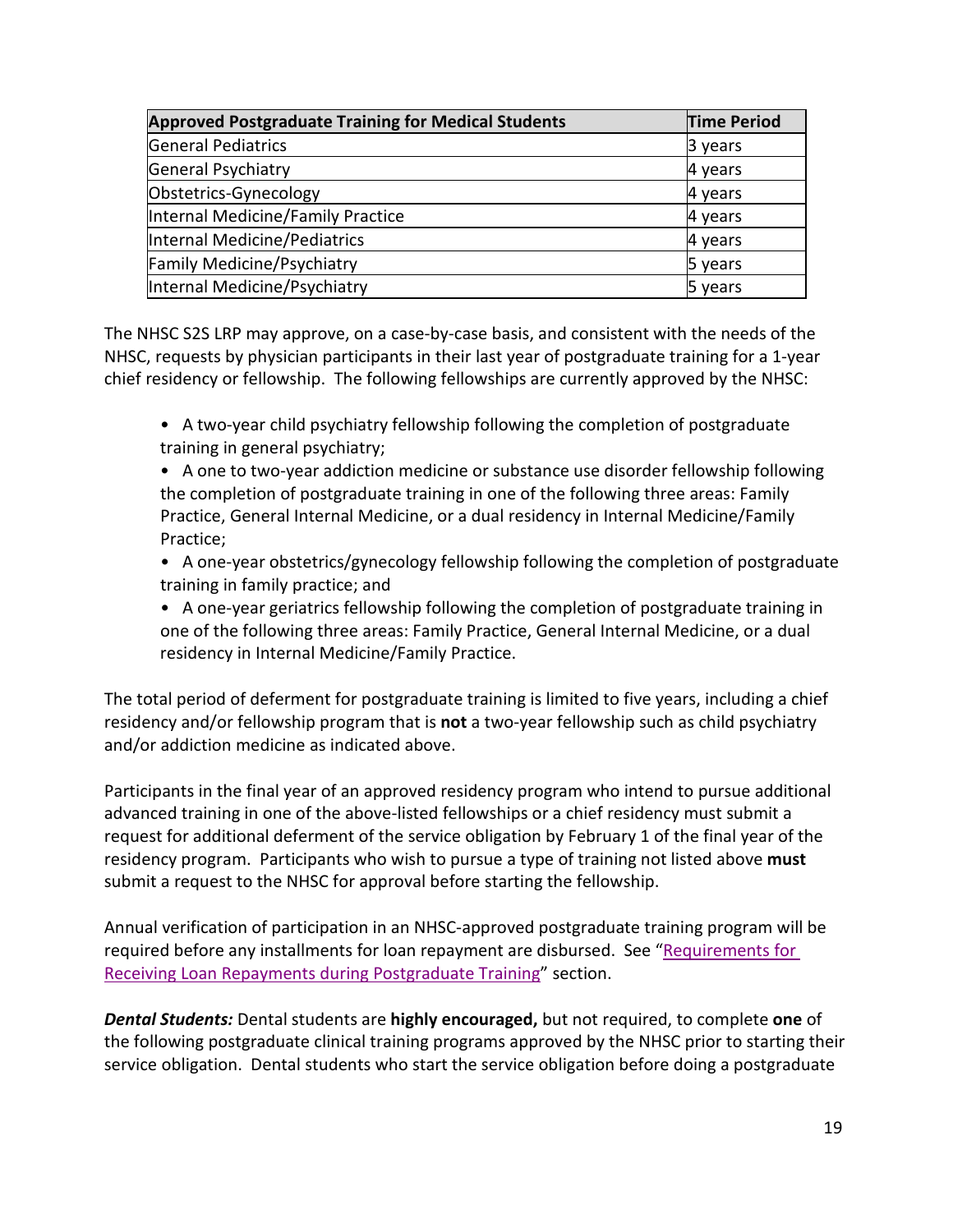training program will not be eligible for postgraduate training deferment during the service obligation.

| <b>Approved Postgraduate Training for Dental Students</b> | <b>Time Period</b> |
|-----------------------------------------------------------|--------------------|
| <b>General Practice Dentistry</b>                         | 1 vear             |
| Advanced Education in General Dentistry                   | 1 year             |
| Pediatric Dentistry                                       | 2 years            |
| <b>Public Health Dentistry</b>                            | 2 years            |
| Geriatrics Dentistry Fellowship                           | 2 years            |

The total period of deferment for postgraduate training is limited to **two** years, including a chief residency and/or fellowship program.

The NHSC will not approve any other postgraduate training programs for dental students. Dental students who wish to pursue training other than the postgraduate training programs listed above are advised not to apply for participation in the NHSC S2S LRP.

Annual verification of participation in an NHSC-approved postgraduate training program will be required before any installments for loan repayment are disbursed. See ["Program Requirements](#page-13-0) During the Last Year of [Medical School, Dental School, Physician Assistant, and Nurse Practitioners](#page-13-0)  [for primary care or behavioral health practice"](#page-13-0).

<span id="page-19-0"></span>[community-based care setting](#page-47-0) only. **Physician Assistants, Nurse Practitioners, and Certified Nurse Midwives:** PAs, NPs, and CNMs are **highly encouraged,** but are not required to pursue postgraduate training. For those physician assistants, nurse practitioners, and certified nurse midwives who are entering postgraduate training in 2022-2023, the NHSC approves a one-year training in a

Annual verification of participation in an NHSC-approved postgraduate training program will be required before any installments for loan repayment are disbursed.

# <span id="page-19-1"></span>**Requirements for Receiving Annual Loan Repayment Installments When Pursuing Postgraduate Training**

The NHSC S2S LRP will continue to issue annual loan repayment installments during a participant's period of NHSC-approved postgraduate training as long as the following conditions are met:

- (1) The participant continues to pursue their postgraduate training (including residency, chief residency, or fellowship) in an NHSC-approved specialty (evidenced by timely submission of the PGTV no later than **May 1** of each year);
- (2) The participant has submitted their most recent loan account statement, no later than **May 1** of each year, to show that all loan repayment funds provided in the previous year were put towards reducing the balance of the participant's qualifying educational loan debt. Loans approved for payment will be listed on the Payment Authorization Worksheet (PAW). The payment history must be an official document from the lender that includes: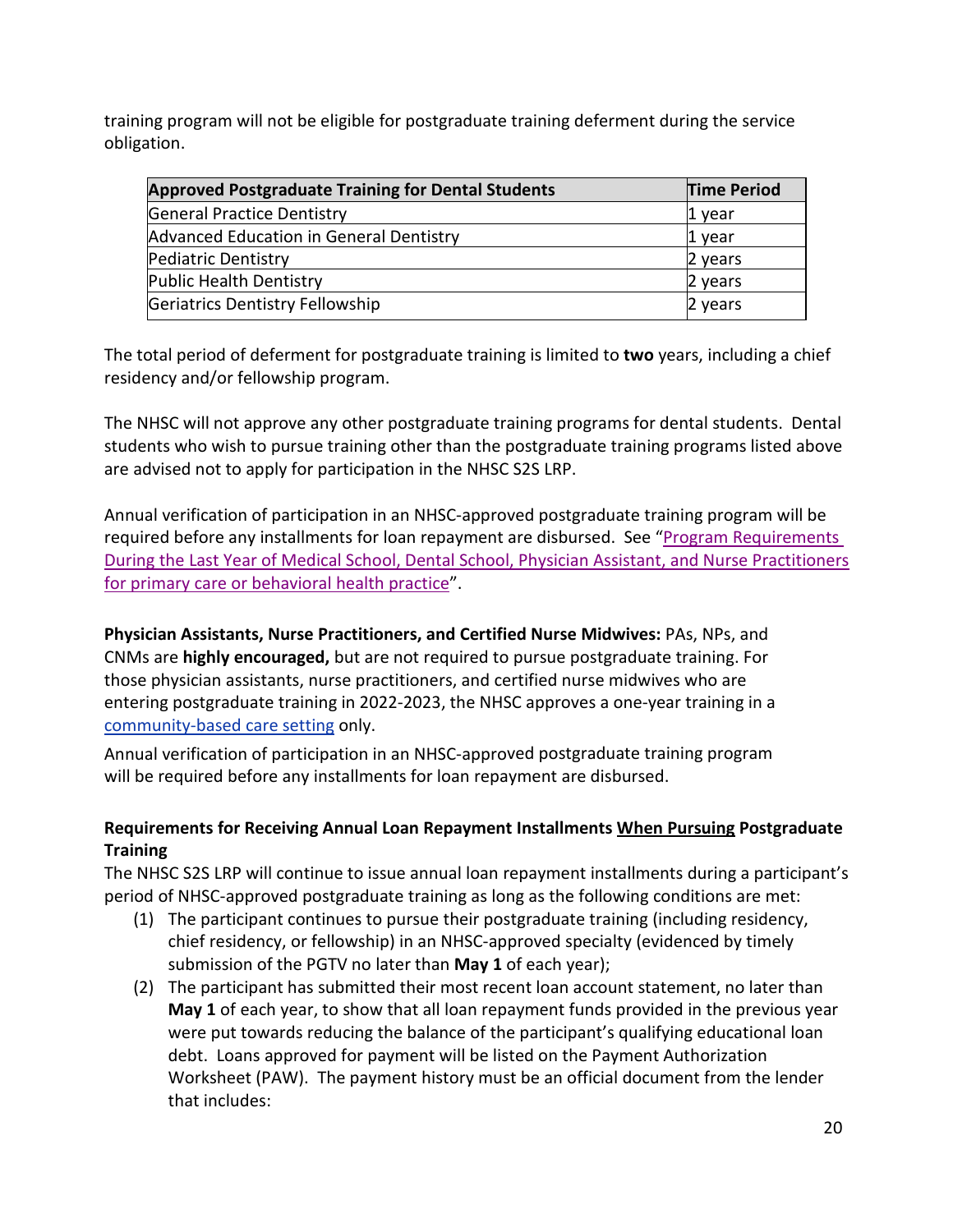- a. the lender's name;
- b. account holder's name (NHSC S2S LRP participant);
- c. account number;
- d. payment date; and
- e. payment amount.
- (3) Note that cancelled checks and bank statements will not be accepted as proof that award payments were properly applied to the qualifying loans. Payment histories may take 30 or more days to obtain from lenders; therefore, to ensure this is received prior to the May 1, 2022, deadline, participants should request payment histories from their lender(s) well in advance. To expedite the process, many lenders make payment histories available online.
- (4) Consolidated Loans
	- a. For loans consolidated during the current contract period, loan documents, including the lending institution's list of the loans included in the consolidation and their original disbursement dates, are required.
	- b. If a participant has consolidated their loans and the NHSC does not receive an itemized loan list, the participant will not be given credit for payments made toward those loans.
	- c. If the participant consolidated their qualifying educational loans with nonqualifying debt, the NHSC cannot give credit for payments made toward the consolidated loans.
- (5) *For M.D. and D.O. participants only*. In addition to the above requirements, physician participants must provide documentation of a passing score for Step 3/Level 3 of the USMLE or COMLEX prior to the completion of their second year of postgraduate training. Documentation of passing scores must be submitted with the PGTV no later than May 1, 2022.

If all of the applicable conditions above are met and the required documentation is submitted annually by the established deadlines, annual installments will be disbursed on or about the first week of August each year.

If the conditions are not met or documentation is not submitted in a timely manner, the NHSC S2S LRP will suspend that year's annual installment (and any subsequent annual installments) until such documentation is received by the NHSC.

**All program participants are required to provide a postgraduate training verification (PGTV) and loan repayment verification no later than May 1 of each year; if the S2S LRP service obligation is deferred. Additional documentation is required by discipline:**

#### **Medical Students:**

*Final year of school:* 

- Proof of Expected Graduation by July 1, 2022
- Step 2/Level 2 USMLE/COMLEX Scores
- Acceptance Letter from Program Director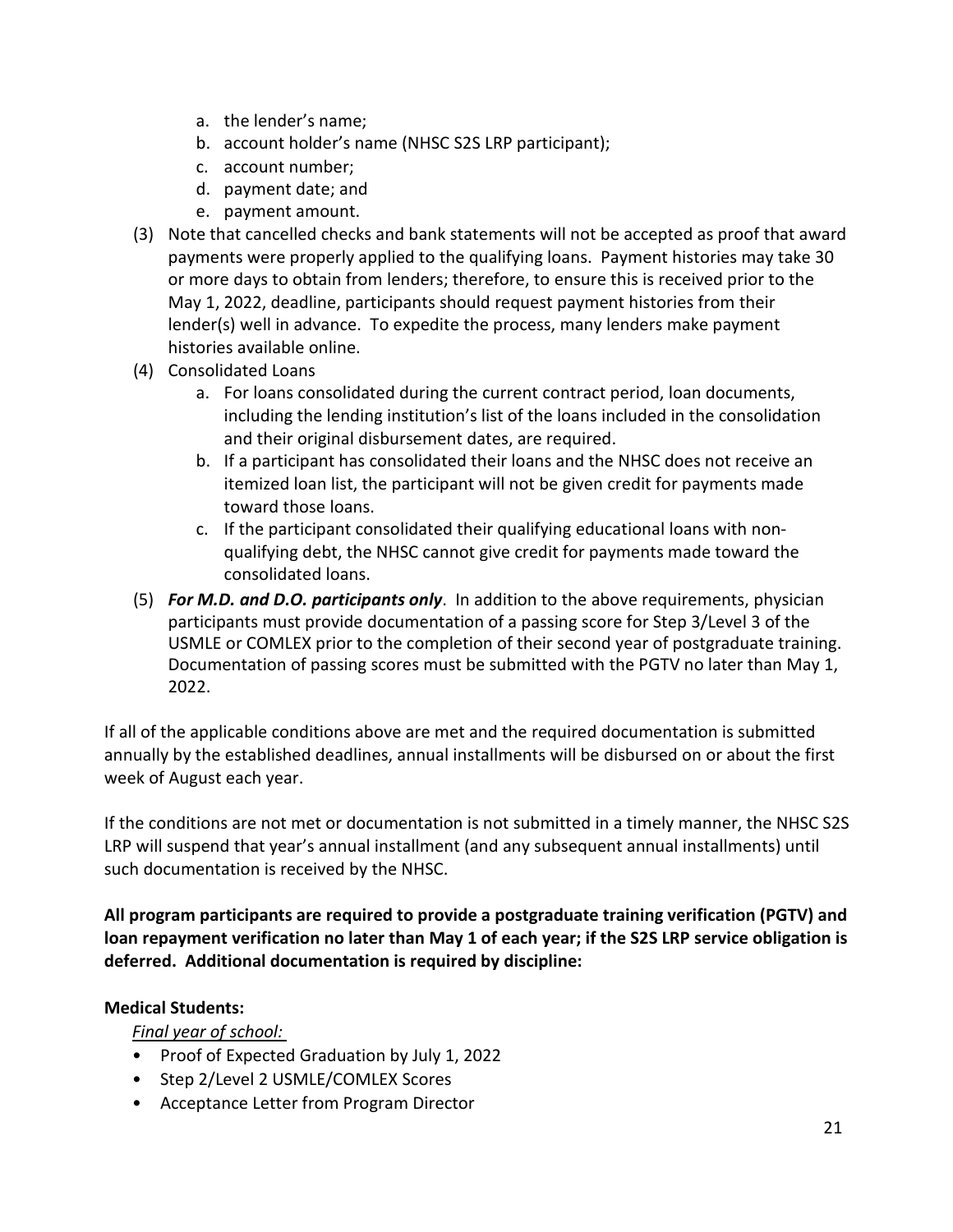# *Second Year of Training:*

• Step 3/Level 3 USMLE/COMLEX Scores

# **Dental Students:**

# *Final year of school:*

- Proof of Expected Graduation by July 1, 2022
- Part II NBDE Scores
- PGTV & Acceptance Letter from Program Director (if applicable)

# **Nursing Students:**

# *Final year of school:*

- Proof of Expected Graduation by August 31, 2022
- PGTV & Acceptance Letter from Program Director (if applicable)

# **Physician Assistant Students:**

# *Final year of school:*

- Proof of Expected Graduation by August 31, 2022
- PGTV & Acceptance Letter from Program Director (if applicable)

# **Requirements for Receiving Annual Loan Repayment Installment When Not Pursuing Postgraduate Training**

Dental, physician assistant, and nursing participants who do not pursue postgraduate training and other participants who have not received all of their loan repayment installments prior to beginning service will receive the remaining annual installments once they meet the following requirements:

- (1) Submit an Employment Verification form confirming that they have commenced their service obligation at an NHSC-approved site;
- (2) Provide proof of licensure; and
- (3) Continue to remain in compliance with the terms of their S2S LRP contract and all NHSC policies, including the timely submission of In-Service Verifications (see ["Service](#page-32-1)  [Verifications"](#page-32-1) section) and providing proof that all loan repayment funds provided in the previous year(s) were applied to reduce the balance of the participant's qualifying educational loan debt.

# <span id="page-21-0"></span>SERVICE OBLIGATION

Participants are obligated to complete three years of full-time clinical practice at one or more NHSC-approved sites determined by the NHSC to be serving a HPSA of greatest need (i.e., high HPSA score). For S2S LRP participants commencing service in FY 2022, sites in or serving HPSAs with scores of 14 or above are determined to be of high-need.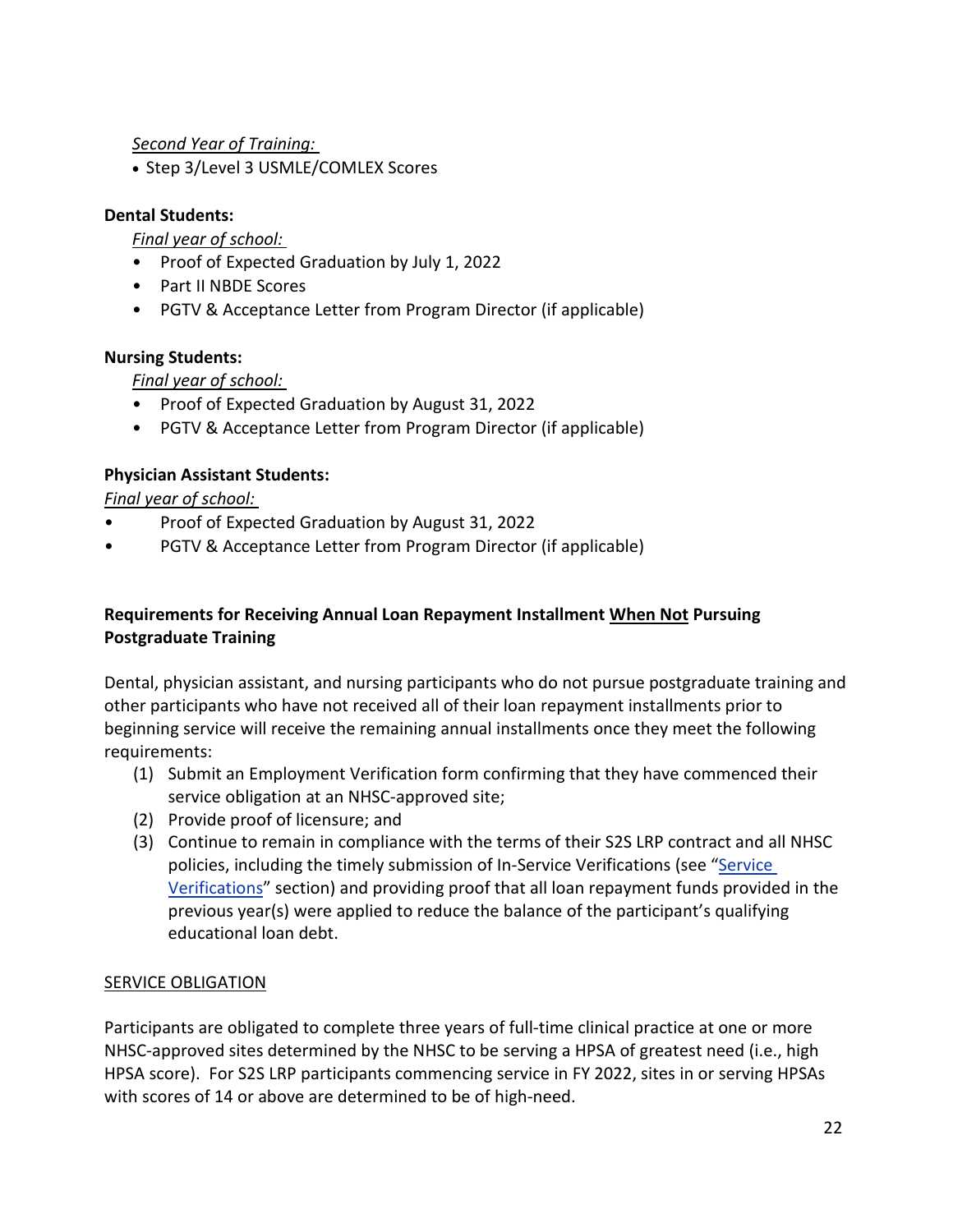"Full-time clinical practice" is broadly defined as no less than 40 hours per week, for a minimum of 45 weeks per service year. More specific requirements may apply, depending on the participant's discipline/specialty. Participants are subject to the service requirements in effect at the time they are scheduled to begin service.

At the participant's request and with written concurrence of the NHSC-approved site, the Secretary of HHS may subsequently allow the participant to convert to half-time service for double the period of the full-time service obligation, by entering into an addendum to their contract.

*The NHSC reserves the right to make final decisions on all site assignments. There is no guarantee that currently approved sites will remain NHSC-approved until the time participants are available to serve.* Participants who fail to obtain a position in an NHSCapproved site within six months following (a) graduation from dental school (for dental students who are not pursuing postgraduate training), or (b) the completion of approved postgraduate training, will be assigned to a site identified by the NHSC based on the needs of the NHSC.

damages described in the ["Breaching](#page-36-0) the NHSC S2S LRP Contract" section. **Note:** Participants who, for any reason, fail to begin or complete their service commitment at their assigned service location are in breach of the NHSC S2S LRP contract and incur the

# **Finding an NHSC-Approved Site**

All awardees of NHSC S2S LRP are required to fulfill their service commitment at NHSC-approved sites (see ["Definitions"](#page-46-0) section) in HPSAs with a "Designated" status and a minimum score established for the year in which service is to commence (e.g., currently 14 or above). NHSC uses the [Health Workforce Connector](https://connector.hrsa.gov/connector/) to support our members in finding an NHSC Approved Site. The Health [Workforce Connector](https://connector.hrsa.gov/) can:

- Show job vacancies at thousands of NHSC-approved sites nationwide;
- Use Google Maps technology to allow users to view the surrounding community (e.g., schools, restaurants, parks, places of worship, shops);
- Help narrow the job search by: field of practice, specialty, HPSA score, site name, zip code, or sites with open positions; and
- Be used on mobile platforms.

Participants must serve at NHSC-approved sites located in a designated HPSA that corresponds with the participant's discipline (i.e., dentists must serve in dental HPSAs, primary care physicians must serve in primary care HPSAs, psychiatric specialties must serve in mental health HPSAs, etc.). Generally, [NHSC-approved sites](https://nhsc.hrsa.gov/sites/eligibility-requirements.html) are health care facilities that provide primary health services to populations residing in urban or rural HPSAs. Examples include:

- Federally Qualified Health Centers (FQHCs)
- Rural Health Clinics (RHCs)
- Federal Indian Health Service (IHS) Clinics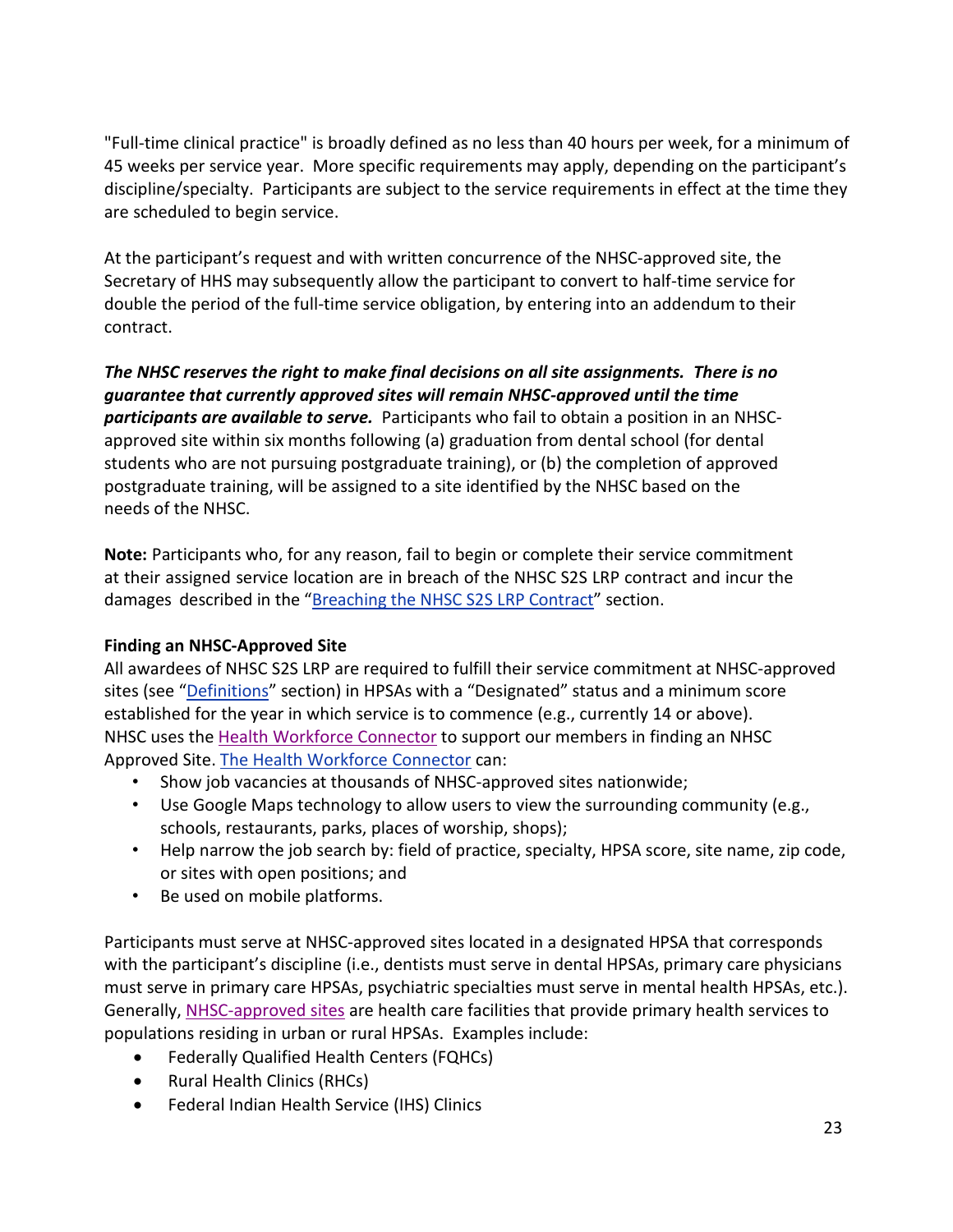- Tribal, or Urban Indian Health (ITU) Clinics
- Certain Indian and Tribal Hospitals
- Solo or group private practices
- Public Health Departments
- Hospital-affiliated outpatient primary care practices
- Critical Access Hospitals (CAHs)

Participants who are providing services in a private practice (either solo or group) will only be allowed to fulfill their NHSC service obligations if it can be demonstrated that the practice is formally affiliated with a comprehensive community-based facility. See ["Definitions](#page-46-0)" section for "*Comprehensive Community-Based Behavioral and Mental Health Setting or Facility"*. Psychiatrists are required to practice in a community-based setting that provides access to comprehensive mental and behavioral health services.

**Note:** The following are **not** eligible sites, even if they are located within a HPSA: inpatient hospitals (except for CAHs and IHS hospitals), other inpatient facilities (such as military hospitals and Veterans Health Administration Medical Centers), and county/local prisons.

All participants will receive resources and invitations to virtual events that include information on fulfilling their service commitment and the opportunity to learn about sites with eligible vacancies for NHSC S2S LRP participants. NHSC offers online recruitment events such as [Virtual Job Fairs.](https://bhw.hrsa.gov/provider-recruitment/virtual-job-fairs) This effort accommodates the transition to service by:

- Connecting clinicians and students with health care organizations;
- Using interactive webinars to ask real-time questions to site administrators; and
- Giving access to presentations highlighting the NHSC site, local community, population served, positions available, salary, and benefits.

The NHSC S2S LRP by default allows only one S2S LRP participant per discipline to serve at a given site within a yearly placement cycle. However, the NHSC will consider requests from an NHSCapproved site for up to one additional S2S LRP participant per placement cycle on a case-by-case basis. S2S LRP participants do not count against the number of NHSC scholars allowed at any given site.

# <span id="page-23-1"></span><span id="page-23-0"></span>**Start of Service Commitment**

Participants are expected to begin service within six months following completion of their postgraduate training program, including fellowship (generally within six months of June 30). Dental, physician assistant, and nursing participants who do not pursue a postgraduate training are expected to begin service within six months following the completion of their health profession degree program. Credit for service toward the NHSC S2S LRP commitment does not begin until the participant does all of the following:

(1) Successfully completes an NHSC-approved primary care postgraduate training program (applicable only to M.D. and D.O. participants);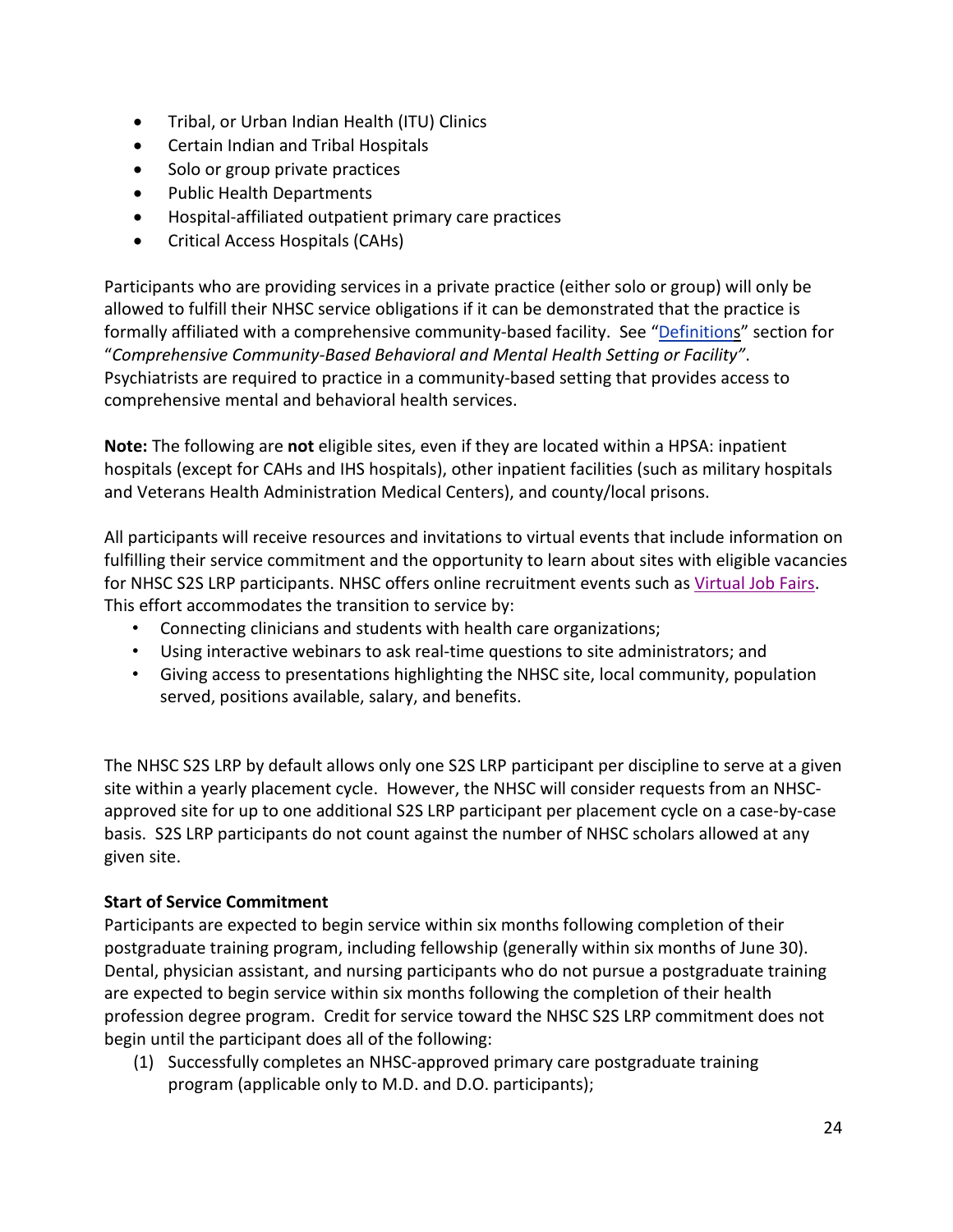- (2) Obtains a full, permanent, unencumbered, unrestricted health professions license to practice in the state where and NHSC approved site is located, except those participants serving as (i) federal employees; (ii) federal contractors; or (iii) employees of a tribal health program (see ["Definitions"](#page-46-0) section) performing services described in the tribal contract/compact can be licensed in any state; and
- (3) Begins full-time or half-time clinical practice (as applicable) at the NHSC-approved site.

# **Delaying the Start of Service**

If a participant is unable to start their service within six months following completion of an approved postgraduate training program or degree program, they must request a suspension of the start of the service obligation and document the circumstances underlying the suspension request. If the documentation shows that the participant meets the criteria for a suspension, the NHSC may grant a suspension for up to one year. Requests must be submitted in writing through the [BHW Customer Service Portal](https://programportal.hrsa.gov/) and must include a detailed explanation and supporting documentation. Participants unable to pass all parts of the licensing examinations and obtain a license by the time the service is scheduled to begin should immediately contact the NHSC S2S LRP through the [BHW Customer Service Portal](https://programportal.hrsa.gov/) to request a suspension (See ["Suspensions and](#page-38-0) [Waivers"](#page-38-0) section).

# **End of Service Commitment**

The last day of the service commitment is determined in whole years from the start date. For example, the last day of service for a participant with a three-year full-time service commitment that begins on July 15, 2022, would be July 14, 2025. Adjustments in the end date will be made by the NHSC if a participant is away from the NHSC-approved site for more than seven weeks (roughly 35 workdays) per service year (see ["Worksite Absences"](#page-32-2) section).

# **Serving Half-Time Instead of Full-Time**

When a participant signs the NHSC S2S LRP contract, they agree to serve full-time. However, at the discretion of the Secretary of HHS or their designee, a waiver may be granted to allow the participant to complete the service commitment through half-time service. The following conditions must be met to be considered for half-time service:

- (1) A participant's NHSC-approved site agrees in writing that the participant may convert to half-time clinical practice (as defined by the NHSC);
- (2) A participant is a federal employee or a PPA practitioner (see ["Practice Types in the](#page-23-1)  [NHSC"](#page-23-1) section). The half-time option is not authorized for PPO practitioners; and
- (3) A participant agrees in writing (by signing an amendment to the NHSC S2S LRP fulltime contract) to complete the remaining service commitment through half-time clinical practice for twice as long as the full-time commitment.

The current half-time clinical practice policies are set forth in the ["Half-Time Clinical Practice](#page-29-0)  [Requirements, by Discipline"](#page-29-0) section and are subject to change. Participants who receive waivers to serve half-time must fulfill the **remainder** of their service commitment serving half-time. **Participants will not be allowed to switch back to full-time service once they have been authorized for half-time service.**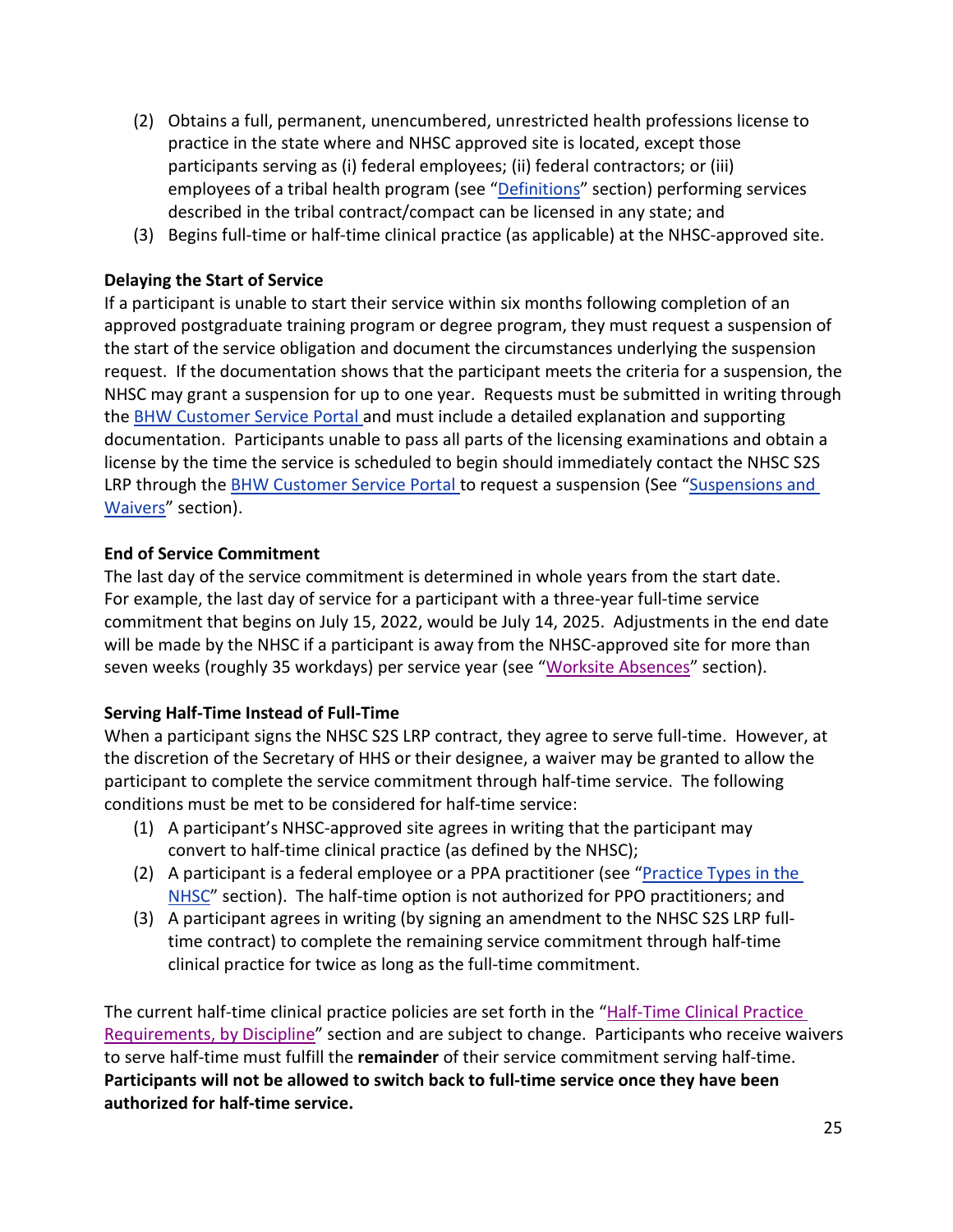#### **Requirements for Full-Time or Half-Time Clinical Practice**

IMPORTANT: The discussion below of service requirements reflects the requirements in effect currently. For S2S LRP participants who will be engaged in approved postgraduate training and therefore not available for service for several years, note that NHSC service requirements established by statute, regulation, or policy could change and that participants will be subject to the rules in effect when they are due to begin service.

Upon completion of postgraduate training or nurse practitioner, certified nurse midwife, physician assistant, and dental degree programs, participants must engage in three years of fulltime clinical practice at one or more NHSC-approved sites or, at the Secretary's discretion, may provide six years of half-time clinical practice at one or more NHSC-approved service sites.

- (1) **Full-Time Clinical Practice.** For the purposes of the NHSC, full-time clinical practice is defined as a minimum of 40 hours/week, for a minimum of 45 weeks each service year. The 40 hours/week may be compressed into no less than four days/week, with no more than 12 hours of work to be performed in any 24-hour period. Of the 40 hours/week, a minimum of 32 hours must be spent providing patient care. Participants do not receive service credit for hours worked over the required 40 hours/week and excess hours cannot be applied to any other work week. Also, time spent "on call" will not be counted towards the service commitment, except to the extent the provider is providing patient care during that period. Additional rules apply based on discipline and practice location. For these rules, see the "Full-Time Clinical Practice [Requirements, by Discipline"](file://gss-fs2/Users_D-H/DFabiyi-King/2019%20BHW/2019%20S2S/S2S%20%20APG%20Submitted%20%20to%20IA/Full-Time%20Clinical%20Practice%20Requirements%20by%20Discipline) section.
- (2) **Half-Time Clinical Practice.** For the purposes of the NHSC, half-time clinical practice is defined as 20-39 hours/week, for a minimum of 45 weeks each service year. The minimum 20 hours/week may be compressed into no less than two days/week, with no more than 12 hours of work to be performed in any 24-hour period. Of the minimum 20 hours/week, a minimum of 16 hours must be spent providing patient care. Participants do not receive service credit for hours worked over the required 20 hours/week and excess hours cannot be applied to any other work week. Also, time spent "on call" will not be counted towards the service commitment, except to the extent the provider is providing patient care during that period. Additional rules apply based on discipline and practice location. For these rules, see the "Half-Time Clinical Practice [Requirements, by Discipline"](file://gss-fs2/Users_D-H/DFabiyi-King/2019%20BHW/2019%20S2S/S2S%20%20APG%20Submitted%20%20to%20IA/Half-Time%20Clinical%20Practice%20Requirements,%20by%20Discipline) section.

#### **The following definitions apply to both full-time and half-time clinical practice:**

*Clinical-related administrative, management or other activities* may include charting, care coordination activities, training, laboratory follow-up, patient correspondence, attending staff meetings, activities related to maintaining professional licensure, and other non-treatment related activities pertaining to the participant's approved NHSC practice. Managerial functions, including the managerial duties of a medical director, NHSC S2S LRP applicants serving in a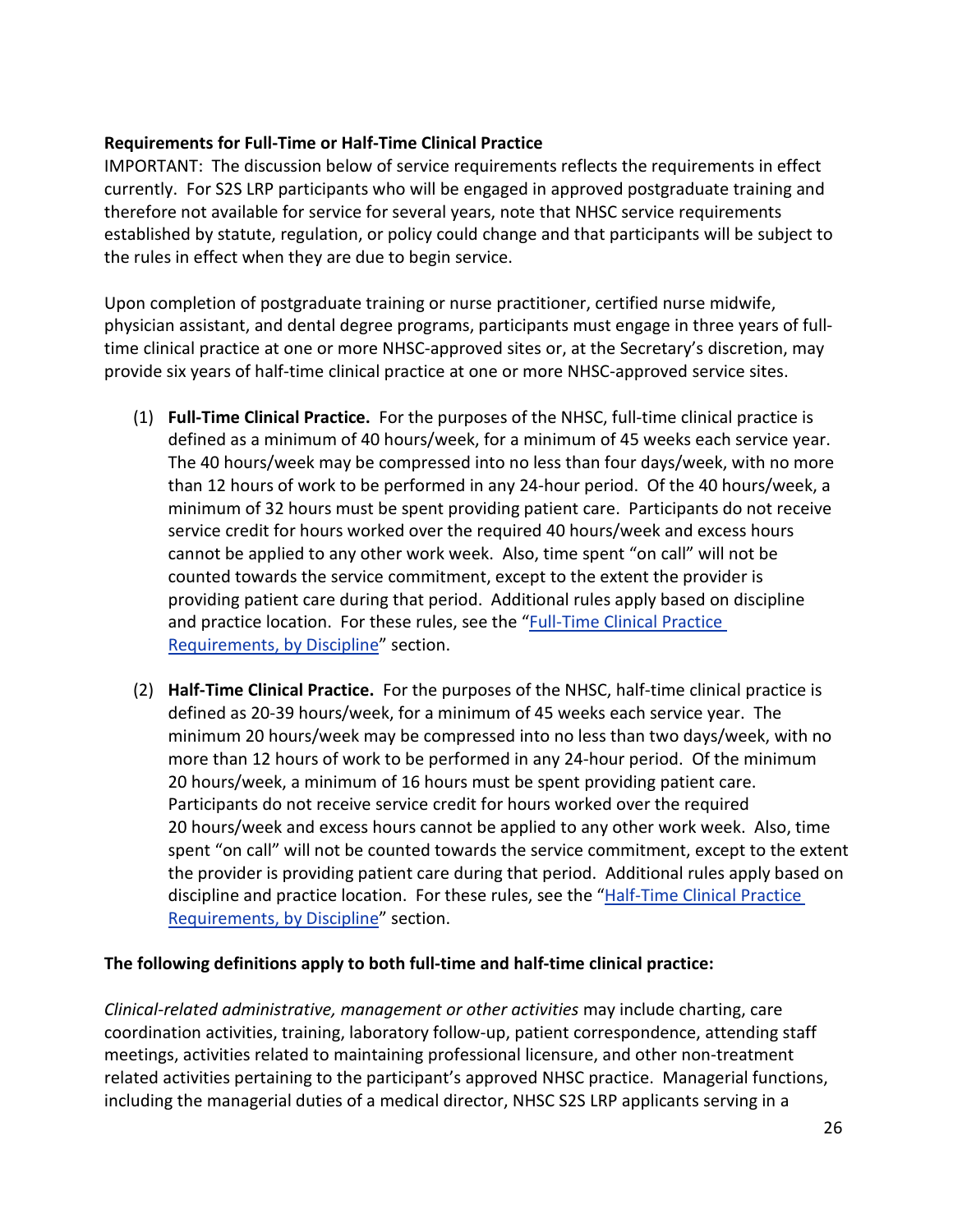supervisory or managerial capacity should keep in mind that they cannot count more than eight hours per week of administrative and/or management time (four hours in the case of half-time participants) toward the total required 40 hours per week (or 20-39 hours in the case of half-time participants).

*Teaching activities,* to qualify as clinical practice, require NHSC S2S LRP participants to provide clinical education to students and residents in their area of expertise. Per statute, the NHSC allows teaching activities to be counted toward a participant's service obligation for up to 20 percent of the minimum time providing patient care. All teaching must be conducted as detailed below at the NHSC-approved site(s). The clinical education may:

- (1) Be conducted as part of an accredited clinical training program;
- (2) Include the clinical supervision of a student/resident that is required in order for that student/resident to receive a license under state law; or
- (3) Include mentoring through a structured program, such as the Centers of Excellence Program or the Health Careers Opportunity Program.

Clinical service provided by NHSC participants while a student/resident observes should be counted as patient care, not teaching, as the S2S LRP participant is treating the patient.

# **Full-Time Clinical Practice Requirements by Discipline**

Note these rules apply to the "full-time clinical practice" definitions below:

- Of the overall minimum 40 hours/week, clinical-related administrative activities shall not exceed a total of eight hours/week. For more information, refer to "*Clinical-related Administrative, Management or Other Activities*" in the ["Definitions"](#page-46-0) section.
- NHSC allows clinicians to receive service credit for teaching activities as set forth below. Of the minimum 32 hours/week for patient care, teaching shall not exceed a total of eight hours/week. If the teaching takes place in a HRSA-funded Teaching Health Center (see ["Definitions"](#page-46-0) section), teaching activities shall not exceed 20 hours/week.

# **(1) Medical Providers**

a. **For providers of primary care services, including pediatricians and geriatricians:**  Clinicians must work a minimum of 40 hours/week, for a minimum of 45 weeks/service year. At least 32 hours/week are spent providing patient care at the approved service site(s). Of the minimum 32 hours spent providing patient care, no more than eight hours per week may be spent in a teaching capacity. The remaining eight hours/week may be spent providing patient care for patients at the approved site(s), providing patient care in approved alternative settings (e.g., hospitals, nursing homes, shelters, and other community-based settings) as directed by the approved site(s), or performing clinical-related administrative activities (limited to eight hours/week).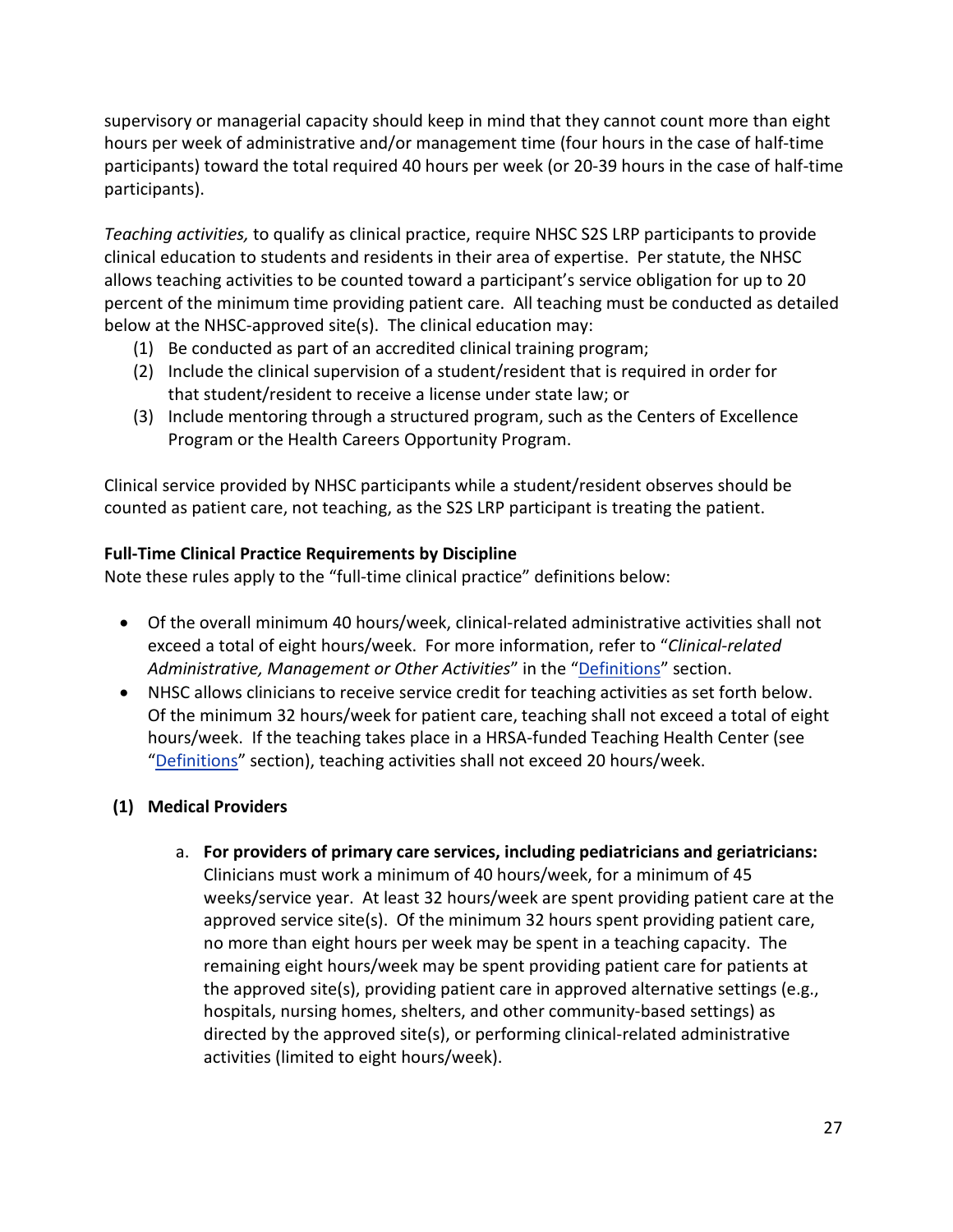If working in a HRSA-funded Teaching Health Center, teaching activities shall not exceed 20 hours/week. The remaining 20 hours/week must be spent providing patient care at the approved site(s), eight hours/week of which may be spent providing patient care in alternative settings (e.g., hospitals, nursing homes, shelters) or community-based setting as directed by the approved site(s), or performing clinical-related administrative activities. Clinical-related administrative time is limited to eight hours/week.

If working in an IHS Hospital or a CMS-approved CAH, at least 16 hours/week must be spent providing patient care in the IHS or CAH-affiliated outpatient clinic. Of the minimum 16 hours/week spent providing patient care, no more than eight hours/week may be spent in a teaching capacity. The remaining 24 hours/week may be spent providing patient care at the IHS Hospital or CAH or the IHS or CAH-affiliated outpatient clinic, providing patient care at the CAH-affiliated skilled nursing facility or swing bed unit, or performing clinical-related administrative activities. Clinicalrelated administrative time is limited to eight hours/week.

b. **For providers of obstetrics/gynecology services, including family medicine physicians who practice obstetrics on a regular basis, certified nurse midwives, and physician assistants, or geriatric services:** Clinicians must work a minimum of 40 hours/week, for a minimum of 45 weeks/service year. At least 21 hours/week are spent providing patient care at the approved site(s). Of the minimum 21 hours spent providing patient care, no more than eight hours/week may be spent in a teaching capacity. The remaining 19 hours/week may be spent providing patient care at the approved site(s), providing patient care in alternative settings (e.g., hospitals, nursing homes, shelters and other community-based settings) as directed by the approved site(s), or performing clinical-related administrative activities (limited to eight hours/week).

If working in a HRSA-funded Teaching Health Center, teaching activities shall not exceed 20 hours/week. The remaining 20 hours must be spent providing patient care at the approved site(s), eight hours/week of which may be providing patient care in alternative settings (e.g., hospitals, nursing homes, shelters) as directed by the approved site(s), or performing clinical-related administrative activities (limited to eight hours/week).

If working in an IHS Hospital or CMS-approved CAH, at least 16 hours/week must be spent providing patient care in the IHS or CAH-affiliated outpatient clinic. Of the minimum 16 hours spent providing patient care, no more than eight hours/week may be spent in a teaching capacity. The remaining 24 hours/week are spent providing patient care at the IHS Hospital or CAH or the IHS or CAH-affiliated outpatient clinic, providing patient care at the CAH-affiliated skilled nursing facility or swing bed unit, or performing clinical-related administrative activities (limited to eight hours/week).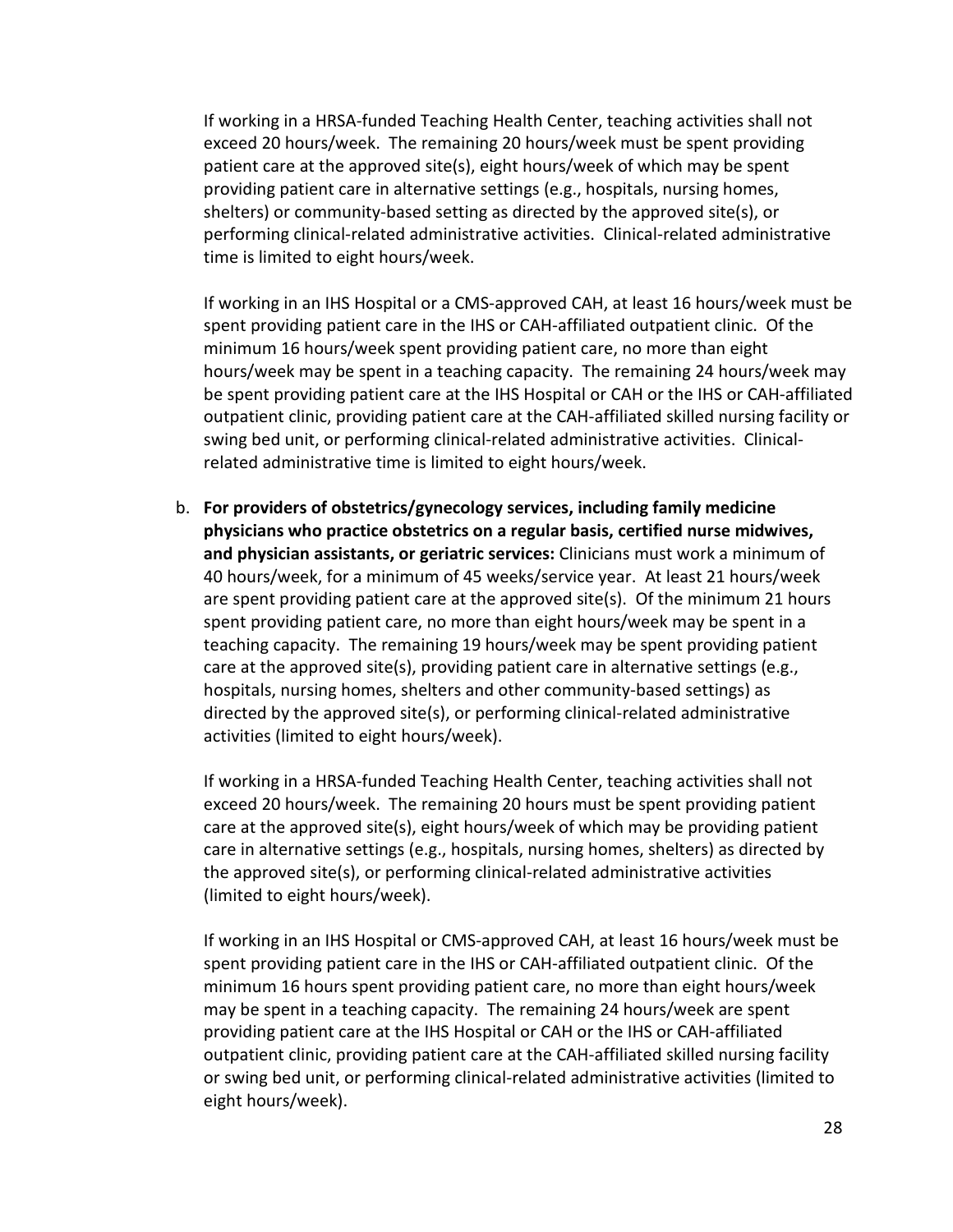c. **For providers of behavioral/mental health services, including nurse practitioners and physician assistants:** Clinicians must work a minimum of 40 hours/week, for a minimum of 45 weeks/service year. At least 20 hours/week are spent providing patient care at the approved service site(s). Of the minimum 20 hours spent providing patient care, no more than eight hours per week may be spent in a teaching capacity, performing clinical-related administrative activities, or in an alternative setting (e.g. hospitals, nursing homes, and shelters) as directed by the approved site(s). The remaining 20 hours/week may be spent providing patient care at the approved service site(s) or in schools or other community-based settings, when directed by the approved site(s).

If working in a HRSA-funded Teaching Health Center, teaching activities shall not exceed 20 hours/week. The remaining 20 hours/week must be spent providing patient care at the approved site(s), or in schools or other community-based settings, as directed by the approved site(s); only eight hours/week of which may be spent providing patient care in approved alternative settings (e.g., hospitals, nursing homes, and shelters) or performing clinical-related administrative activities (limited to eight hours/week).

If working in an IHS Hospital or a CMS-approved CAH, at least 16 hours/week must be spent providing patient care in the IHS or CAH-affiliated outpatient clinic. Of the minimum 16 hours/week spent providing patient care, no more than eight hours/week may be spent in a teaching capacity. The remaining 24 hours/week are spent providing patient care at the IHS Hospital or CAH or the IHS or CAH-affiliated outpatient clinic; providing patient care at the CAH-affiliated skilled nursing facility or swing bed unit; providing patient care for patients at the approved service site(s); providing patient care in schools or other community-based settings, as directed by the approved site(s) (limited to 20 hours/week); or performing clinical-related administrative activities (limited to eight hours/week).

#### **(2) Dental providers**

**For general dentists, including pediatric dentists:** Clinicians must work a minimum of 40 hours/week, for a minimum of 45 weeks/service year. At least 32 hours/week are spent providing patient care at the approved service site(s). Of the minimum 32 hours spent providing patient care, no more than eight hours per week may be spent in a teaching capacity. The remaining eight hours/week are spent providing patient care for patients at the approved site(s), providing patient care in alternative settings (e.g., hospitals and shelters, or approved community-based settings) as directed by the approved site(s), or performing clinical-related administrative activities (limited to eight hours/week).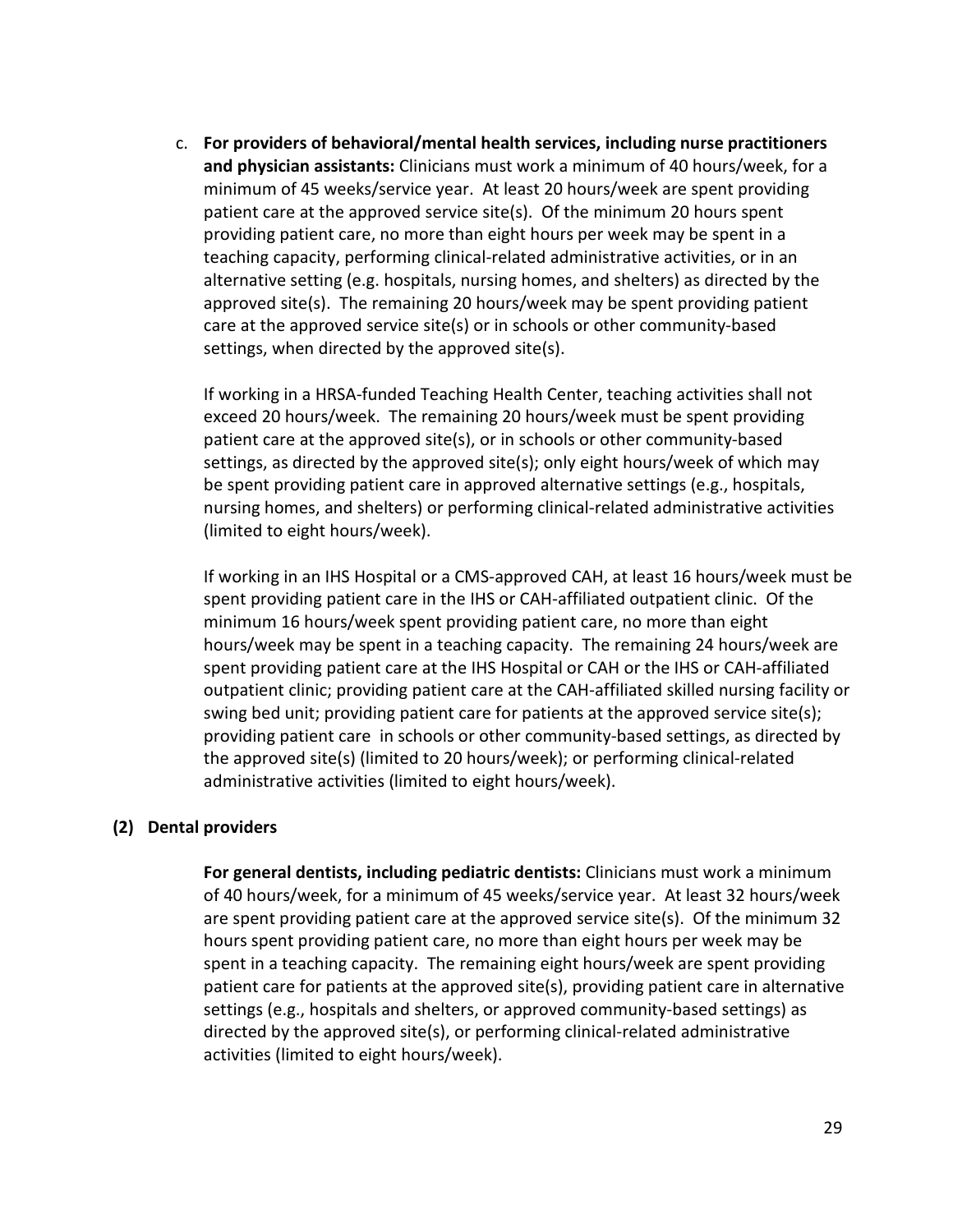If working in a HRSA-funded Teaching Health Center, teaching activities shall not exceed 20 hours/week. The remaining 20 hours must be spent providing patient care at the approved site(s), eight hours/week of which may be spent providing patient care in approved alternative settings (e.g., hospitals, and shelters, or community-based settings) as directed by the approved site(s), or performing clinical-related administrative activities (limited to eight hours/week).

#### <span id="page-29-0"></span>**Half-Time Clinical Practice Requirements, by Discipline**

Note these rules apply to the "half-time clinical practice" definitions below:

- Of the overall minimum 20 hours/week, clinical-related administrative activities shall not exceed a total of four hours per week. For more information, refer to "Clinical-related Administrative, Management or Other Activities" in the ["Definitions"](#page-46-0) section.
- The NHSC allows clinicians to receive service credit for teaching activities as set forth above. There is no guarantee that service credit for teaching will be available at the time when S2S LRP participants begin their service commitment. Of the minimum 16 hours/week for patient care, teaching shall not exceed a total of four hours/week.

# **(1) Medical Providers**

a. **For providers of primary medical care services, including pediatricians and geriatricians:** Clinicians must work a minimum of 20 hours/week, for a minimum of 45 weeks/service year. At least 16 hours/week are spent providing patient care at the approved service site(s). Of the minimum 16 hours spent providing patient care, no more than 4 hours/week may be spent in a teaching capacity. The remaining 4 hours/week are spent providing patient care at the approved site(s), providing patient care in approved alternative settings (e.g., hospitals, nursing homes, shelters, or community-based settings, or schools) as directed by the approved site(s), or performing clinical-related administrative activities (limited to 4 hours/week).

If working in an IHS Hospital or CMS-approved CAH, at least 8 hours/week must be spent providing direct patient care in the IHS or CAH-affiliated or outpatient clinic. Of the minimum eight hours spent providing patient care, no more than 4 hours/week may be spent in a teaching capacity. The remaining 12 hours/week are spent providing patient care at the IHS Hospital or CAH or the IHS or CAHaffiliated outpatient clinic, providing patient care at the CAH-affiliated skilled nursing facility or swing bed unit, or performing clinical-related administrative activities (limited to 4 hours/week).

b. **For providers of obstetrics/gynecology services, including family medicine physicians who practice obstetrics on a regular basis, certified nurse midwives, and physician assistants, or geriatric services:** Clinicians must work a minimum of 20 hours/week, for a minimum of 45 weeks/service year. At least 11 hours/week are spent providing patient care at the approved site(s). Of the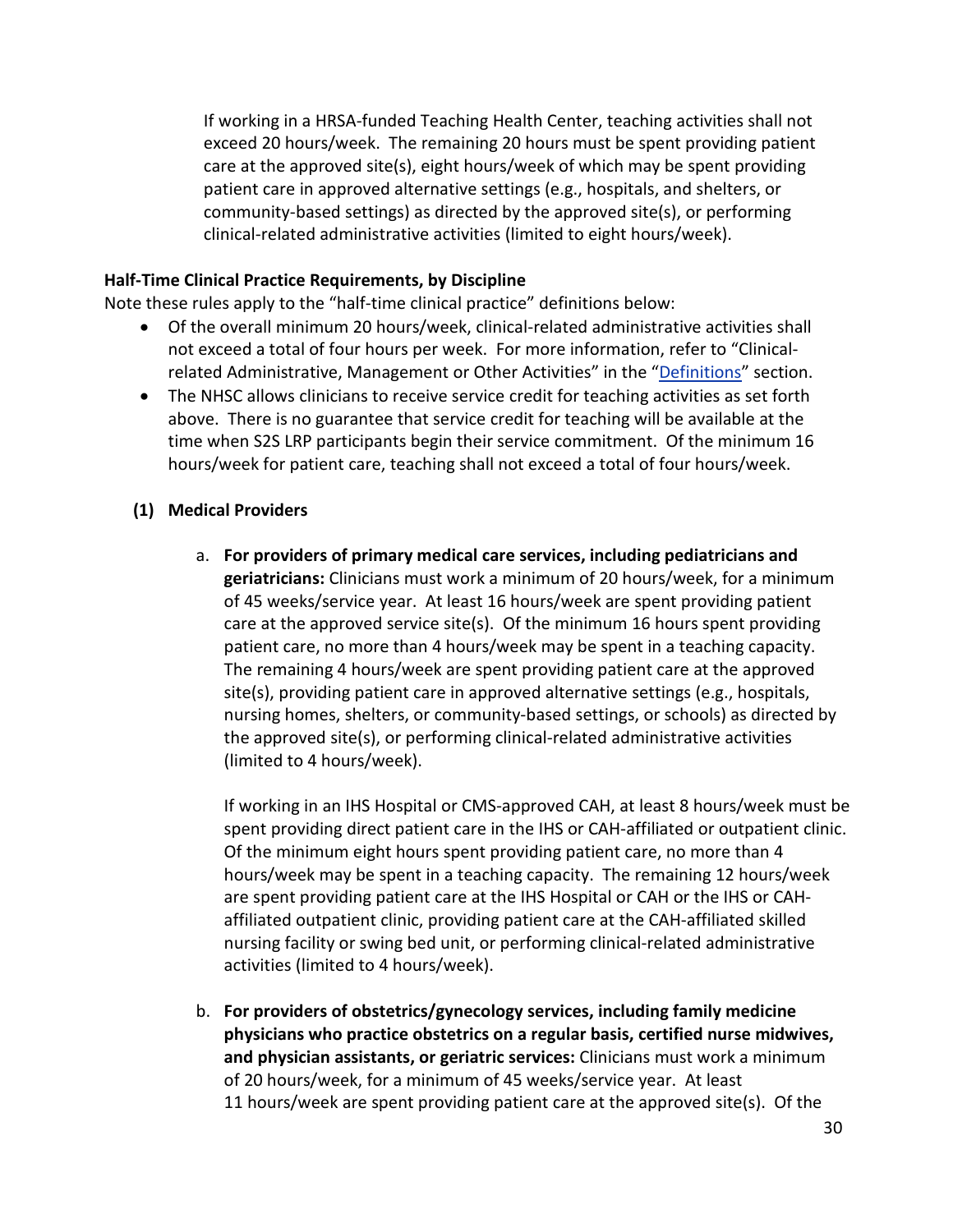minimum 11 hours spent providing patient care, no more than 4 hours/week may be spent in a teaching capacity. The remaining 9 hours/week are spent providing patient care at the approved site(s), providing patient care in approved alternative settings (e.g., hospitals, nursing homes, and shelters) as directed by the approved site(s), or performing clinical-related administrative activities (limited to 4 hours/week).

If working in an IHS Hospital or CMS-approved CAH, at least 8 hours/week must be spent providing patient care in the IHS or CAH-affiliated outpatient clinic. Of the minimum 8 hours spent providing patient care, no more than 4 hours/week may be spent in a teaching capacity. The remaining 12 hours/week are spent providing patient care at the IHS Hospital or CAH or the IHS or CAH-affiliated outpatient clinic, providing patient care at the CAH-affiliated skilled nursing facility or swing bed unit, or performing clinical-related administrative activities (limited to 4 hours/week).

c. **For providers of behavioral/mental health services, including nurse practitioners and physician assistants:** Clinicians must work a minimum of 20 hours/week, for a minimum of 45 weeks/service year. At least 10 hours/week are spent providing patient care at the approved service site(s). Of the minimum 10 hours spent providing patient care, no more than 4 hours per week may be spent in a teaching capacity, performing clinical-related administrative activities, or in an alternative setting (e.g. hospitals, nursing homes, and shelters) as directed by the approved site(s). The remaining 10 hours/week may be spent providing patient care at the approved service site(s) or in schools or other community-based settings, as directed by the approved site(s).

If working in an IHS Hospital or a CMS-approved CAH, at least 8 hours/week must be spent providing patient care in the IHS or CAH-affiliated outpatient clinic. Of the minimum 8 hours/week spent providing patient care, no more than 4 hours/week may be spent in a teaching capacity. The remaining 12 hours/week are spent providing patient care at the IHS Hospital or CAH, or the IHS or CAH-affiliated outpatient clinic; providing patient care at the CAHaffiliated skilled nursing facility or swing bed unit; or performing clinical-related administrative activities (limited to 4 hours/week).

#### **(2) Dental providers**

**For general dentists, including pediatric dentists:** Clinicians must work a minimum of 20 hours/week, for a minimum of 45 weeks/service year. At least 16 hours/week are spent providing patient care at the approved site(s). Of the minimum 16 hours spent providing patient care, no more than 4 hours/week may be spent in a teaching capacity. The remaining 4 hours/week are spent providing patient care at the approved site(s), providing patient care in alternative settings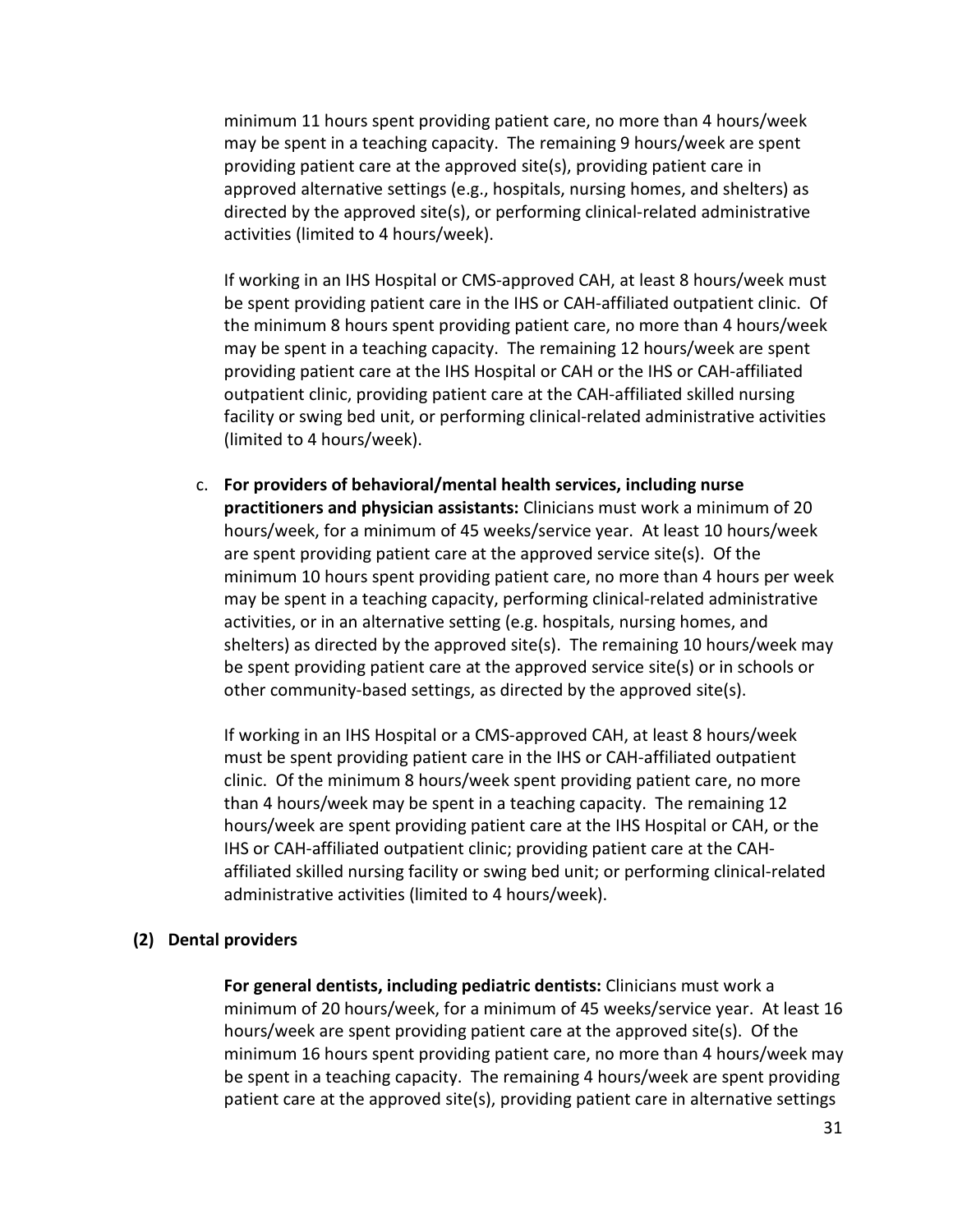(e.g., hospitals, nursing homes, shelters) as directed by the approved site(s), or performing clinical-related administrative activities (limited to 4 hours/week).

# **Requirements for School-Based Clinics**

All school-based clinics must be NHSC-approved service sites. Participants serving at school-based clinics as their primary service site(s) must provide required documentation (e.g., ISV forms) that demonstrates they are meeting their NHSC service obligation at that facility. For participants serving at an NHSC-approved school-based clinic, the NHSC understands that the school-based clinic may not be open year-round. Providers who work at school-based clinics that are not open year-round will not receive NHSC service credit for any period of time they are not serving at a school-based clinic. In order to meet the NHSC's clinical practice requirements, participants who are working at school-based clinics that are not open for a minimum of 45 weeks per service year have the option to work at an additional NHSC-approved site (or sites). The additional NHSCapproved site (or sites) must satisfy the HPSA requirements identified in the participant's initial NHSC S2S LRP contract.

If the participant's school is closed for a portion of the year, and the participant does not have an alternate NHSC-approved site that will enable the participant to fulfill the NHSC's annual clinical practice requirements, the participant's service obligation will be extended.

# **Telehealth Policies**

NHSC participants who are performing telehealth are encouraged to utilize HRSA's Telehealth [Resource Centers \(TRCs\).](https://www.telehealthresourcecenter.org/) These centers provide free telehealth technical assistance and training for providers using telehealth.

Subject to the restrictions below, the NHSC will consider telehealth as patient care when both the **originating site** (location of the patient) and the **distant site** (location of the NHSC clinician) are located in a HPSA and are NHSC-approved.

- a. The NHSC clinician must be practicing in accordance with applicable licensure and professional standards.
- b. NHSC clinicians must be available, at the discretion of the NHSC-approved site, to provide in-person care at the direction of each telehealth site on the LRP application regardless of whether such sites are distant or originating.
- ["Definitions](#page-46-0)" section. c. Telehealth may be conducted to or from an **alternative setting** as directed by the participant's NHSC-approved site. All service completed in an approved alternative setting are restricted to the program guidelines. For more information, please see the definition for approved alternative setting in the
- d. Self-employed clinicians are not eligible for NHSC service credit for telehealth services.
- e. If telehealth services are provided to patients in another state, the clinician must be licensed to practice (including compacts) in both the state where the clinician is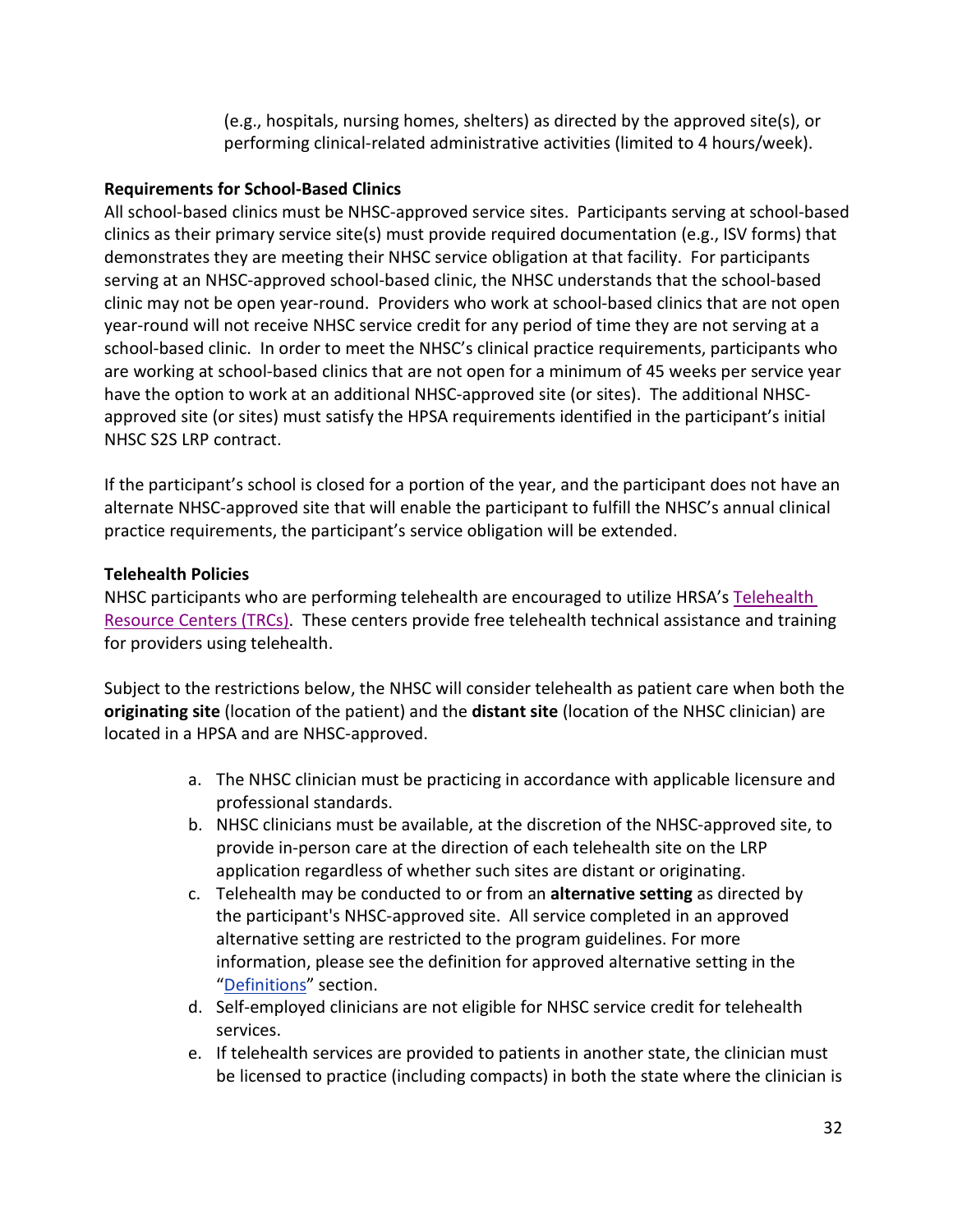located (i.e., the distant site) and the state where the patient is physically located (i.e., the originating site).

f. Telehealth services must be furnished using an interactive telecommunications system, defined as multimedia communications equipment that includes, at a minimum, audio and video equipment permitting two-way, real time interactive communication between the patient at the originating site and the NHSC clinician at the distant site.

#### **Home Health Policies**.

The NHSC does not currently recognize the homes of patients or providers as NHSC-approved sites. As such, home visits may only be conducted at the direction of the NHSC- approved site and time spent conducting home visits may only be counted in the alternative setting allotment for patient care (see the "Full-Time Clinical Practice Requirements, by Discipline" and "Half-Time [Clinical Practice Requirements, by Discipline"](#page-29-0) sections).

#### <span id="page-32-0"></span>PROGRAM COMPLIANCE

#### <span id="page-32-2"></span>**Worksite Absences**

Note that the information provided below pertains to compliance with the NHSC S2S LRP service commitment and is not a guarantee that a service site will allow any particular amount of leave.

- (1) Full-time participants are allowed to spend no more than seven weeks (approximately 35 full-time workdays) per service year away from the NHSC-approved site for vacation, holidays, continuing professional education, illness, or any other reason.
- (2) Half-time participants are allowed to spend no more than seven weeks (approximately 35 half-time workdays) per service year away from the NHSC-approved site for vacation, holidays, continuing professional education, illness, or any other reason.

# <span id="page-32-1"></span>**Service Verification**

Every NHSC S2S LRP participant who has completed their training and is practicing at an NHSCapproved site must submit service verification documentation for each six months of service. The In-Service Verification form is available through the **BHW Customer Service Portal and must be** completed and electronically signed by the participant. Once completed by the participant, it will be forwarded to an appropriate official at the participant's NHSC-approved site for electronic verification. By signing, the appropriate site official will be certifying the participant's compliance or noncompliance with the applicable clinical practice requirement during the prior six-month period. The In-Service Verification will also record the time spent away from the service site (e.g., the total number of days during the six-month period that the participant fell below the minimum service requirement).

**Participants who fail to complete and submit their In-Service Verification on time may jeopardize receiving service credit and may also be recommended for default**. It may also make the participant ineligible for a continuation contract. While the NHSC will take steps to alert both the participant and the site to the due date for an In-Service Verification submission, it is the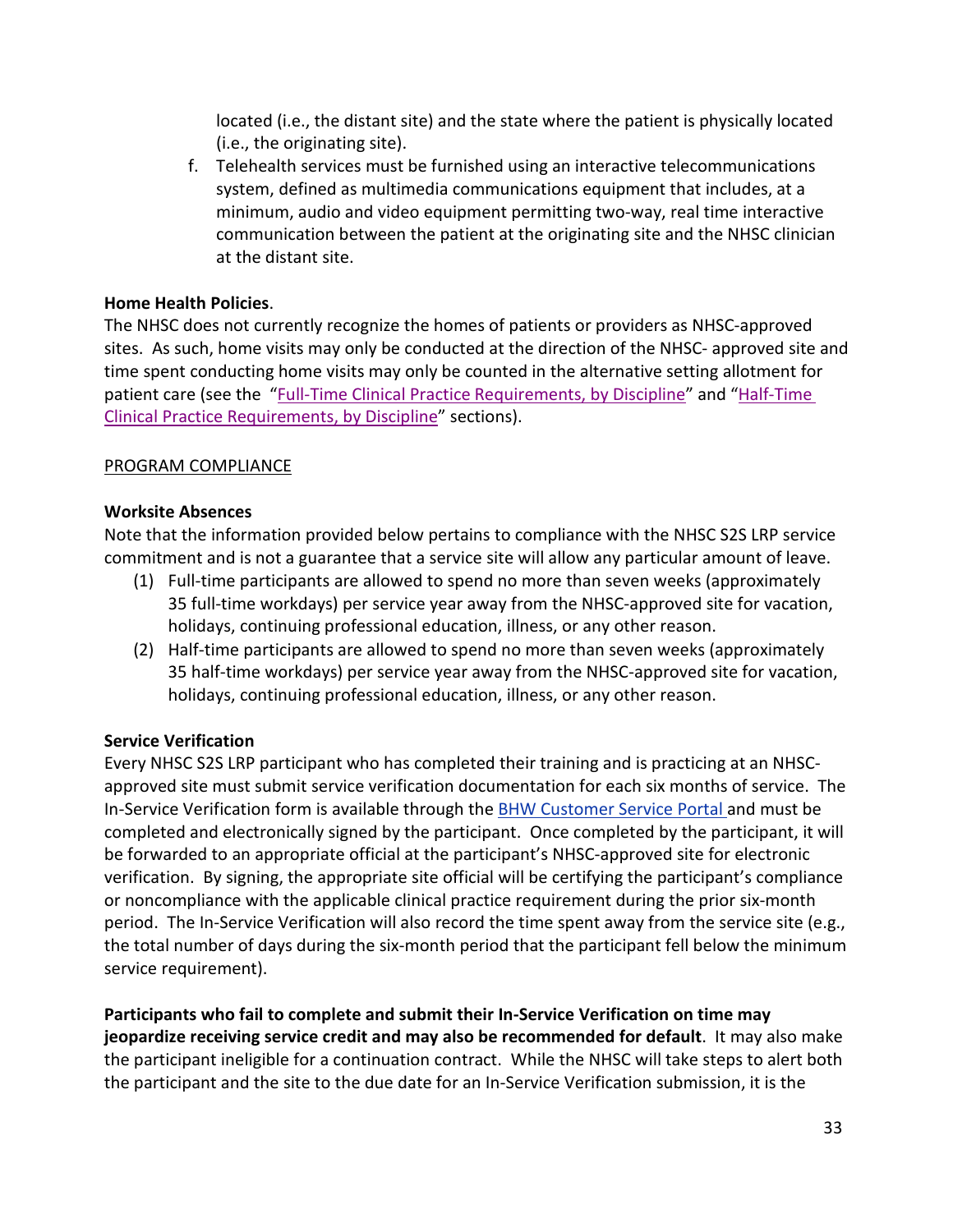participant's responsibility to ensure that their NHSC-approved site completes the verification in a timely manner.

If a participant works more than the minimum number of hours per week (40 hours for full-time and 20 hours for half-time), then the participant only needs to report absences (or time spent away from the site) that will impede them from meeting the minimum weekly service requirement. This time should be deducted from the participant's bank of allowable absences, which is 35 workdays per service year. For example, a half-time participant whose work schedule is 32 hours per week would not need to report 12 hours of sick leave because the participant has still met the minimum service requirement of 20 hours per week.

Absences over 35 workdays will result in the extension of the participant's service commitment. If the absences are caused by a medical or personal emergency that will result in an extended period of absence, a participant **will need to request a suspension** of the NHSC service commitment and provide supporting documentation. The NHSC cannot guarantee that a suspension request will be approved. If a suspension is requested and approved, the participant's service commitment end date will be extended accordingly (see ["Suspensions and](#page-38-1) Waivers" section). Note that absences above the 35 allotted workdays without a documented medical or personal reason may render a participant unqualified for a continuation contract.

# **Sites**

To be considered an NHSC-approved service site, a participant's site(s) must meet the following requirements:

- (1) Have a currently approved Site Application (formerly called a Multi-Year Recruitment and Retention Assistance Application) on file with the NHSC; and
- (2) Be located in or serving a HPSA.
	- a. The HPSA must have a status of "designated" at the time the NHSC verifies the information contained in the continuation contract application. Any status other than "designated" will result in the site being deemed ineligible.

The NHSC will use current HPSA data when determining site eligibility for a S2S LRP Contract.

Given the implications of a site losing its HPSA designation, participants are encouraged to monitor the status of an NHSC-approved service site's HPSA designation and encourage site administration to provide any data requested to continue the designation. Interested parties can utilize the [HRSA Data Warehouse](https://datawarehouse.hrsa.gov/tools/analyzers/geo/ShortageArea.aspx) to find information on and the status of HPSAs.

# **Transferring Sites**

The NHSC expects that participants will fulfill their obligation at the NHSC-approved service site(s) identified in the [BHW Customer Service Portal](https://programportal.hrsa.gov/extranet/landing.seam) and in the S2S LRP Contract Application. However, the NHSC does understand that circumstances may arise that require a participant to leave the initial service site and complete service at another NHSC-approved service site. If a participant needs to transfer to another location to complete their S2S LRP obligation, the participant should: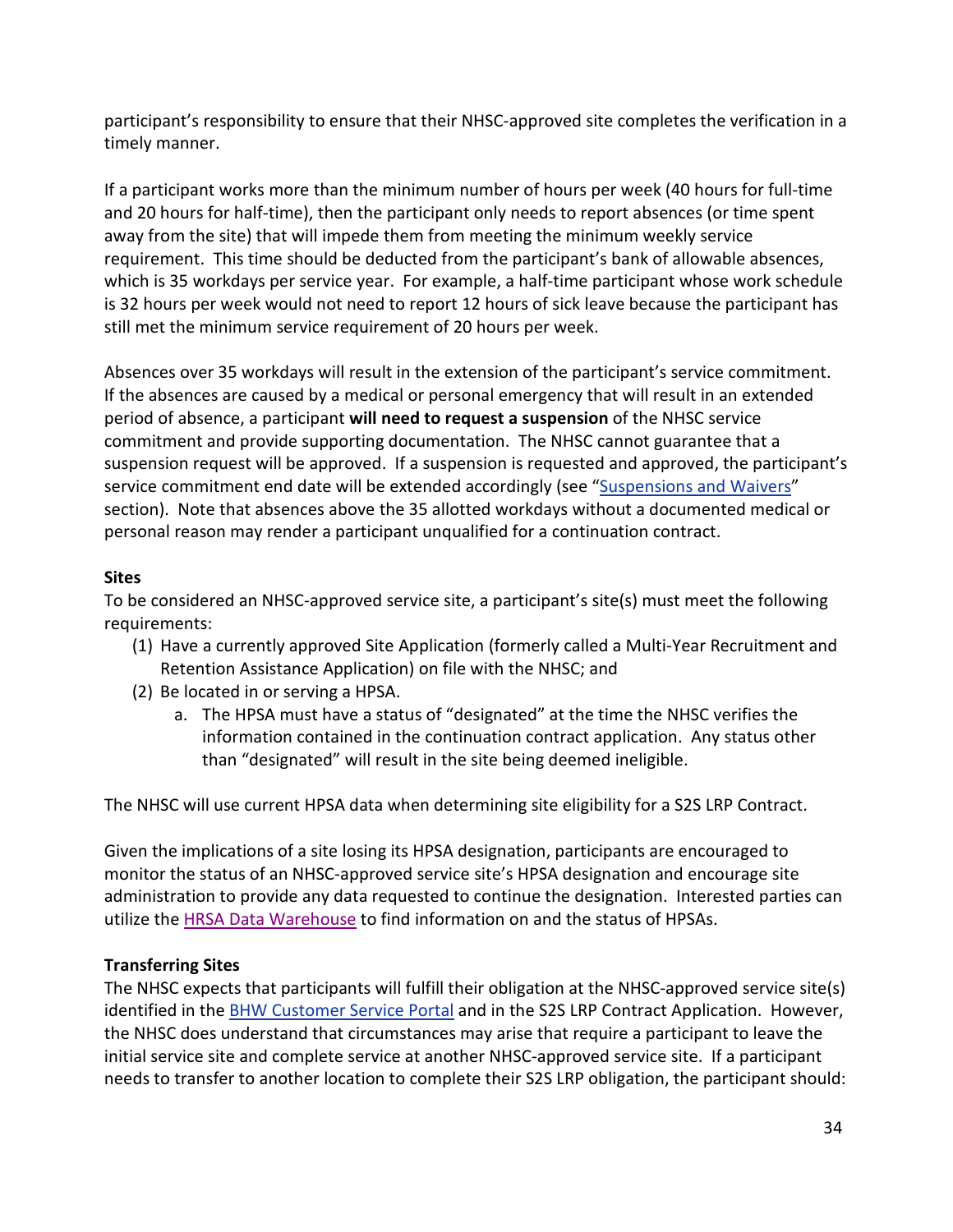(1) first notify the NHSC through the [BHW Customer Service Portal,](https://programportal.hrsa.gov/extranet/landing.seam) and then (2) locate a new site by visiting the [Health Workforce Connector.](https://connector.hrsa.gov/)

If a participant requests to transfer to another NHSC-approved site, the transfer must be approved prior to the submission of the continuation contract application. Approval of all transfer requests are at the NHSC's discretion, and may depend on the circumstances of the participant's resignation or termination from the current service site.

Transfers must be approved and processed by the NHSC prior to the participant beginning to work at the new site. If the participant leaves their NHSC-approved service site(s) without prior approval of the NHSC, they **will not** receive service credit for the time period between their last day providing patient care at the initial service site and resumption of service at the transfer site following NHSC approval and/or they may be placed in default as of the date they left the initial NHSC-approved service site and become liable for the monetary damages specified in the participant's S2S LRP contract.

Alternatively, if a participant wishes to transfer to a site that currently does not have NHSC approval, the site will need to: (1) submit a Site Application, and then (2) have the Site Application approved before the clinician is eligible to apply for the S2S LRP Contract. The NHSC New Site Application cycle will be announced through th[e NHSC website.](http://nhsc.hrsa.gov/) There will be no exceptions to this policy; if the participant intends to continue their service with the NHSC and wishes to work at another site that is not currently approved, the site must submit an application by the deadline and be approved by the NHSC before the participant completes service under the current contract or the applicant's S2S LRP Contract application will be deemed ineligible.

# **Unemployment**

Participants who resign or are terminated from their NHSC-approved site(s) must contact the NHSC immediately through the **BHW Customer Service Portal**. If the NHSC deems the participant eligible for a transfer, the NHSC will give the participant a specific time frame in which to obtain and accept an employment offer at an NHSC-approved service site identified by the NHSC or at another suitable NHSC-approved site identified by the participant. Although the NHSC may assist unemployed participants with identifying suitable positions at NHSC-approved sites (referred to as "site assistance"), it is the participant's responsibility to obtain employment at an NHSCapproved site. The NHSC S2S LRP contract is not limited to service in a particular geographic area, and there may not be transfer opportunities in the participant's preferred area. Unemployed participants may be expected to relocate in order to fulfill their NHSC S2S LRP obligation.

Participants who voluntarily resign from their sites without prior approval from the NHSC or are deemed ineligible for site assistance may be placed in default and become liable for the monetary damages specified in the participant's NHSC S2S LRP contract.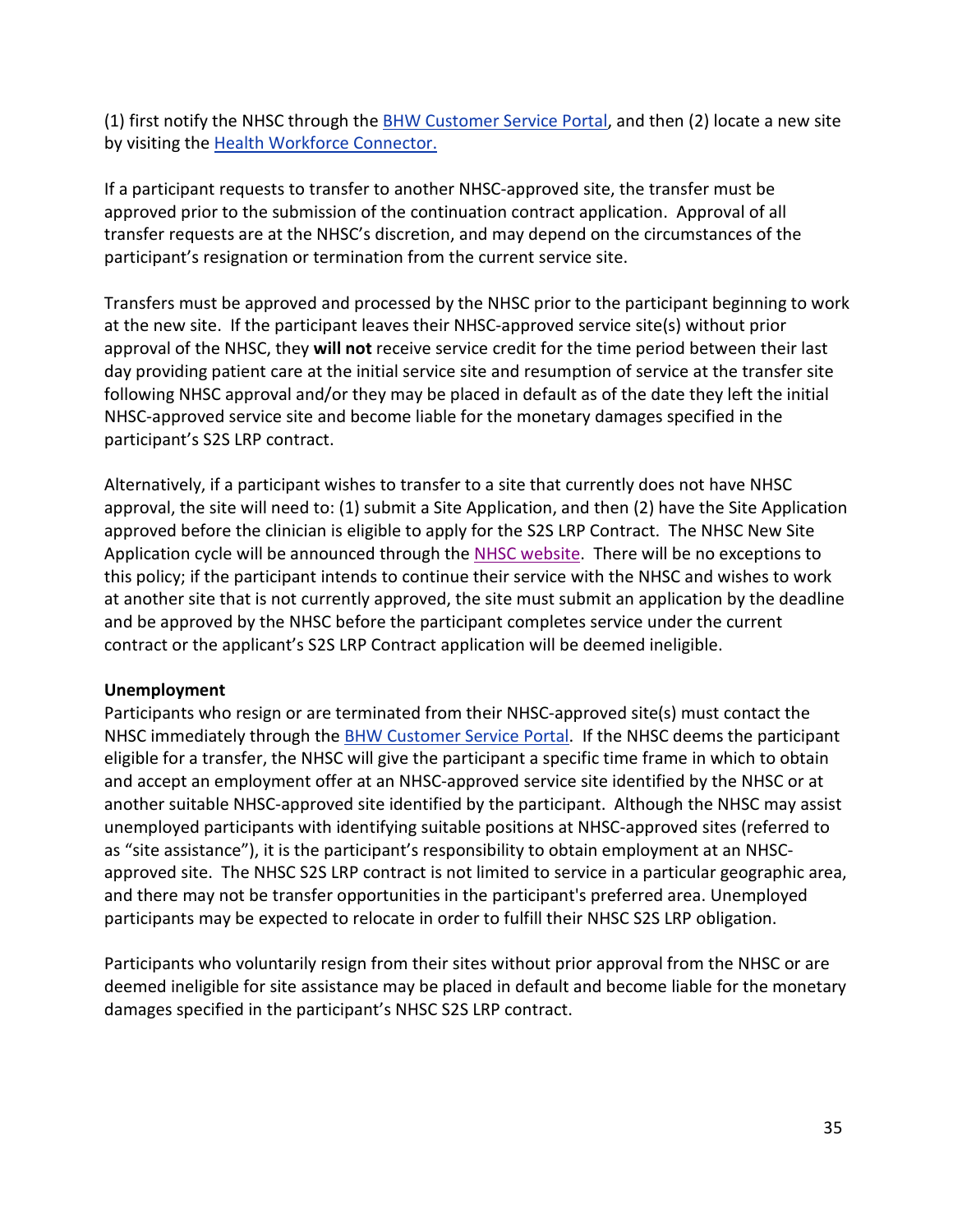#### **Working at Unapproved Sites**

Participants who are asked to work at a clinic that is not listed in the provider's profile on the **BHW** [Customer Service Portal](https://programportal.hrsa.gov/extranet/landing.seam) must immediately notify the NHSC through the [BHW Customer Service](https://programportal.hrsa.gov/extranet/landing.seam)  [Portal.](https://programportal.hrsa.gov/extranet/landing.seam) Time spent at unapproved clinics will not count towards the service commitment.

#### **Practice Types**

| If an applicant is                                                                                                                                                                                                              | and their salary and<br>malpractice/tail coverage<br>are                                               | they will serve under a:                    |
|---------------------------------------------------------------------------------------------------------------------------------------------------------------------------------------------------------------------------------|--------------------------------------------------------------------------------------------------------|---------------------------------------------|
| A federal Civil Service<br>employee or an active<br>member of the U.S. Public<br><b>Health Service Commissioned</b><br>Corps                                                                                                    | provided by a federal<br>government entity                                                             | Federal Assignment (FA)                     |
| NOT a federal employee but<br>an employee of an NHSC-<br>approved site                                                                                                                                                          | at least equal to what they<br>would earn as a civilian<br>employee of the U.S.<br>government          | <b>Private Practice Assignment</b><br>(PPA) |
| NOT a federal employee but<br>an employee of an NHSC-<br>approved site                                                                                                                                                          | less than what they would<br>earn as a civilian employee of<br>the U.S. government                     | Private Practice Option (PPO)               |
| NOT a Federal employee but a<br>contractor to an eligible<br>NHSC-approved site, or a<br>member or co-owner of a<br>group practice in an NHSC-<br>approved site, or a solo<br>practitioner in an eligible<br>NHSC-approved site | whatever income they earn or<br>generate; whatever<br>malpractice coverage they<br>purchase or receive | <b>PPO</b>                                  |

Generally, S2S LRP participants will serve in the NHSC as either federal employees (Public Health Service Commissioned Officers or Civil Servants) or as Private Practice Assignees who are employees of a public or private entity, receiving an income at least equal to what he or she would have received as a civilian employee of the U.S. government, including malpractice insurance with tail coverage (either commercial or through the Federal Tort Claims Act).

In some circumstances, an NHSC participant is not subject to the personnel system of the site to which they are assigned, does not receive a salary equivalent to a civilian employee of the U.S. government, and/or is not provided malpractice coverage by their site. In these cases, the clinician can request to fulfill their obligation through the Private Practice Option (PPO). Under the PPO, an NHSC LRP participant may be (a) self-employed – i.e., a solo practitioner or co-owner; (b) part of a group practice; (c) an independent contractor; or (d) a salaried employee of an eligible NHSC-approved service site who is not receiving salary and malpractice coverage at least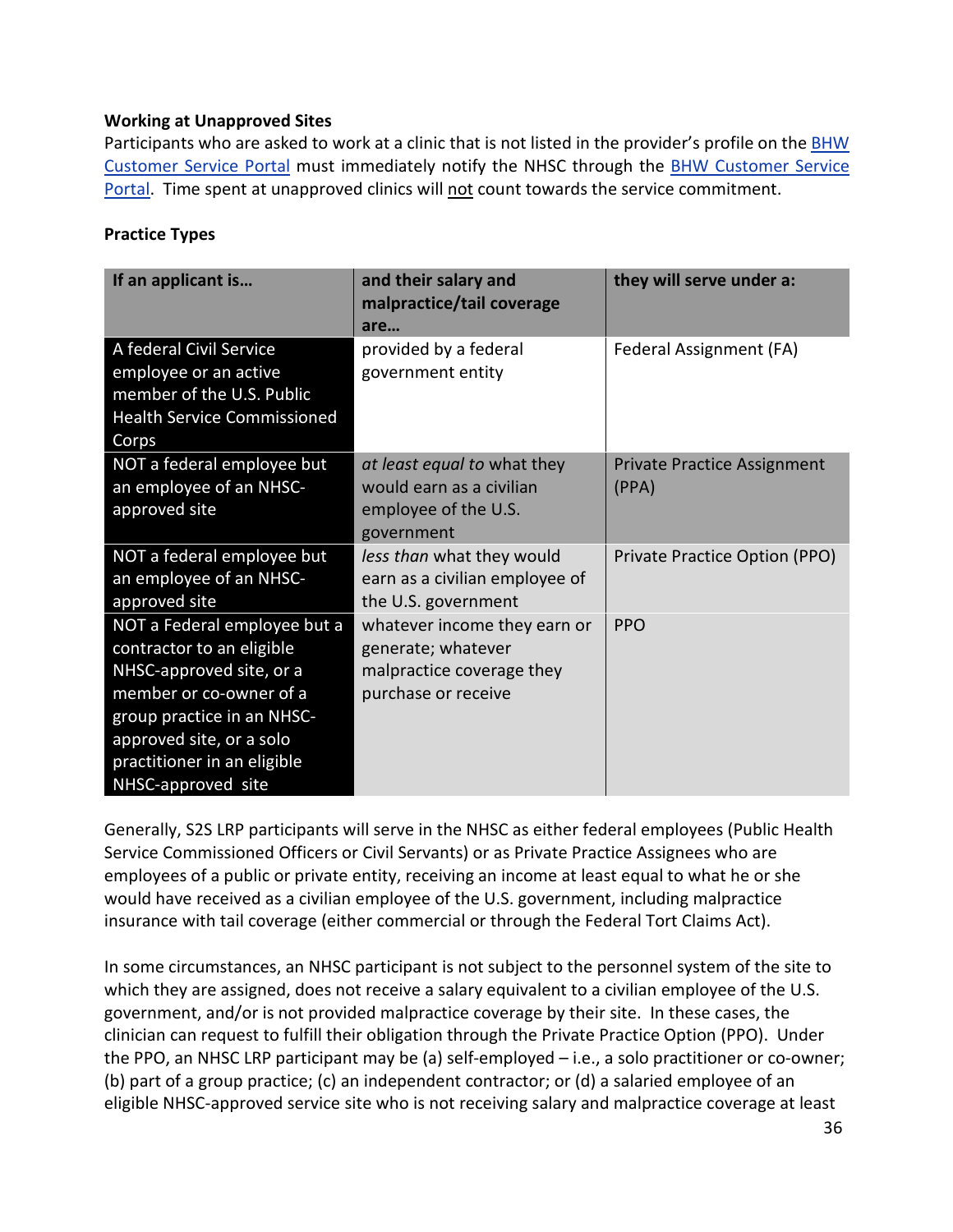equal to what they would receive as a federal Civil Servant. The PPO service option is open only to full-time participants, and service under the PPO must be at an NHSC-approved site. In order to serve under the PPO, the applicant must make such a request by submitting a PPO Request form. Completed PPO Request forms should be uploaded as an additional document when completing the application. If, during the NHSC's application review process, it is determined that a PPO Request form is necessary, the NHSC will send an email request to the email address associated with the application and provide a timeline for submission. In addition, if the NHSC approves such request, the participant must enter into a PPO Agreement that stipulates the special provisions that apply to those serving under the PPO.

Federal Assignments and Private Practice Assignments require the NHSC-approved service site to accept Medicare assignment, enter into the appropriate agreements under Medicaid and the Children's Health Insurance Program, and utilize a schedule of discounts (including, as appropriate, waivers) of fees based on a patient's ability to pay) (see definition of "NHSCapproved service site" in the ["Definitions"](#page-46-0) section). The Private Practice Option requires the individual to comply with the aforementioned billing requirements.

#### <span id="page-36-0"></span>**Breaching the NHSC S2S LRP Contract**

Participants should immediately contact the NHSC through the **[BHW Customer Service Portal](https://programportal.hrsa.gov/) if a** situation arises that may result in the participant being unable to begin or complete their NHSC S2S LRP service obligation. The NHSC will work with participants to assist them, to the extent possible, to fulfill their service obligations.

• Participants who (1) are dismissed from school for academic or disciplinary reasons, (2) voluntarily terminate their academic training before graduation, or (3) in the case of physicians, enroll in, but fail to complete, a required postgraduate training program (including withdrawals from such programs) will be liable to the U.S. Government for the repayment of all NHSC S2S LRP funds paid to them. The amount owed must be paid in full within one year of the date of default. No interest will be charged on any part of this debt during the one-year repayment period. However, if payment in full is not made within the one-year period, interest will be assessed thereafter.

Note: Dentists, nurse practitioners, physician assistants, and certified nurse midwives who enroll in, but fail to complete an approved dental or nursing residency or fellowship, will not be placed in default but are, instead, expected to commence service.

- Participants who (1) fail to enroll in a required postgraduate training program, (2) fail to comply with the terms and conditions of deferment, or (3) fail to begin or complete their obligation to serve in a **full-time** clinical practice, will be liable to the U.S. Government for an amount equal to the sum of the following:
	- (1) The amount of the loan repayments paid to the participant representing any period of obligated service **not** completed;
	- (2) \$7,500 multiplied by the number of months of obligated service **not** completed; and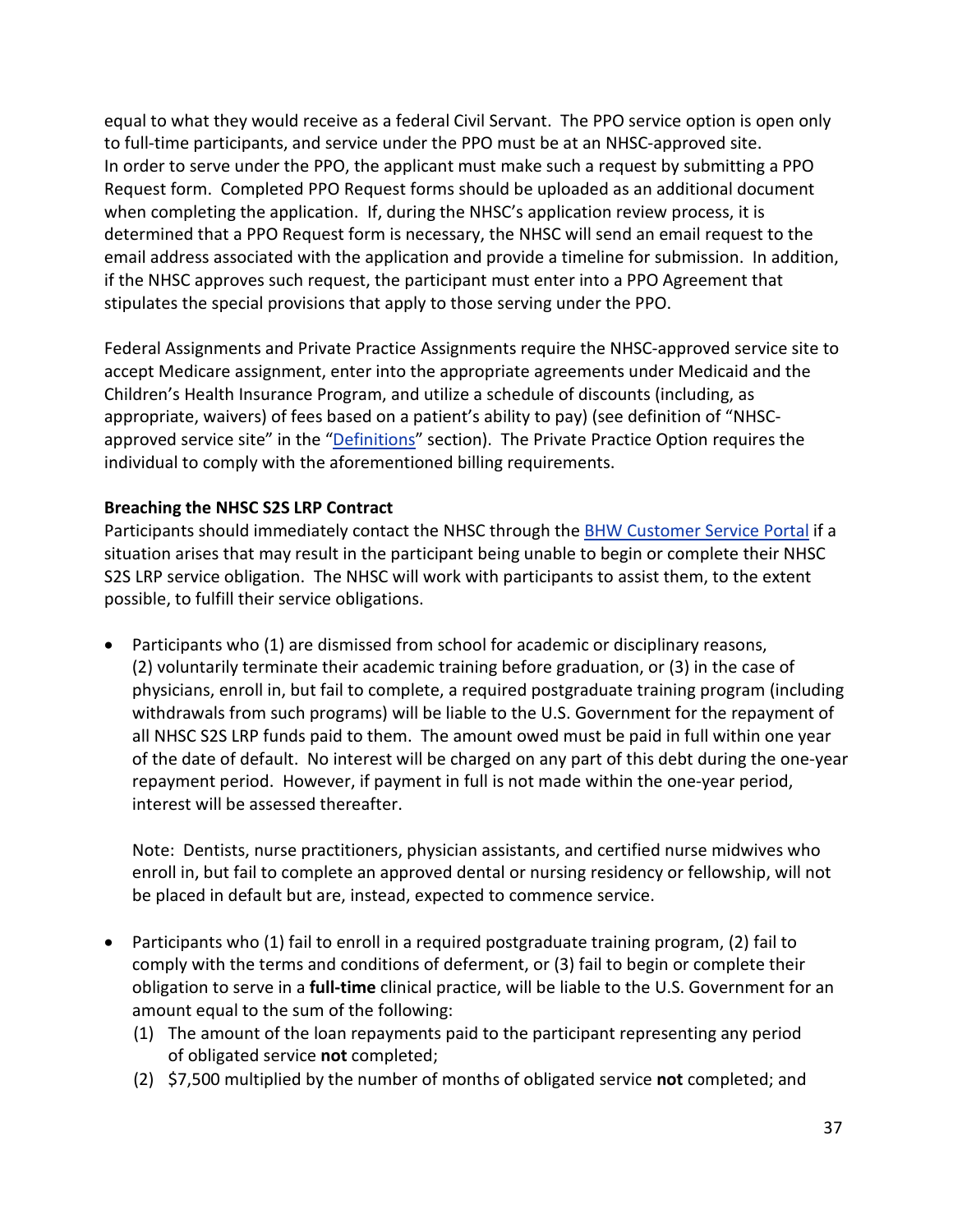(3) Interest on the above amounts at the maximum legal prevailing rate, as determined by the U.S. Treasurer, from the date of breach.

# **Failure to comply with the terms and conditions of deferment** includes:

- (1) Pursuing training that is not approved by the NHSC e.g., non-primary health care programs such as emergency medicine, radiology, neurology, anesthesiology, ophthalmology, pathology, oral and maxillofacial surgery, prosthodontics, palliative care, and other programs that the NHSC S2S LRP determines are not consistent with the needs of the NHSC to provide primary health services in HPSAs;
- (2) Enrolling in postgraduate health professions education conducted by a branch of the U.S. Armed Forces. Participants in such program incur military service obligations that conflict with the service commitment required under the NHSC S2S LRP; and
- (3) Participating in an unaccredited postgraduate training program.
- Participants who fail to begin or complete their obligation to serve in a **half-time** clinical practice, will become liable to the U.S. Government for an amount equal to the sum of the following:
	- (1) The amount of the loan repayments paid to the participant representing any period of obligated service **not** completed;
	- (2) \$3,750 multiplied by the number of months of obligated service **not** completed; and
	- (3) Interest on the above amounts at the maximum legal prevailing rate, as determined by the U.S. Treasurer, from the date of breach.

**Note**: The minimum amount the U.S. Government is entitled to recover from participants who fail to begin or complete their obligation to serve full-time or half-time is \$31,000.

Any amounts the U.S. Government is entitled to recover, as set forth above, must be paid within one year from the date of default. Failure to pay the debt by the due date has the following consequences:

- (1) **The debt will be reported to credit reporting agencies.** During the one-year repayment period, the debt will be reported to credit reporting agencies as "current." If the debt becomes past due (i.e., remains unpaid at the end of the one-year repayment period), it will be reported as "delinquent."
- (2) **The debt may be referred to a debt collection agency and the U.S. Department of Justice**.

Any NHSC S2S LRP debt past due for 90 days will be referred to a debt collection agency. If the debt collection agency is unsuccessful in collecting payment, the debt will be referred to the U.S. Department of Justice for filing of a lawsuit against the defaulter.

(3) **Administrative offset**. Federal or state payments due to the participant (e.g., an IRS or state income tax refund) may be offset by the U.S. Department of the Treasury to pay a delinquent NHSC S2S LRP debt. Also, defaulters who are federal employees may have their salary garnished to pay a delinquent NHSC S2S LRP debt.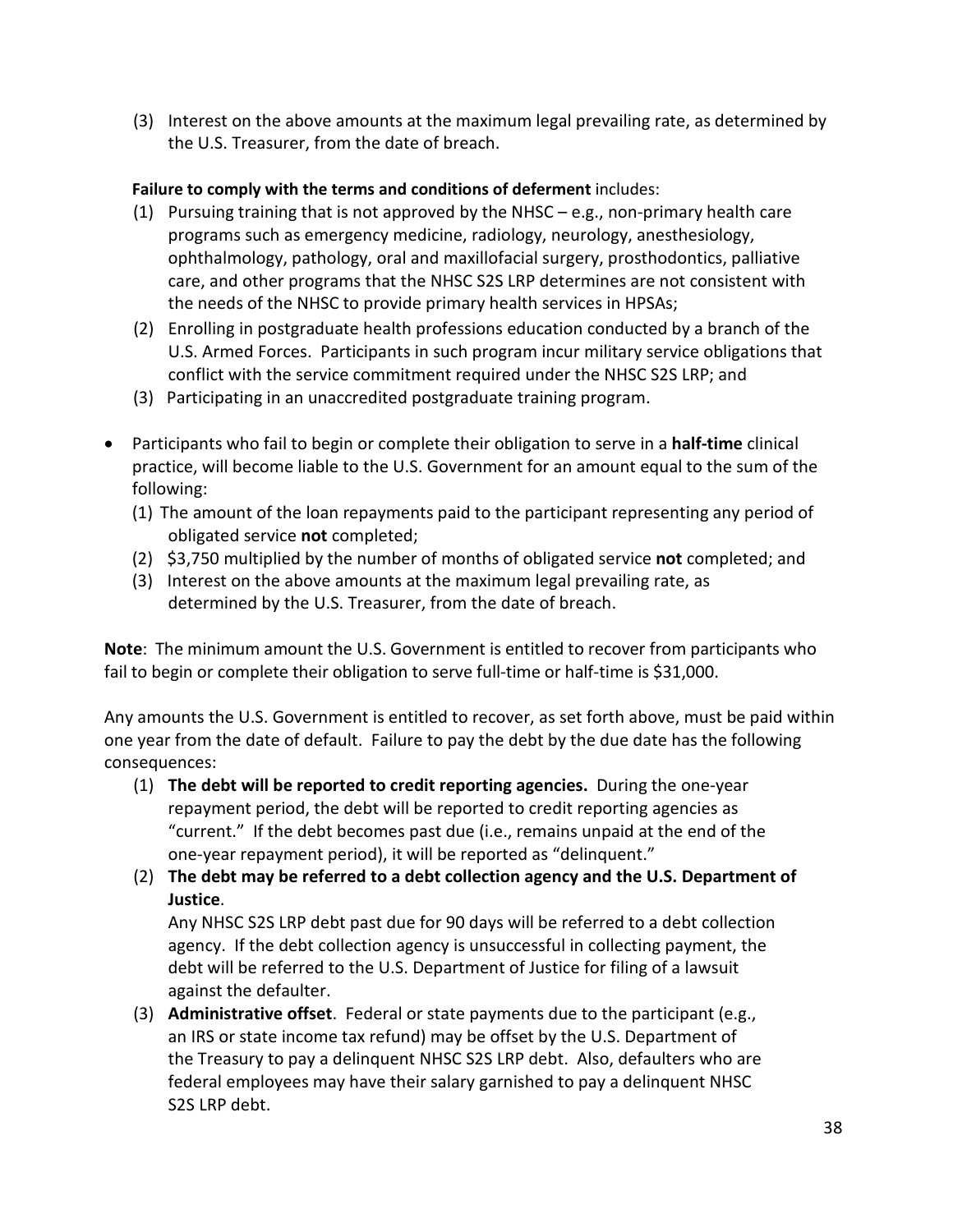(4) **Licensure sanctions**. In some states, health professions licensing boards are allowed to impose sanctions, including suspension or revocation of a defaulter's professional license, if the defaulter fails to satisfactorily address repayment of their NHSC S2S LRP debt.

**Bankruptcy.** A financial obligation under the NHSC S2S LRP may be discharged in bankruptcy only if the discharge is granted more than seven years after the debt becomes due and only if a bankruptcy court determines that the non-discharge of the debt would be unconscionable.

#### <span id="page-38-0"></span>**Suspensions and Waivers**

The Secretary of HHS or their designee may suspend or waive, in whole or in part, an NHSC S2S LRP service or payment obligation, if certain criteria are met.

- <span id="page-38-1"></span>(1) **Suspension.** A suspension of the NHSC S2S LRP commitment may be granted if compliance with the commitment by the participant: (i) is temporarily impossible or (ii) would involve a temporary extreme hardship such that enforcement of the commitment would be unconscionable. Periods of approved suspension of service will extend the participant's service commitment end date. The participant does not receive service credit during the suspension; credit resumes when service resumes. The major categories of suspension are set forth below.
	- a. **Medical and Personal Reasons.** A suspension may be granted for up to one year if the participant provides independent medical documentation of a physical or mental health disability, or personal circumstances, including a terminal illness of an immediate family member (e.g., child or spouse, including a same-sex spouse regardless of where the couple lives), which results in the participant's temporary inability to perform the NHSC S2S LRP commitment.
	- b. **Maternity/Paternity/Adoption.** A participant must notify the NHSC of pending maternity/paternity/adoption leave and provide documentation from the attending physician or the adoption agency through th[e BHW Customer Service](https://programportal.hrsa.gov/)  [Portal.](https://programportal.hrsa.gov/) The NHSC S2S LRP will allow participants to be away from their site for maternity, paternity or adoption leave within the timeframes established by either the Family Medical Leave Act (up to 12 weeks) or the participant's state of residence; however, the participant must also adhere to the leave policies of their NHSC-approved site. Suspensions for maternity/paternity/adoption leave of 12 weeks or less will be automatically granted if a participant submits appropriate documentation through the [BHW Customer Service Portal](https://programportal.hrsa.gov/) (see ["Suspensions and Waivers"](#page-38-0) section). If the participant's maternity/paternity/adoption leave will exceed 12 weeks during the service year, the participant must submit an additional suspension request, which may or may not be approved by the NHSC S2S LRP. Remember that a participant is required to serve a minimum of 45 weeks per service year and is allowed to be away from the NHSC-approved site for no more than 35 workdays per service

year. Therefore, if a participant takes maternity/paternity/adoption leave in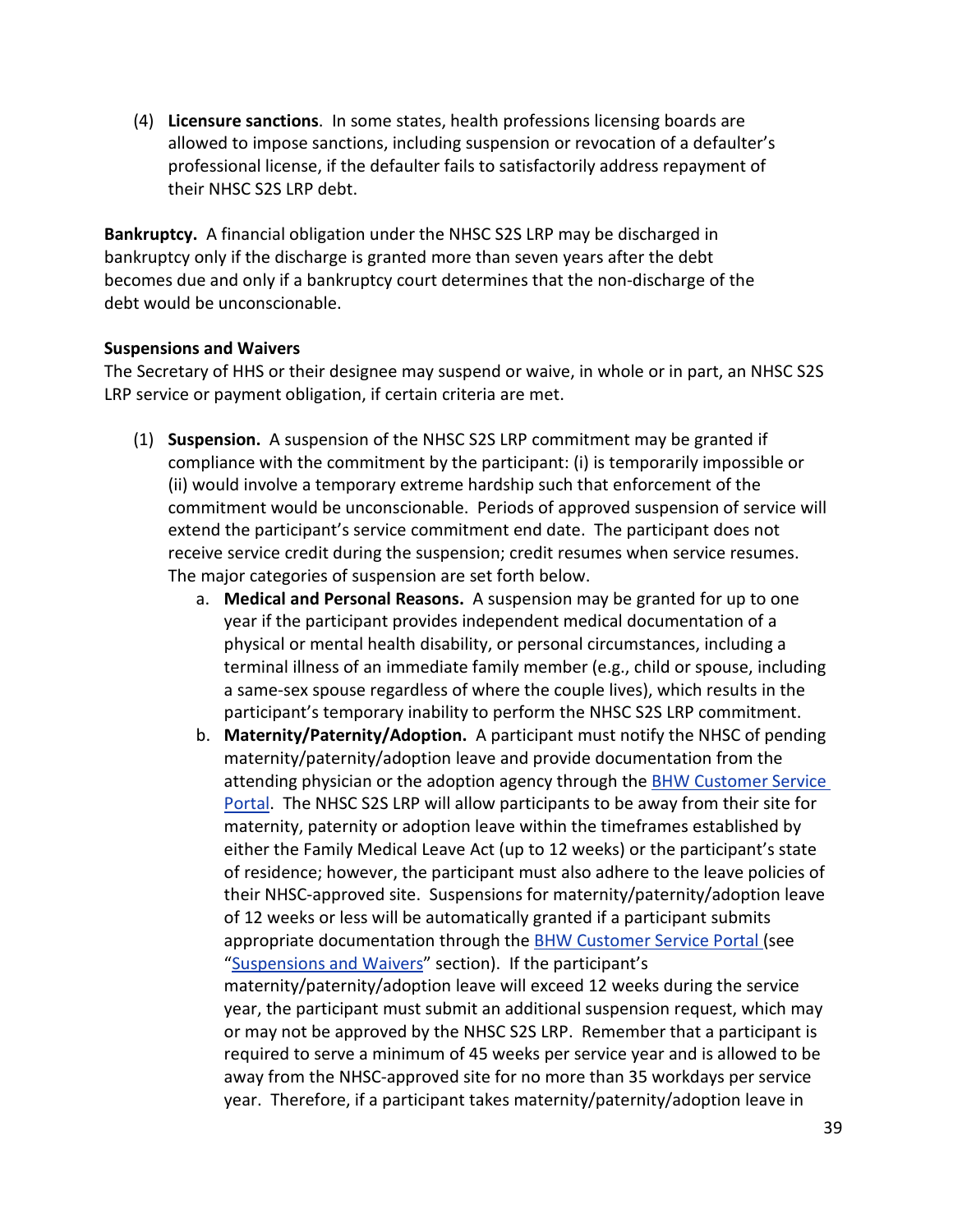excess of 35 workdays per service year, the participant's obligation end date will be extended for each day of absence over the allowable 35 workdays.

- c. **Call to Active Duty in the Armed Forces.** A participant who is also a military reservist and is called to active duty will be granted a suspension for up to one year beginning on the activation date described in the reservist's call to activeduty order. The suspension will be extended if the applicable Armed Forces entity continues the period of active duty. The period of active military duty will not be credited toward the NHSC S2S LRP service commitment.
- d. **Failure to Obtain a License**. A participant unable to pass all parts of the licensing examinations and obtain a license by the time the service is scheduled to begin should immediately contact the NHSC S2S LRP through the BHW [Customer Service Portal](https://programportal.hrsa.gov/) to request a suspension.
- **(2) Waiver.** A waiver permanently relieves the participant of all or part of the NHSC S2S LRP commitment. A waiver may be granted only if the participant demonstrates by adequate medical and/or financial documentation that compliance with their commitment is permanently impossible or would involve an extreme hardship such that enforcement of the commitment would be unconscionable. A waiver request must be submitted by uploading a signed request letter, including the reason(s) the waiver is being sought, as an inquiry through the [BHW Customer Service Portal.](https://programportal.hrsa.gov/extranet/landing.seam) The participant will be contacted by the Bureau of Health Workforce Division of Participant Support and Compliance/ Legal and Compliance Branch regarding the medical and financial documentation necessary to complete the waiver request. All documents can be submitted through the [BHW](https://programportal.hrsa.gov/extranet/landing.seam)  [Customer Service Portal.](https://programportal.hrsa.gov/extranet/landing.seam) Note that waivers are not routinely granted, and require a showing of compelling circumstances.

# **Cancellation of NHSC S2S LRP Obligation**

A participant's NHSC S2S LRP obligation will be cancelled in its entirety in the event of the participant's death. No liability will be transferred to the participant's heirs.

# <span id="page-39-2"></span>**APPLICATION INFORMATION**

#### <span id="page-39-1"></span><span id="page-39-0"></span>APPLICATION DEADLINE

**A complete online application must be submitted by Thursday, November 4, 2021 at 7:30 p.m. ET**. All supporting documentation for the application must be uploaded before an individual can submit a complete application package. Applicants must upload all documents; the NHSC will not accept documentation by fax, email, or mail. Application packages will be initially reviewed to determine their completeness. Application packages deemed incomplete as of the application deadline will not be considered for funding.

The Associate Administrator of BHW, or their designee, may authorize an extension of published deadlines when justified by circumstances such as acts of nature (e.g., floods or hurricanes),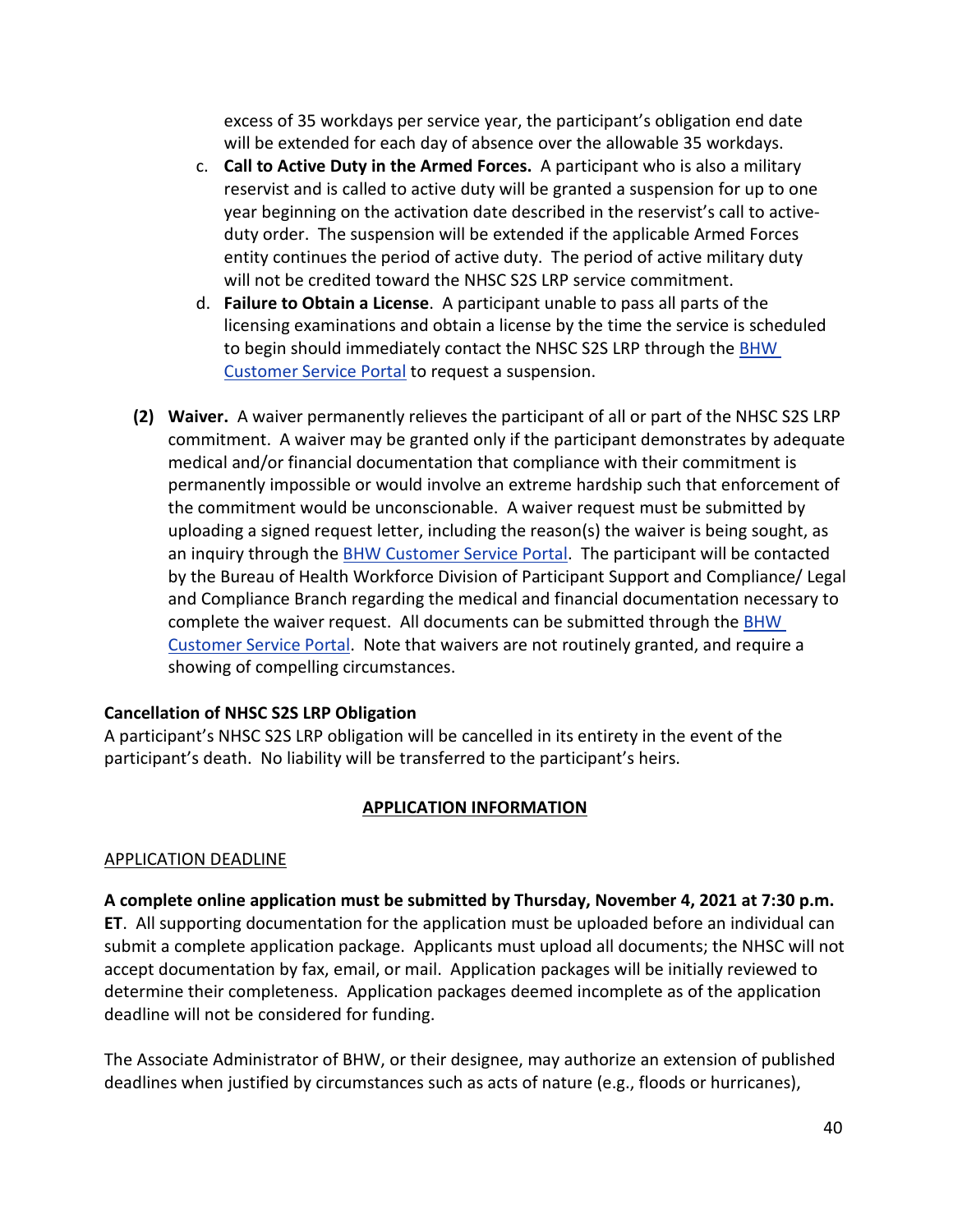widespread disruptions of Internet service, or other widespread disruptions, such as a prolonged blackout. BHW will determine the affected geographical area(s) and the length of the extension granted.

# <span id="page-40-0"></span>COMPLETING AN APPLICATION

# **Application Information**

The NHSC S2S LRP application consists of:

- (1) Online Application;
- (2) Required Supplemental Documentation; and
- (3) Additional Supporting Documentation (if applicable).

Applicants should keep a copy of the application package for their records. Applicants are responsible for submitting a complete online application. **Information in the online application must match the submitted supplemental/supporting documents.** Application packages deemed incomplete (e.g., missing, illegible, or incomplete application materials) as of the application deadline will not be considered for funding.

The NHSC S2S LRP will not accept requests to update a submitted application or permit the submission/resubmission of incomplete, rejected, or otherwise delayed application materials after the deadline. In addition, NHSC S2S LRP staff will not fill in any missing information or contact applicants regarding missing information.

# *Online Application*

Applicants are required to complete each of the sections below to be able to submit an online application.

- (1) **Eligibility Screening.** If an individual does not pass the initial screening portion of the online application, they will not be able to continue with the application. Refer to the ["Eligibility Requirements"](#page-6-1) section of the Guidance for further details.
- (2) **General Information.** Answers to this section pertain to the applicant's name, Social Security number, mailing and email addresses, and other contact information. Answers also pertain to individual and family background. Existing applicant information will be pre-populated if it is available.
- (3) **Education Information.** Answers to this section pertain only to the degree program that the applicant is currently pursuing. A curriculum vitae (CV) or resume is required; it should outline relevant work/volunteer experience and should be no more than five pages in length.
- (4) **Loan Information.** Answers in this section pertain to each qualifying educational loan for which an applicant is seeking repayment. All loans submitted will be verified to determine whether they are eligible for repayment under the NHSC S2S LRP through a review of the supporting documents, by contacting lenders/holders, and by checking the applicant's credit report. Applicants are strongly encouraged to view the link provided in the application for detailed instructions on the types of documents that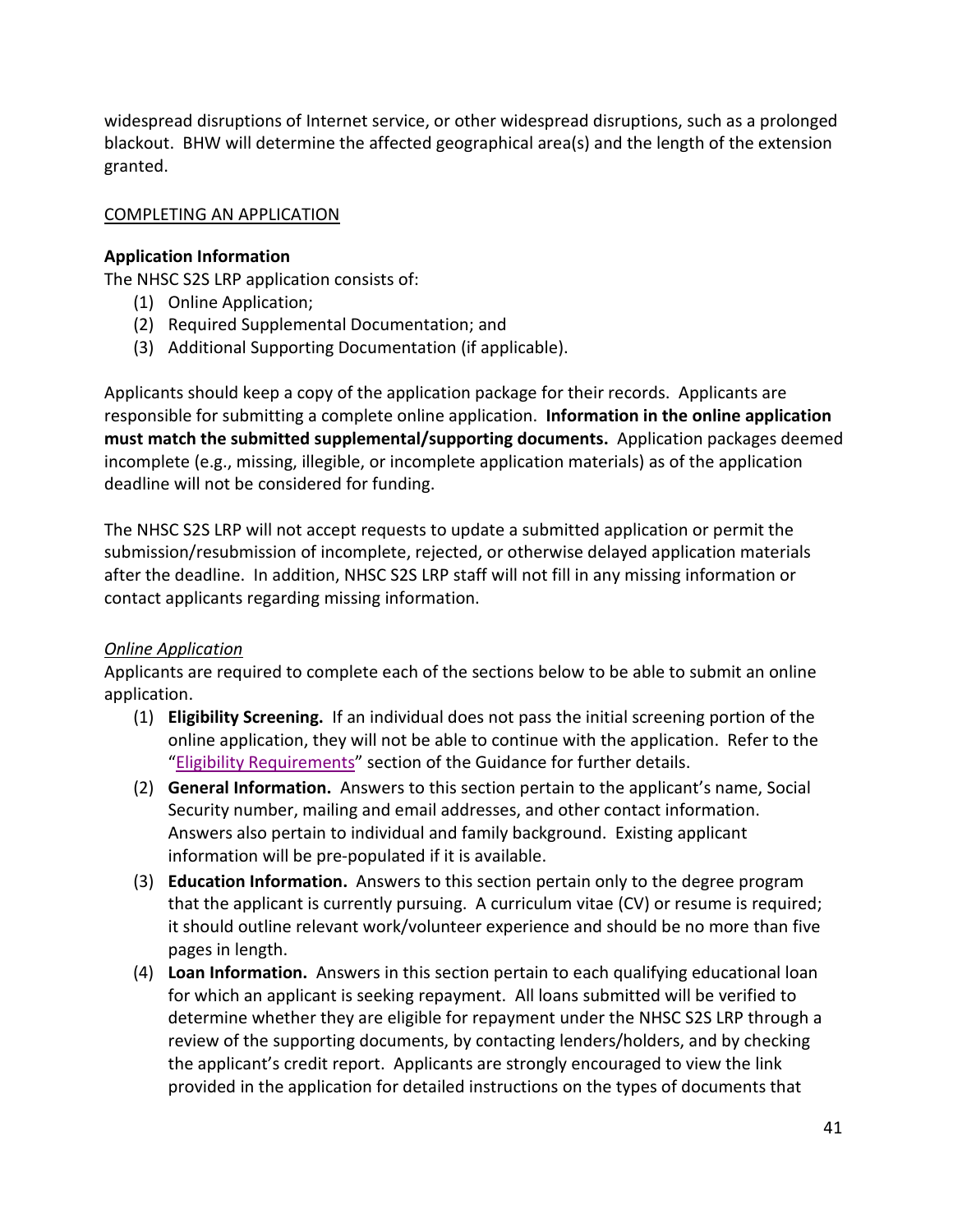need to be provided to help the NHSC verify loan information. The following information must be entered about each of the loans an applicant wishes to submit for repayment, and the *Required Supplemental Documentation* (see below) must be uploaded separately:

- a. Name and contact information for the lender/holder.
- b. Loan account number.
- c. Original amount disbursed.
- d. Original date of the loan.
- e. Current outstanding balance (no more than 30 days from the date of the NHSC S2S LRP application submission).
- f. Current interest rate.
- g. Type of loan. If a consolidated loan, additional questions will be asked:
	- i. Original date of consolidation.
	- ii. Original balance of consolidation.
	- iii. Account number.
- h. Purpose of loan.
- (5) **Essay.** Applicants are required to respond to the following essay topic. The response to the essay is limited to 500 words or less. Applicants should create a response in a document (.doc, .pdf, or .txt) and upload it in the appropriate section of the application.

# **ESSAY TOPIC**

Describe your experience that demonstrates leadership in addressing emerging health trends and creating innovative ideas to promote improved health outcomes in underserved communities.

# *Required Supplemental Documentation*

It is the applicant's responsibility to upload supplemental documents into the online application by Thursday, November 4, 2021 at 7:30 p.m. ET. Failure to submit a complete application package by the deadline will deem the applicant ineligible, and they will not be considered for an NHSC S2S LRP award. An application will not be considered complete and an applicant may not submit an application, unless it contains each of the following required supplemental documents at the time of the online application submission:

- (1) **Proof of Status as a U.S. Citizen or U.S. National.** Proof of U.S. citizenship or U.S. national status may include a copy of a birth certificate issued by a city, county, or state agency in the U.S., the ID page of a U.S. passport, or a certificate of citizenship or naturalization. **A permanent resident card, driver's license, marriage certificate, or social security card are not acceptable forms of documentation.**
- (2) **Authorization to Release Information.** This form authorizes entities identified in the form to disclose information regarding applicants who have been selected and accept the NHSC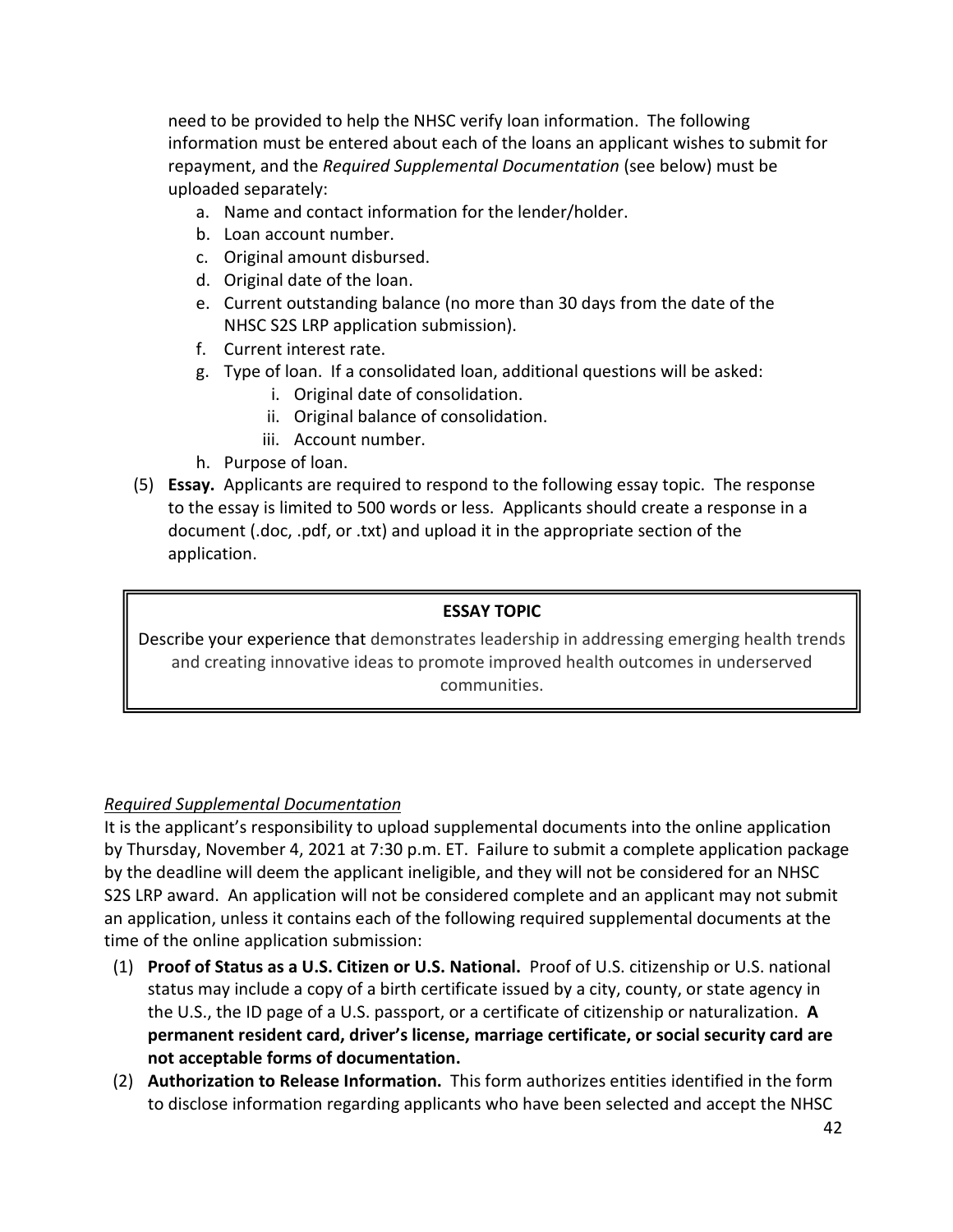S2S LRP award. The form must include the last four digits of the applicant's Social Security number, be dated and have the applicant's handwritten signature.

- (3) **Resume/CV.** Should outline relevant work/volunteer experience and be no more than five pages in length.
- (4) **Proof of Passage of Required Licensing Examinations.**
	- a. Medical students will be required to submit documentation verifying that they have passed Step 1/Level 1 of the USMLE or the COMLEX.
	- b. Dental students will be required to submit documentation verifying that they have passed Part I of the National Board Dental Examination.
- (5) **Verification of Good Standing.** Applicants must be enrolled in their last year of school as a full-time student in an accredited program during the 2021-2022 school year to receive an award. An applicant is required to submit to the NHSC, no later than **May 1, 2022**, a report from the school verifying that they are enrolled and in good standing, that the:
	- a. Last day of classes will be no later than May 31, 2022, for Physicians/Dentists, and August 30, 2022, for Nurse Practitioners/Certified Nurse Midwives/Physician Assistants, and
	- b. Applicant will be graduating before July 1, 2022, for Physicians/Dentists, and August 31, 2022, for Nurse Practitioners /Certified Nurse Midwives/Physician Assistants.

This form must be completed and signed by a school official. Note all information will be verified for accuracy.

- (6) **Letters of Recommendation.** Applicants are required to submit two letters of recommendation, one preceptor letter of recommendation, and one additional letter of recommendation. All recommendations must be uploaded through the BHW Customer Service Portal. Recommendations should include a description of the recommender's relationship to the applicant, and a discussion of the applicant's interest in and commitment to a career in primary care and service to underserved populations and communities. **The letters must include a signature and/or be on letterhead. The applicant will not be selected if these requirements are not met.**
	- a. **Preceptor Letter of Recommendation.** This letter may be from a primary care preceptor or another individual who can discuss the applicant's interest in and commitment to a career in primary care and service to underserved populations and communities.
	- b. **Additional Letter of Recommendation.** This letter should be from an individual who is familiar with the applicant and who is aware of the applicant's academic, professional, community, and/or civic activities, especially those related to primary care and underserved communities. A recommender can be a current or former employer, community leader, colleague, or anyone who has knowledge of the applicant's interest and motivation in providing primary care in underserved communities.
- (7) **Transcript.** Applicants must include a transcript from their current educational institution showing at least two semesters of grades. An unofficial transcript is acceptable as long as the applicant's name, school name, and grade point average (GPA) are also provided (may be pass/fail).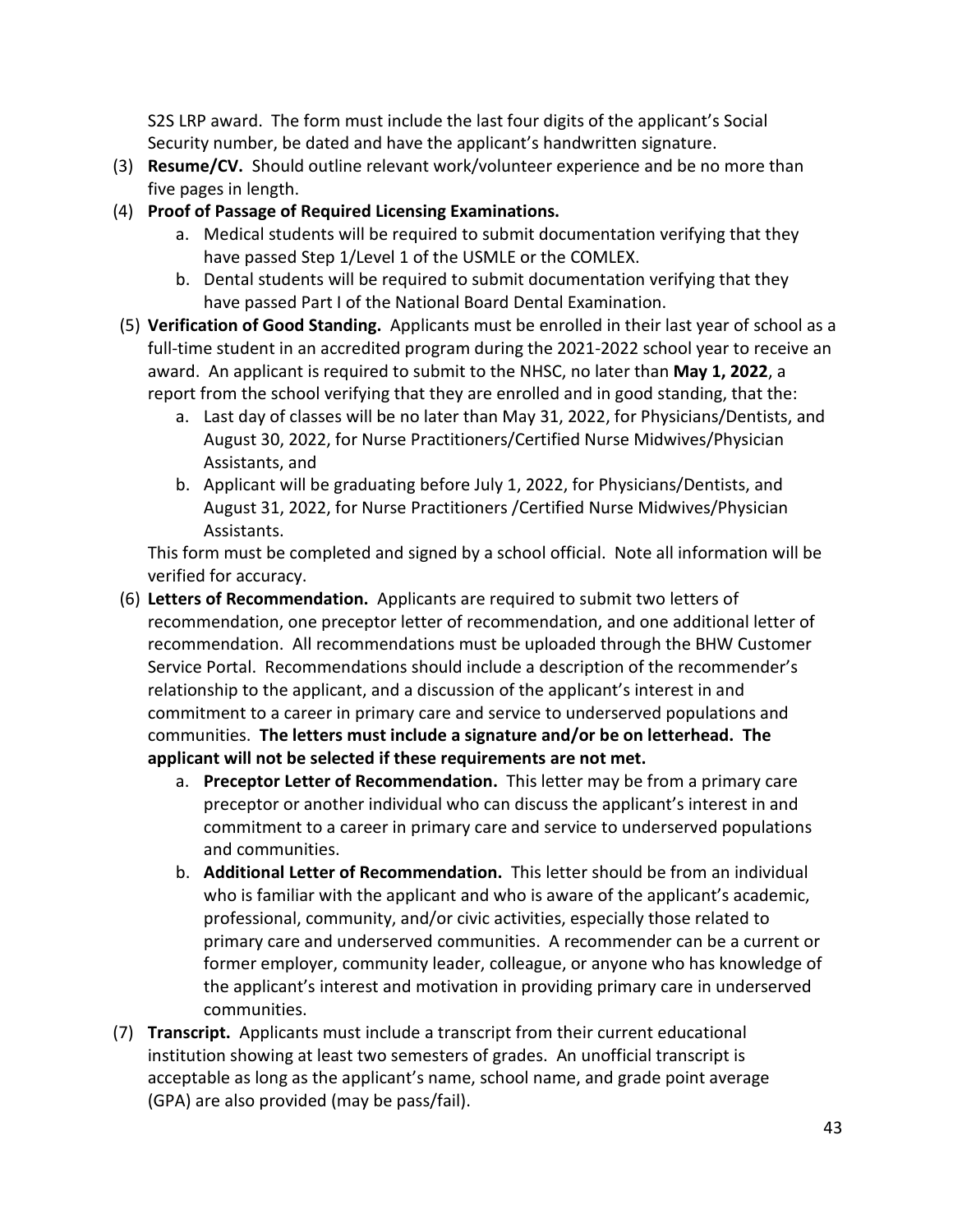- (8) **Loan Information Verification.** Applicants will be required to provide two types of documentation for each loan that is being submitted for consideration: an account statement and a disbursement report.
	- a. **Account Statement.** This document is used to provide current information on the qualifying educational loans. Often borrowers receive monthly statements indicating the status of the loan balance. This document should:
		- i. be on official letterhead or other clear verification that it comes from the lender/holder;
		- ii. include the name of the borrower (i.e., the NHSC S2S LRP applicant);
		- iii. contain the account number;
		- iv. include the date of the statement (cannot be more than 30 days from the date of S2S LRP application submission);
		- v. include the current outstanding balance (principal and interest) or the current payoff balance; and
		- vi. include the current interest rate.
	- b. **Disbursement Report.** This report is used to verify the originating loan information and should:
		- i. be on official letterhead or other clear verification that it comes from the lender/holder;
		- ii. include the name of the borrower (i.e., the NHSC S2S LRP applicant);
		- iii. contain the account number;
		- iv. include the type of loan;
		- v. include the original loan date (must be prior to the date of the NHSC S2S LRP application submission);
		- vi. include the original loan amount; and
		- vii. include the purpose of the loan.

For *federal* loans, the disbursement report is satisfied through a [National Student Loan](https://nslds.ed.gov/nslds/nslds_SA/)  [Data System \(NSLDS\)](https://nslds.ed.gov/nslds/nslds_SA/) Aid Summary Report. Applicants will need a Federal Student Aid ID to log in to your secured area; if you do not have an FSA ID, visit th[e Federal Student Aid ID](https://fsaid.ed.gov/npas/index.htm)  [page](https://fsaid.ed.gov/npas/index.htm) to create one. If you have multiple federal loans, you will only need to upload one NSLDS Aid Summary Report. The NSLDS report will generally contain information on all your federal loans.

For all other loans including private loans, the disbursement report can be satisfied through various types of documents including a promissory note, a disclosure statement, and letters directly from the lender containing the required information (as indicated in (b) above). Applicants may be able to obtain this disbursement information on their lender's web site; however, all documentation must be on official letterhead from the lender.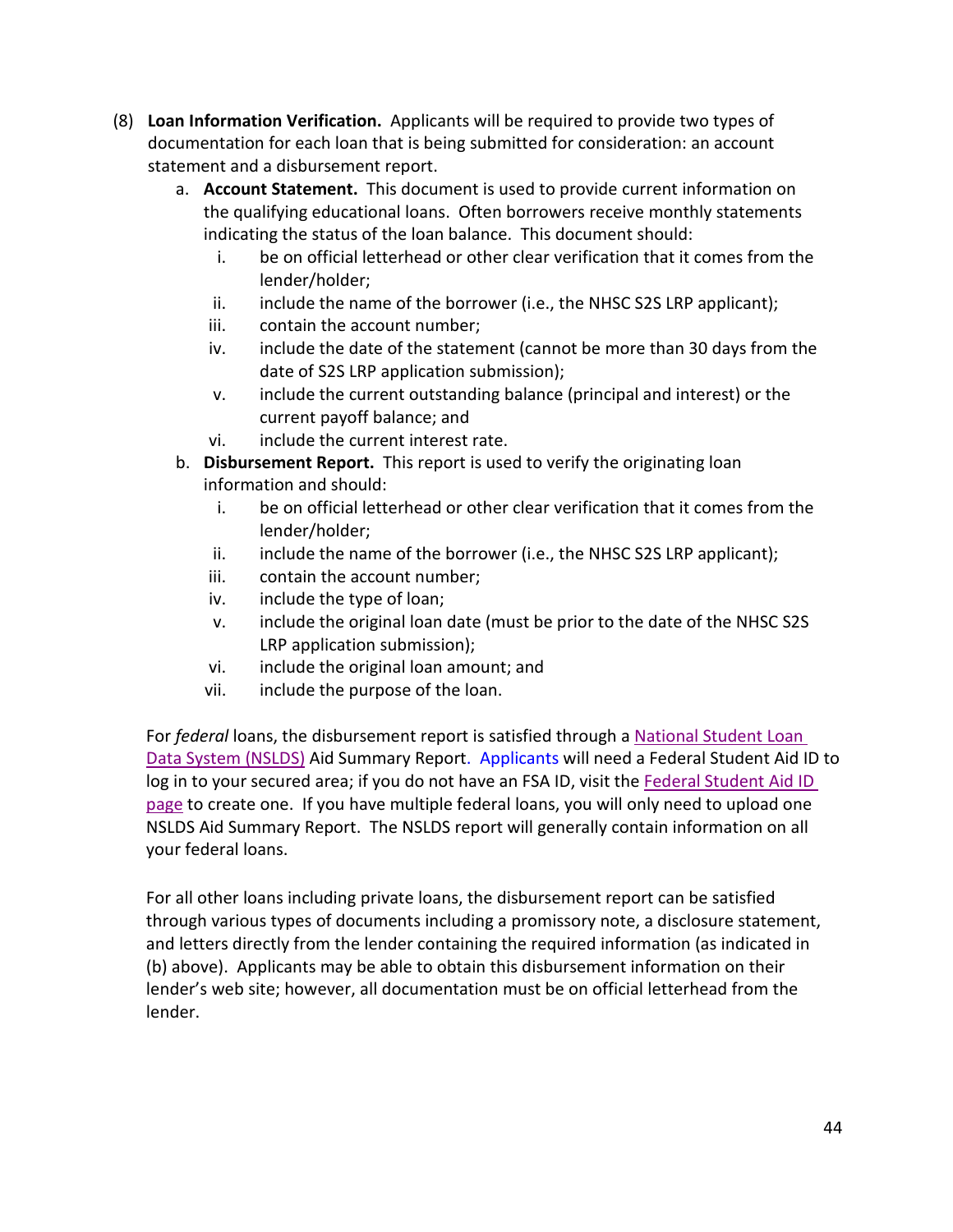Awardees who received less than \$120,000 in award funding and received loan disbursements after the NHSC S2S LRP application submission deadline will be invited to submit disbursement reports to be considered for additional award funding, up to \$120,000.

# *Additional Supporting Documentation (if applicable)*

**Based on the applicant's responses to the online application, the following additional documents may be required.** Only applicants who have these documents listed on their "Supporting Documents" page of the online application should submit them. These documents will be added to their Supporting Documents list once the online application has been submitted.

- (1) **Verification of Disadvantaged Background.** This document certifies that the applicant comes from a disadvantaged background and either participated in, or would have been eligible to participate in, federal programs such as "Scholarships for Disadvantaged Students" or "Loans for Disadvantaged Students." This document must be completed and hand signed by a school official.
- (2) **Verification of Existing Service Obligation.** If the applicant has an existing service obligation, they must submit verification that the existing service obligation will be completed prior to commencing service under the NHSC S2S LRP.

# **Application Review and Award Process**

Applicants will receive a receipt of submission once the application has been successfully submitted online. Applicants can verify that sections of the application are complete when there is a checkmark by each on the status page. Applicants will be able to edit or withdraw their applications before the deadline to submit applications. Allow at least 30 business days from submission for the NHSC S2S LRP to review your documentation and update the status of documents.

Once the online application has been submitted and each supporting document has a status of "received," the application packages are ready for review. The application review process occurs over several months through independent, objective review. The NHSC S2S LRP will provide email updates, as applicable, as well as updates on the "Status" page of the online application. It is the applicant's responsibility to ensure their contact information is correct and current.

# <span id="page-44-0"></span>NOTIFICATION OF AWARD

If you are selected as a finalist, you will receive a Confirmation of Interest email. An applicant must respond by the deadline in the Confirmation of Interest email and electronically sign a copy of the contract and provide the NHSC S2S LRP with their banking information. The electronic signature has the effect of a handwritten signature, and once countersigned by the Secretary of HHS or their designee, obligates the participant to an NHSC S2S LRP service commitment. If the applicant does not respond to the NHSC S2S LRP by the deadline, the offer of award expires and the award will be offered to an alternate applicant.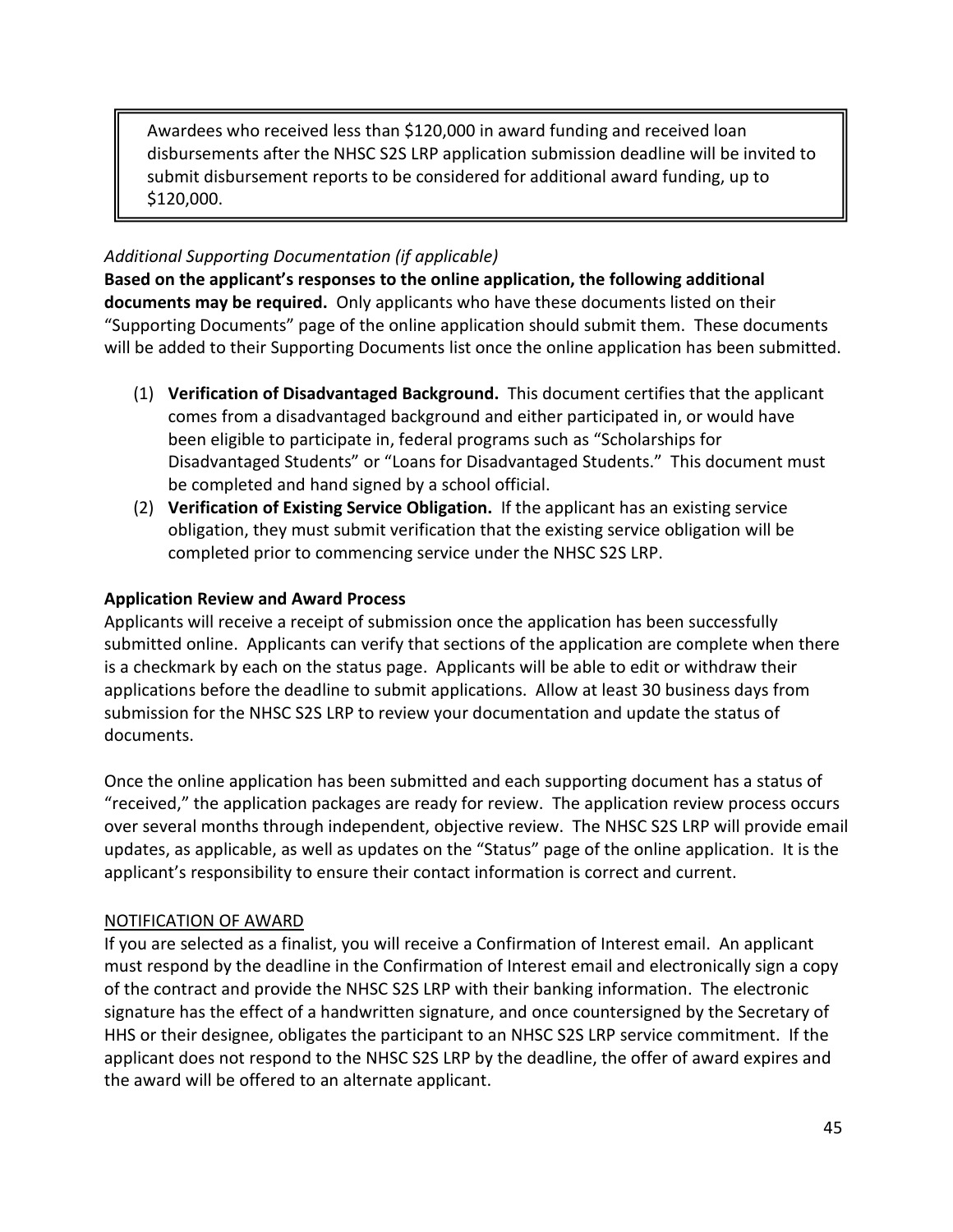If an individual selected for an award decides not to accept the award *prior to signing the contract*, they may decline the award by selecting the "decline" option on the Confirmation of Interest document. This process is without penalty and permits the award to be offered to an alternate applicant. Once an applicant declines the offer of award, there will not be any opportunities to reclaim the award. A decision to decline the award is final and cannot be changed under any circumstances.

If an individual selected for an award decides they do not want it *after signing the contract,* the individual should notify the NHSC immediately through the [BHW Customer Service Portal](https://programportal.hrsa.gov/) that they no longer want the award.

- *If the Secretary of HHS's designee has not yet countersigned the contract,* the individual will not incur a service obligation or any penalty for withdrawing.
- the "Contract [Termination](#page-16-0)" section. • *If the Secretary of HHS's designee has already signed the contract,* the individual can request termination of the contract only under certain conditions, as explained in

<span id="page-45-0"></span>Individuals not selected for an award will be notified via email no later than April 15, 2022.

# **ADDITIONAL INFORMATION**

# <span id="page-45-1"></span>RESOURCES FOR APPLICANTS

# **BHW Customer Service Portal**

Once an applicant has been selected for an award, they will be provided with instructions for establishing an account on the **BHW Customer Service Portal**. This web-based system will allow NHSC S2S LRP awardees and participants to communicate with the NHSC, upload required documentation prior to the beginning of their postgraduate training (e.g., proof of passage of Step 2/Level 2 of the USMLE/COMLEX, National Board Dental Examination Part I and II, proof of residency match, etc.), make service requests (e.g., transfers, suspensions, waivers, etc.), and access the PGTV and 6-month In-Service Verification forms.

# **Customer Care Center**

Any individual with questions about the NHSC S2S LRP may contact the Customer Care Center at 1-800-221-9393 (TTY – 1-877-897-9910) Monday through Friday (except federal holidays) from 8:00 a.m. to 8:00 p.m. ET.

# **Health Workforce Connector**

The [Health Workforce Connector](https://connector.hrsa.gov/) is a searchable database of open job opportunities and information on NHSC-approved sites.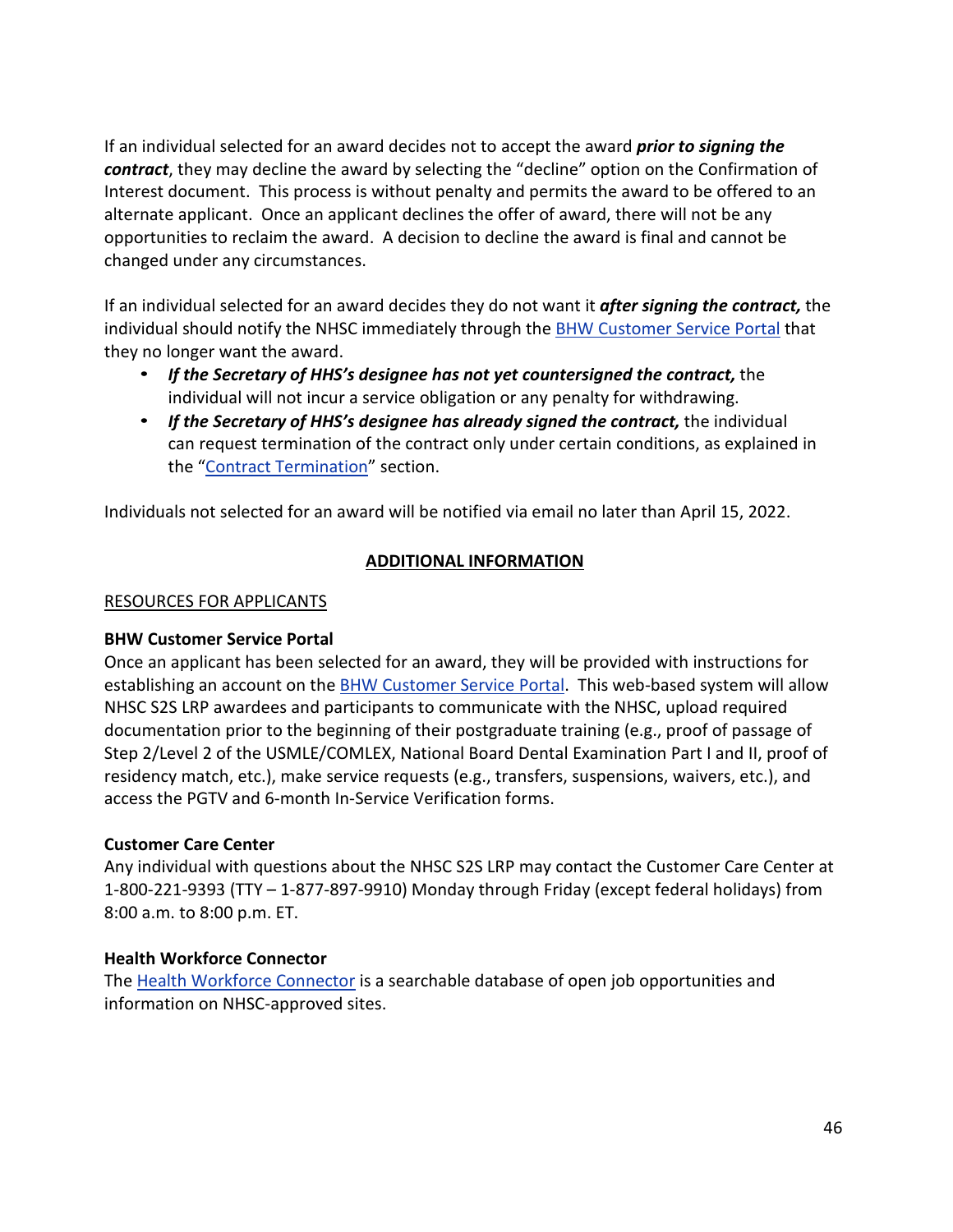#### **HPSA Find**

All NHSC S2S LRP participants must serve in a federally designated HPSA. The [HPSA Find](http://hpsafind.hrsa.gov/) website and [Find Shortage Areas by Address](http://datawarehouse.hrsa.gov/GeoAdvisor/ShortageDesignationAdvisor.aspx) provide an understanding of where HPSAs are currently located.

#### **NHSC Connections**

[Sign-up to be notified](https://public.govdelivery.com/accounts/USHHSHRSA/subscriber/new?topic_id=USHHSHRSA_69) of NHSC program updates, application cycles and other information.

Follow the NHSC on social media: [NHSC Facebook Page](https://www.facebook.com/nationalhealthservicecorps) [NHSC Twitter Page](https://twitter.com/NHSCorps) [NHSC LinkedIn Page](https://www.linkedin.com/company/national-health-service-corps)

**Provider's Clinical Support System for Medication-Assisted Treatment (PCSS-MAT)**  The [Substance Abuse and Mental Health Service Administration](https://www.samhsa.gov/) (SAMHSA) is the agency within HHS whose primary aim is to improve the behavioral health of the nation while reducing the impact of mental illness and substance abuse in communities.

PCSS-MAT is a national training and clinical mentoring project developed in response to the prescription opioid misuse epidemic and the availability of pharmacotherapies to treat opioid use disorder. PCSS-MAT trains health professionals to provide effective, evidence-based, medicationassisted treatments to patients with opioid use disorder in primary care, psychiatric care, substance use disorder treatment, and pain management settings. For MAT training information, visit the [PCSS-MAT website.](https://pcssnow.org/)

#### <span id="page-46-0"></span>DEFINITIONS

**Approved Alternative Setting** – Alternative settings include any setting in a HPSA at which the clinician is directed to provide care by the NHSC-approved site (e.g., hospitals, nursing homes, and shelters). The alternative sites must provide services to a HPSA that is appropriate for the discipline and specialty of the clinician and the services provided. Services at alternative sites must be an extension of the comprehensive primary care provided at the NHSC-approved site.

**Automatically-Approved NHSC Site** – Eligible auto-approved NHSC sites are those sites that may be recognized by the NHSC as meeting all NHSC site requirements, and have reviewed and signed the NHSC Site Agreement, while remaining in compliance with their respective program requirements. The following may be eligible Auto-Approved NHSC sites: 1) FQHCs, 2) FQHC Look-Alikes, 3) Indian Health Service (IHS) Facilities, 4) Tribally-Operated 638 Health Programs, 5) Urban Indian Health Programs, 6) Federal Prisons, and 7) Immigration and Customs Enforcement (ICE) Health Service Corps sites.

**Bureau of Health Workforce (BHW)** – The bureau within the Health Resources and Services Administration (HRSA) that administers the National Health Service Corps (NHSC) and Nurse Corps scholarship and loan repayment programs, the Faculty Loan Repayment Program (FLRP), Native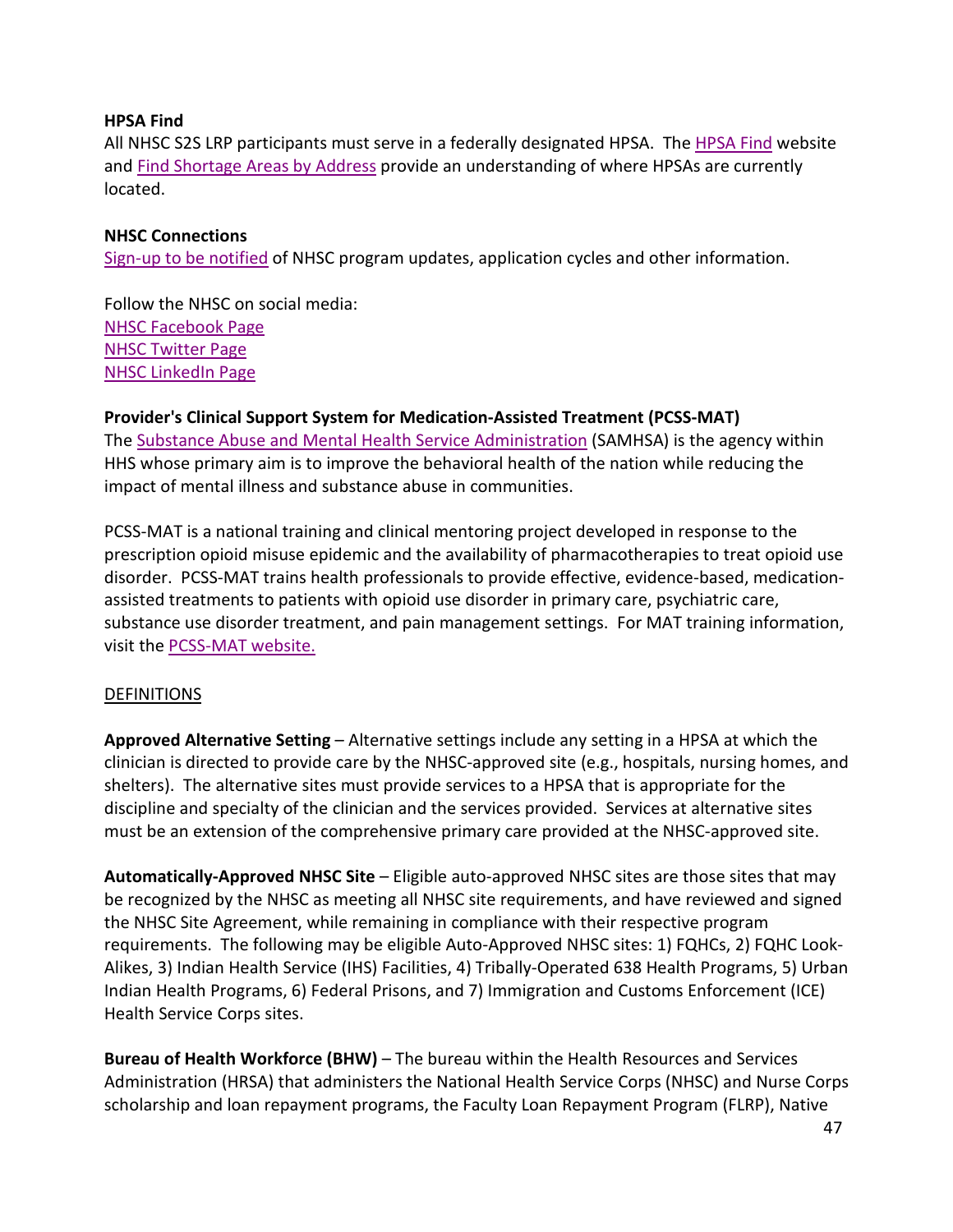Hawaiian Health Scholarship Program (NHHSP), and grants for State Loan Repayment Programs (SLRP).

**Clinical-related Administrative, Management or Other Activities** *–* May include charting, care coordination activities, training, laboratory follow-up, patient correspondence, attending staff meetings, activities related to maintaining professional licensure and other non-treatment related activities pertaining to the participant's approved NHSC practice. Any time spent in a management role is also considered to be an administrative activity. The duties of a medical director are considered primarily administrative, and NHSC S2S LRP participants serving in such a capacity should keep in mind that they cannot count more than 8 hours per week of administrative and/or management time (4 hours in the case of half-time) toward the total required 40 hours per week (or 20 hours in the case of half-time).

**Commercial or Private Student Loans** – Also known as a college loan, an educational loan or an alternative student loan – is a non-government loan made by a private lender specifically for graduate or undergraduate education expenses, such as tuition, room, board, books, and other associated costs. This includes, loans made by banks, credit unions, savings and loan associations, insurance companies, schools, and other financial or credit institutions that are subject to examination and supervision in their capacity as lenders by an agency of the United States or of the state in which the lender has its principal place of business. These are unsecured loans with various options for repayment and may offer forbearance and deferral options. Loans obtained to cover residency and relocation expenses do not qualify for repayment under the NHSC S2S LRP.

<span id="page-47-0"></span>**Community-Based Settings** – Facilities open to the public that may or may not be located in a HPSA, but expand the accessibility of health services by fostering a health promoting environment and may provide comprehensive primary behavioral and mental health care services. These facilities may function as part of a system of care to ensure continuity of patient-centered, comprehensive, and coordinated care. NHSC service completed in community-based settings are only applicable to behavioral and mental health providers as directed by the NHSC-approved site, and must be an extension of the comprehensive primary care provided at the NHSC-approved site.

**Comprehensive Primary Behavioral and Mental Health Care Services** – Services that include, but are not limited to: screening and assessment, diagnosis, treatment plans, therapeutic services including access to medication prescribing and management, crisis care including 24-hour call access, consultative services, and care coordination. Sites must function as part of a system of care to ensure continuity of patient-centered, comprehensive, and coordinated care. The site must also offer or ensure access to ancillary, inpatient, and specialty referrals.

**Continuation Contract** – An optional 1-year extension of an NHSC S2S LRP contract. The award level is dependent on the service status (i.e., half- or full-time clinical practice) and the particular year of additional support. NHSC S2S LRP participants must meet all program eligibility criteria in effect at the time they are being considered for a continuation contract, which includes providing documentation that all previously received NHSC S2S LRP payments were applied to reduce their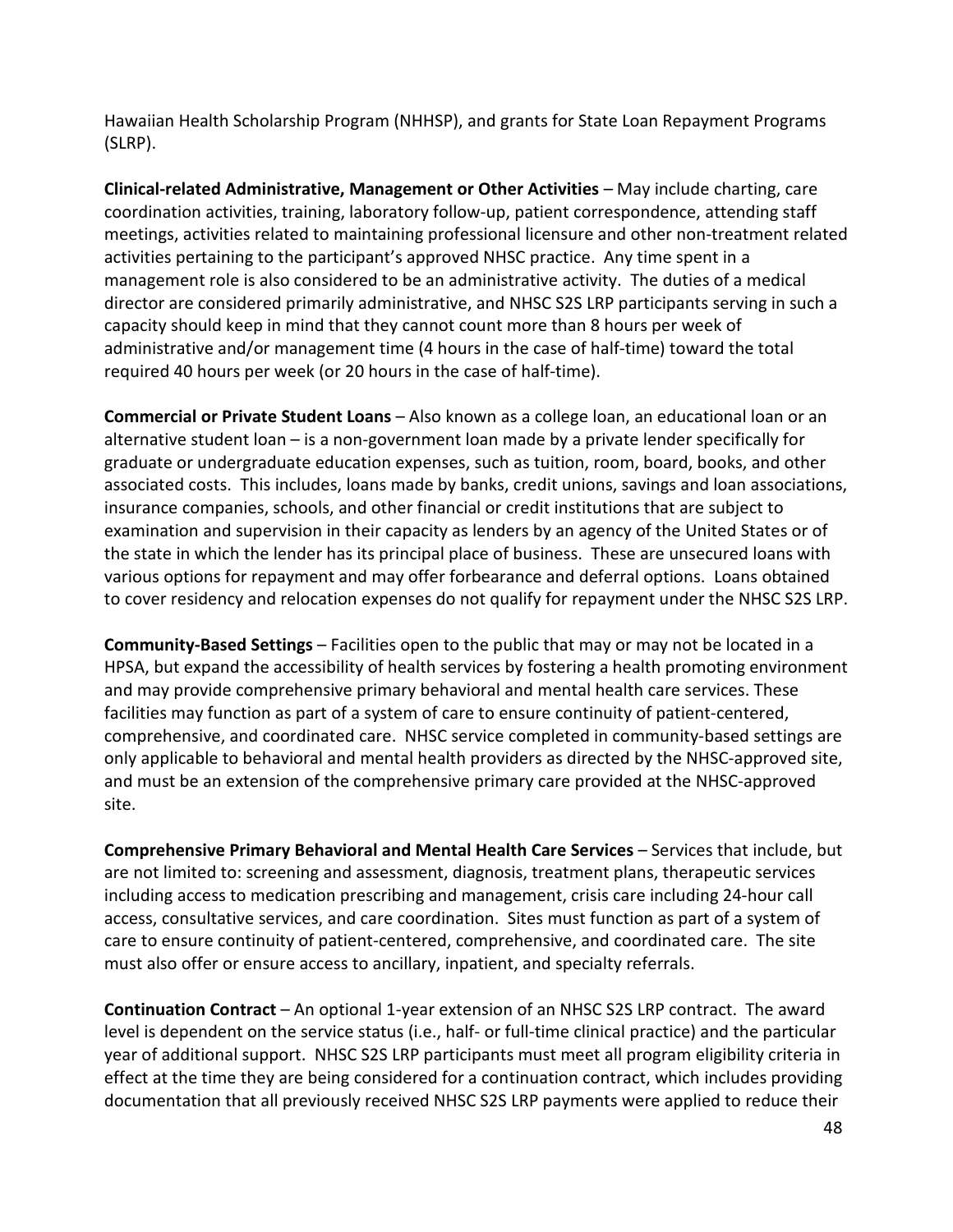qualifying educational loans. A continuation contract will not take effect until the current contract is completed and the continuation contract has been countersigned by the Secretary of Health and Human Services' designee. An S2S LRP participant cannot be guaranteed a continuation contract.

terrain or only secondary roads. For more information, view th[e Critical Access Hospital Booklet](https://www.cms.gov/Outreach-and-Education/Medicare-Learning-Network-MLN/MLNProducts/downloads/critaccesshospfctsht.pdf). **Critical Access Hospital (CAH)** – A facility certified by the Centers for Medicare and Medicaid Services (CMS) under section 1820 of the Social Security Act. A CAH must be located in a rural area in a state that has a Rural Hospital Flexibility Program, have no more than 25 inpatient beds, an average annual length of stay of 96 hours or less, and be located either more than a 35-mile drive from the nearest hospital or CAH, or more than a 15-mile drive in areas with mountainous

**Default of Payment Obligation** – Being more than 120 days past due on the payment of a financial obligation.

**Default of Service Obligation** – Failure for any reason to begin or complete a contractual service commitment.

**Disadvantaged Background** – As defined by the Scholarships for Disadvantaged Students program (Sec. 737 of the Public Health Service Act), this refers to individuals who have been identified by their schools as having come from a "disadvantaged background" based on environmental and/or economic factors. "Environmental factors" means that the individual comes from an environment that has inhibited the individual from obtaining the knowledge, skill, and abilities required to enroll in and graduate from a school. "Economic factors" means that the individual comes from a family with an annual income below a level based on low-income thresholds according to family size published by the U.S. Bureau of the Census, adjusted annually for changes in the Consumer Price Index, and adjusted by the Secretary of Health and Human Services (HHS) for adaptation to this program.

**Family Member** – As used in the guidance and for the purposes of the NHSC "family member" includes spouses, as well as unmarried partners (both same-sex and opposite-sex).

**Federal Direct Student Loans** – A student loan offered by the federal government that has a lowinterest rate for students and parents and is used to pay for the costs of any form of education after high school. The lender for the federal Direct Student Loan is the U.S. Department of Education, rather than an institution such as a bank.

**Federal Judgment Lien** – A lien that is placed against an individual's home or property when a court-ordered judgment is entered against the individual for an unpaid federal debt (e.g., a federal student loan or federally insured home mortgage). An IRS tax lien that is not created pursuant to a court-ordered judgment is not a federal judgment lien.

**Federally-Qualified Health Centers (FQHC)** – FQHCs include: (1) nonprofit entities that receive a grant (or funding from a grant) under section 330 of the Public Health Service (PHS) Act (i.e.,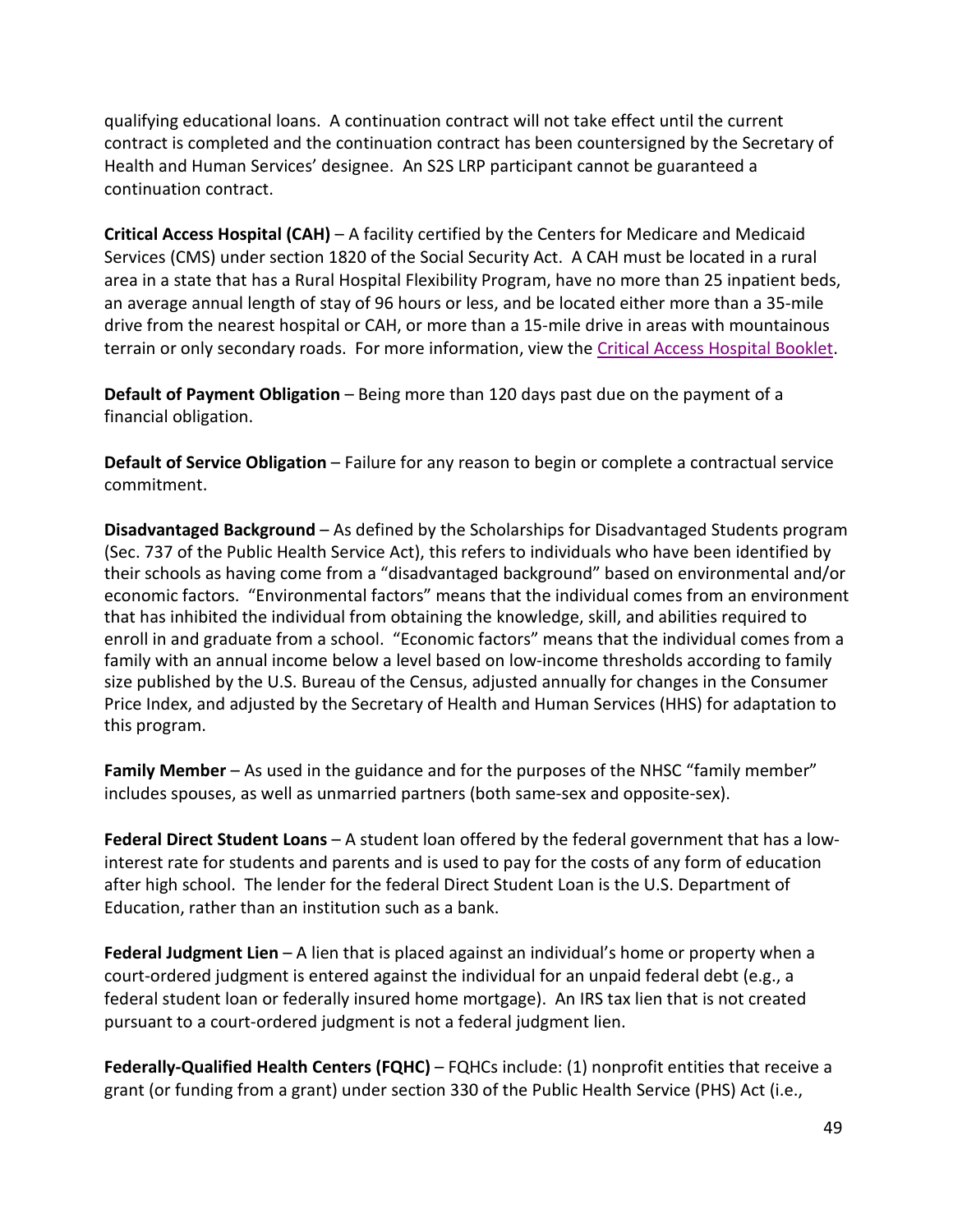health centers); (2) FQHC "Look-Alikes" which are nonprofit entities that are certified by the Secretary of HHS as meeting the requirements for receiving a grant under section 330 of the PHS Act but are not grantees; and (3) outpatient health programs or facilities operated by a tribe or tribal organization under the Indian Self-Determination and Education Assistance Act or by an urban Indian organization receiving funds under title V of the Indian Health Care Improvement Act.

**Fiscal Year (FY)** – The federal FY is defined as October 1 through September 30.

explanation of the full-time clinical practice requirement, see ["Service Requirements](file://gss-fs2/Users_D-H/DFabiyi-King/2019%20BHW/2019%20S2S/S2S%20%20APG%20Submitted%20%20to%20IA/Requirements%20for%20Full-Time%20or%20Half-Time%20Clinical%20Practice)" section. **Full-Time Clinical Practice** – Working a minimum of 40 hours per week in a clinical practice, for a minimum of 45 weeks per service year, in an NHSC-approved service site. For a more detailed

**Government Loans** – Government loans are loans made by federal, state, and county or city agencies authorized by law to make such loans.

"Service Requirements" section. **Half-Time Clinical Practice** – Working a minimum of 20 hours per week in a clinical practice, not to exceed 39 hours per week, for a minimum of 45 weeks per service year, in an NHSC-approved service site. For a more detailed explanation of the half-time clinical practice requirement, see

**Health Professional Shortage Area (HPSA)** – A HPSA is a geographic area, population group, public or nonprofit private medical facility or other public facility determined by the Secretary of HHS to have a shortage of primary medical care, dental, or mental health professionals based on criteria defined in regulation. Information considered when designating a primary care HPSA includes health provider to population ratios, rates of poverty, and access to available primary health services. HPSAs are designated by the Shortage Designation Branch, within HRSA's Bureau of Health Workforce, pursuant to Section 332 of the PHS Act (Title 42, U.S. Code, Section 254e), and implementing regulations (Title 42, Code of Federal Regulations, Part 5).

**Health Resources and Services Administration (HRSA)** – An operating agency of the U.S. Department of Health and Human Services.

Health Workforce Connector – A searchable database of open job opportunities and information on NHSC-approved sites. The **Health Workforce Connector** can be used to create clinician profiles and find current vacancies.

**Holder** – The commercial or Government institution that currently holds the promissory note for the qualifying educational loan (e.g., Sallie Mae, PHEAA, etc.).

**Indian Health Service (IHS) Hospitals** – A collective term that includes hospitals that are both IHSowned and IHS-operated, or IHS-owned and tribally-operated (i.e., a federal facility operated by a tribe or tribal organization contracting with the IHS pursuant to the Indian Self-Determination and Education Assistance Act), which provide both inpatient and outpatient clinical treatment services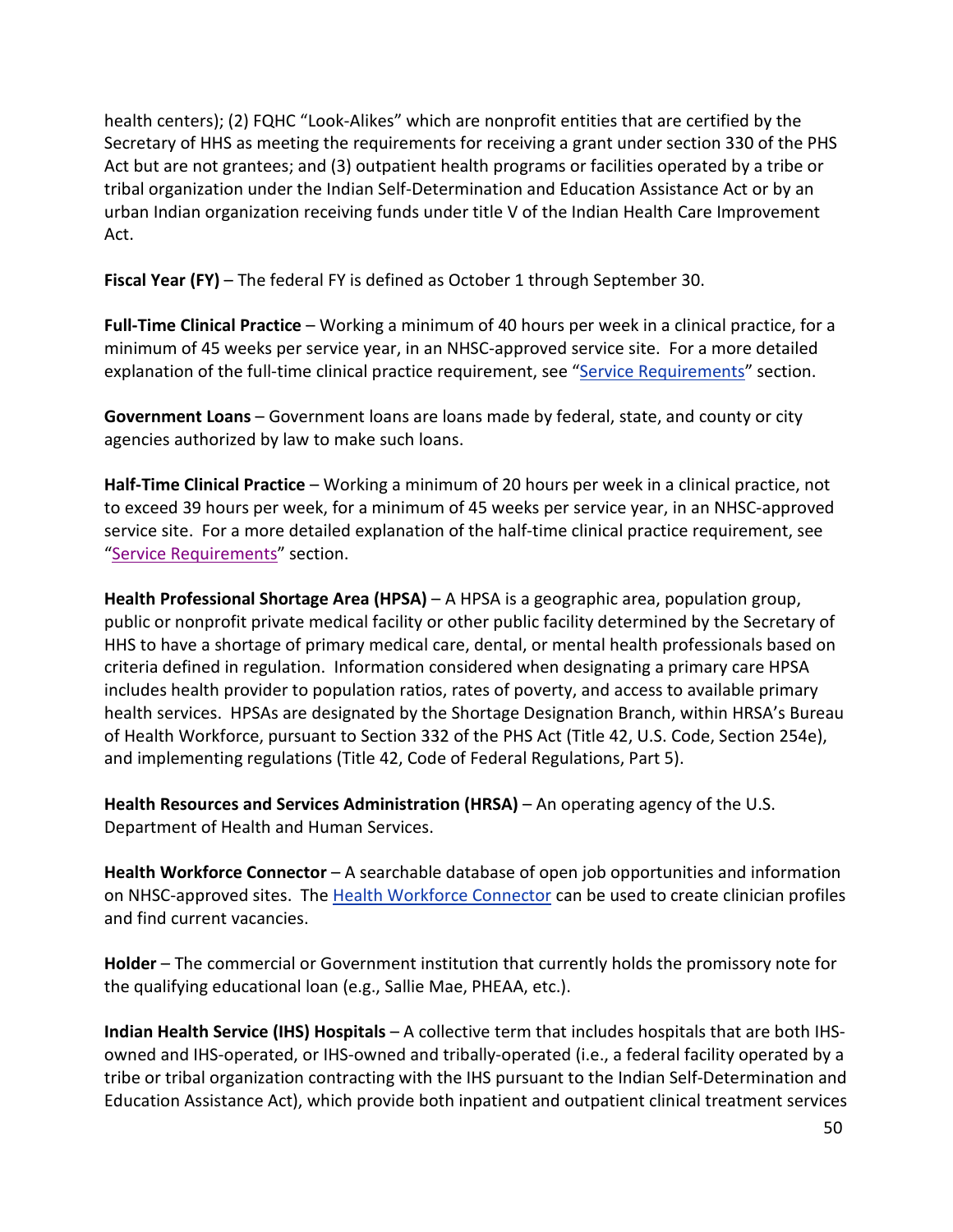to eligible American Indians and Alaska Natives. This term does not include hospitals that are both tribally-owned and tribally-operated.

**Indian Health Service, Tribal or Urban Indian Health Clinic (ITU)** – A health care facility (whether operated directly by the Indian Health Service; or by a tribe or tribal organization contracting with the Indian health Service pursuant to the Indian Self-Determination and Education Assistance Act, codified at 25 U.S.C. 450 et seq.; or by an urban Indian organization receiving funds under Subchapter IV of the Indian Heath Care Improvement Act, codified at 25 U.S.C. 1651 et seq.) which provides clinical treatment services to eligible American Indians and Alaska Natives on an outpatient basis. For more information, view the:

- o [Urban Indian Health Program fact sheet](https://www.ihs.gov/newsroom/factsheets/uihp/)
- o [Indian Health Service Profile](https://www.ihs.gov/newsroom/index.cfm/factsheets/ihsprofile/)

**Lender** – The commercial or Government institution that initially made the qualifying loan (e.g., Department of Education).

**Located In A State** – NHSC S2S LRP applicants must be enrolled full-time in the final year of study at an accredited medical or dental school located in a state. See definition of "*state*" below. Students attending schools outside of a state are not eligible for an NHSCS2S LRP award, even though they may be citizens or nationals of the U.S.

**National Health Service Corps (NHSC)** – "The Emergency Health Personnel Act of 1970," Public Law 91-623, established the NHSC on December 31, 1970. The NHSC Program, within the Department of Health and Human Services, was created to eliminate the health professional shortages in HPSAs through the assignment of trained health professionals to provide primary health services in HPSAs. The NHSC seeks to improve the health of underserved Americans by bringing together communities in need and quality primary health care professionals.

**National Health Service Corps (NHSC)-Approved Site** – Each healthcare site must submit an NHSC Site Application to become an NHSC-approved site. In order for a site to be eligible for NHSC approval, it must: be located in and providing service to a federally designated HPSA; provide comprehensive primary medical care, mental and behavioral health and/or dental services; provide ambulatory care services (no inpatient sites, except Critical Access Hospitals and IHS hospitals); ensure access to ancillary, inpatient and specialty referrals; charge fees for services consistent with prevailing rates in the area; discount or waive fees for individuals at or below 200 percent of the federal poverty level; accept assignment for Medicare beneficiaries; enter into agreements with Medicaid and the Children's Health Insurance Program (CHIP), as applicable; not discriminate in the provision of services based on an individual's inability to pay for services or the source of payment (Medicare/Medicaid/CHIP); prominently post signage that no one will be denied access to services due to inability to pay; agree not to reduce clinician's salary due to NHSC support; provide sound fiscal management; and maintain a recruitment and retention plan, as well as a credentialing process, for clinicians. If the Site Application is approved, the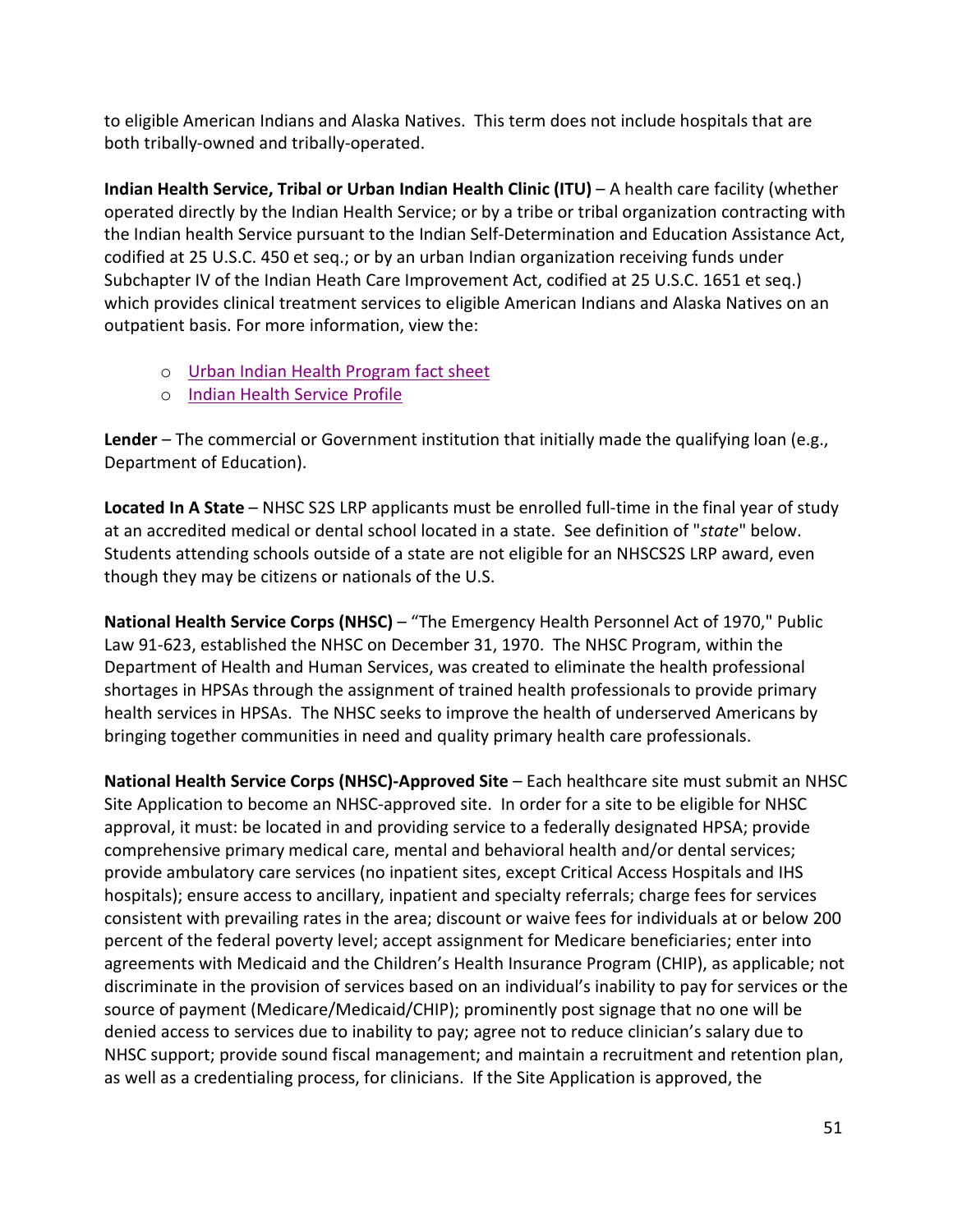community site becomes an NHSC-approved site. All NHSC-approved sites must continuously meet the above requirements.

**Postgraduate Training** – Refers to additional training that an S2S physicians, physician assistants, dentists, and nurse practitioners or certified nurse midwives may participate in after they graduate from medical, dental or advanced nursing school (e.g., primary care residencies, chief residency, and fellowships). The postgraduate training programs that are currently approved for S2S LRP participants graduating from medical school in 2022 are: family medicine, general internal medicine, general pediatrics, obstetrics-gynecology, general psychiatry, internal medicine/family practice, internal medicine/pediatrics, family medicine/psychiatry, and internal medicine/psychiatry.

For physicians, the NHSC S2S LRP may approve, consistent with the needs of NHSC, additional postgraduate training following residency for a child psychiatry fellowship, fellowship in Substance Use Disorder or Addiction Medicine, fellowship in Obstetrics-Gynecology or geriatrics fellowship. Dentists have the option to complete an accredited residency in general practice dentistry, advanced education in general dentistry, pediatric dentistry, or public health dentistry, or a geriatric dentistry fellowship. Physician Assistants, nurse practitioners, and certified nurse midwives have the option to complete a primary care residency in a community-based setting.

**Primary Health Services** – Means health services regarding family medicine, internal medicine, pediatrics, obstetrics and gynecology, dentistry, or mental health, that are provided by physicians or other health professionals.

**Qualifying Educational Loans** – Government and private student loan loans for actual costs paid for tuition and reasonable educational and living expenses related to the undergraduate or graduate education of the participant that were obtained by the clinician prior to their submission of an application to participate in the NHSC S2S LRP. Such loans must be contemporaneous with the education received. Participants will receive funds for repayment of qualifying educational loans that are still owed. If the applicant has a consolidated/refinanced loan that is made up entirely of qualifying educational loans of the applicant, the consolidated/refinanced loan is eligible for repayment. If the applicant has consolidated otherwise qualifying educational loans with any non-qualifying debt, no portion of the consolidated/refinanced loan will be eligible.

**Reasonable Educational Expenses** – The costs of education, exclusive of tuition, such as fees, books, supplies, clinical travel, educational equipment and materials, and board, certification/licensing exams, which do not exceed the school's estimated standard student budget for educational expenses for the participant's degree program and for the year(s) of that participant's enrollment. **Debt associated with residency programs or relocation is not considered "reasonable educational expenses" under the NHSC S2S LRP.**

**Reasonable Living Expenses** – The costs of room and board, transportation and commuting costs which do not exceed the school's estimated standard student budget for living expenses at that school for the participant's degree program and for the year(s) of that participant's enrollment.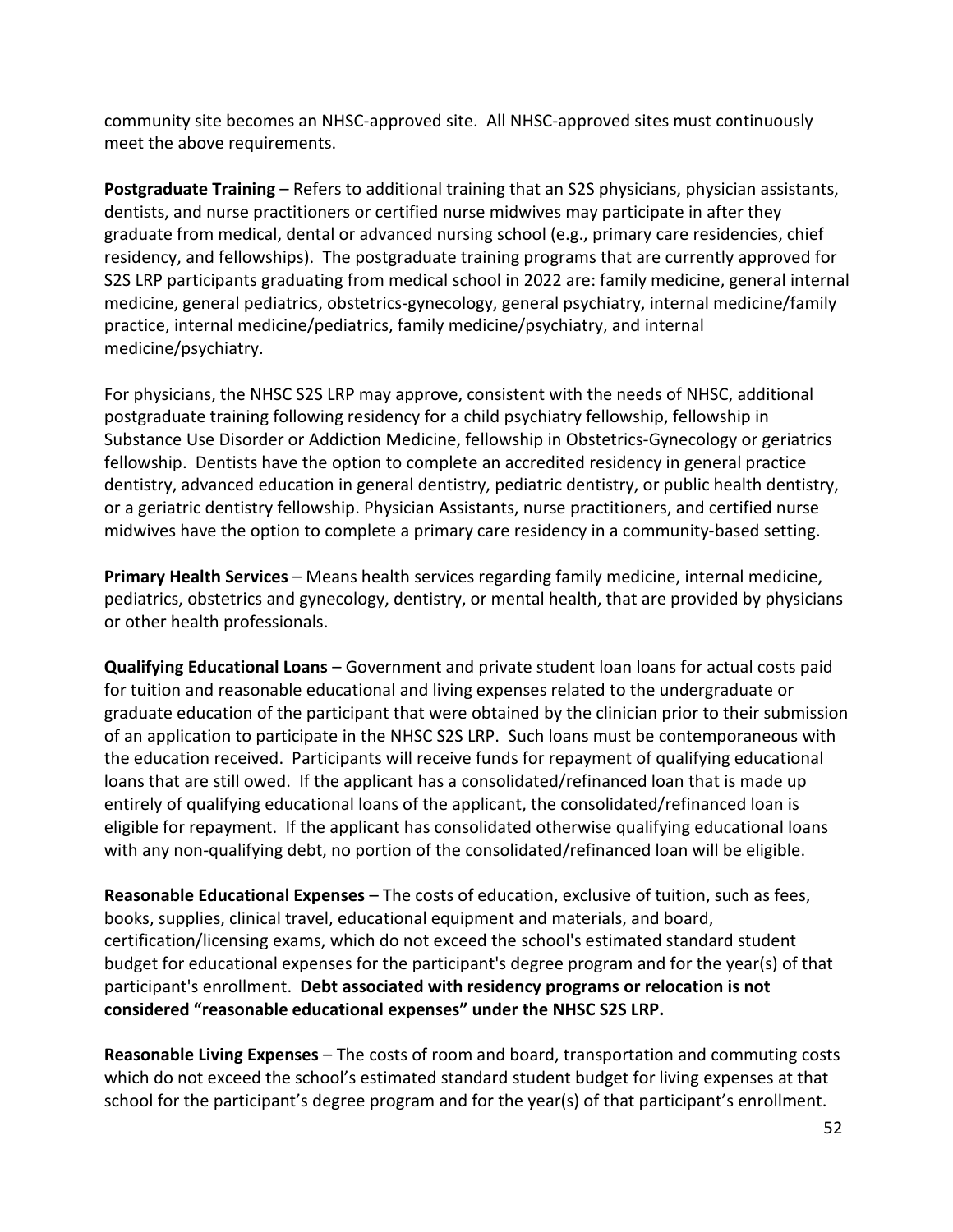**Debt associated with residency programs or relocation is not considered "reasonable living expenses" under the NHSC S2S LRP.**

the **Rural Health Clinic Fact Sheet**. **Rural Health Clinic (RHC)** – A facility certified by the Centers for Medicare and Medicaid Services under section 1861(aa)(2) of the Social Security Act that receives special Medicare and Medicaid reimbursement. RHCs are located in a non-urbanized area with an insufficient number of health care practitioners and provide routine diagnostic and clinical laboratory services. RHCs have a nurse practitioner, a physician assistant, or a certified nurse midwife available to furnish patient care services not less than 50 percent of the time the clinic operates. For more information, view

**School** – A public or private institution (including home schools), providing instruction to children of compulsory school age in kindergarten, grades 1-12, or their equivalent. The operation and administration of the school must meet applicable federal, state and local laws, and services provided by NHSC participants in a school must be an extension of the comprehensive primary care provided at the NHSC-approved site.

**School-Based Clinics** – A part of a system of care located in or near a school facility of a school district or board or of an Indian tribe or tribal organization; organized through school, community, and health provider relationships. This facility provides - through health professionals - primary health services to school aged children and adolescents in accordance with state and local law, including laws relating to licensure and certification. In addition, this site satisfies such other requirements as a state may establish for the operation of such a clinic.

**Solo or Group Private Practice** – A clinical practice that is made up of either one or many providers in which the providers have ownership or an invested interest in the practice. Private practices can be arranged to provide primary medical, dental and/or mental health services and can be organized as entities on the following basis: fee-for-service; capitation; a combination of the two; family practice group; primary care group; or multi-specialty group.

**Spouse and Marriage** – As used in this *Guidance* and for the purposes of the National Health Service Corps, "spouse" includes same-sex married couples as well as opposite-sex married couples. In accordance with the Supreme Court decisions in *United States v. Windsor* and in *Obergefell v. Hodges*, the Department of Health and Human Services will treat as valid marriages of same-sex couples. The term "spouse" does not include individuals in registered domestic partnerships, civil unions or similar formal relationships recognized under state law as something other than a marriage.

**State** – As used in this *Guidance,* state includes the 50 states, the District of Columbia, the Commonwealth of Puerto Rico, the Commonwealth of the Northern Mariana Islands, the U.S. Virgin Islands, Territory of American Samoa, Territory of Guam, Republic of Palau, Republic of the Marshall Islands, and Federated States of Micronesia.